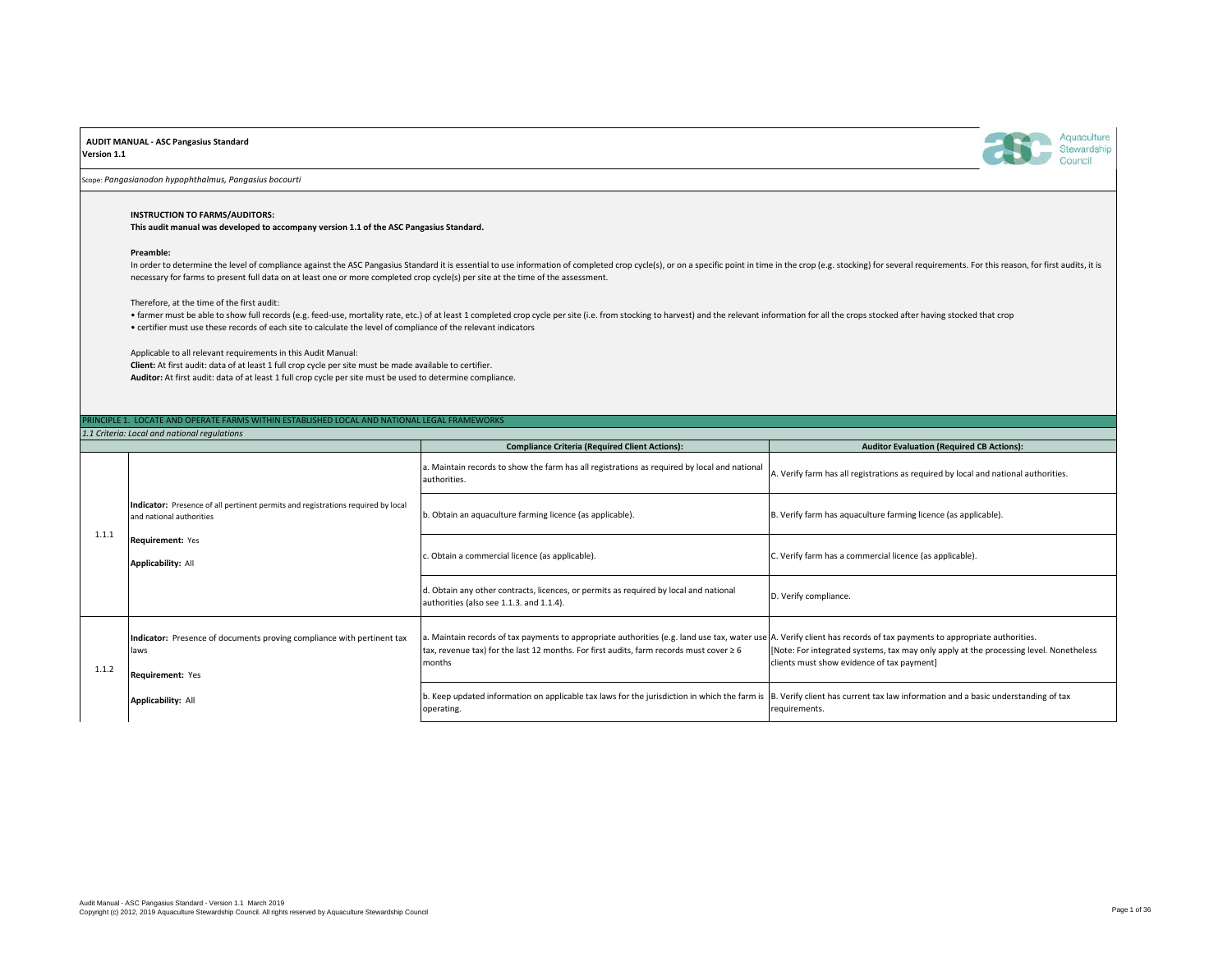| 1.1.3 | Indicator: Presence of documents proving compliance with pertinent water<br>discharge (including water effluents) regulations<br>Requirement: Yes<br>Applicability: Ponds | Instruction to Clients for Indicator 1.1.3 - Showing Compliance with Water Discharge Regulations<br>ndicator 1.1.3 requires the farm to show compliance with all water discharge regulations at the local and national level. If the authoritative regulatory agency has imposed limits on<br>farm water discharge (i.e. by issuing a discharge permit or other comparable mechanism) the obligation shall rest with the client to demonstrate compliance. Four types of evidence<br>are acceptable:<br>a. Statement by a fully independent ISO 17025 accredited laboratory showing that their staff collected samples at discharge;<br>b. Results of water testing from a fully independent ISO 17025 accredited laboratory;<br>c. Relevant legal documents showing compliance; or<br>d. Statement from local authorities with competence on water quality and capacity to test water quality parameters stating compliance.<br>Where regulations require monitoring of farm water discharge, that monitoring shall be conducted annually (at a minimum) or more frequently if required under local or national<br>egulations. If there is insufficient evidence to show that the farm complies with water discharge regulations then the auditor will raise a non-conformity.<br>Note 1: The ASC Pangasius Standard also specifies criteria for some water quality parameters. These are considered seraparetly under Principle 3 below. |                                                                                                                                                                         |
|-------|---------------------------------------------------------------------------------------------------------------------------------------------------------------------------|--------------------------------------------------------------------------------------------------------------------------------------------------------------------------------------------------------------------------------------------------------------------------------------------------------------------------------------------------------------------------------------------------------------------------------------------------------------------------------------------------------------------------------------------------------------------------------------------------------------------------------------------------------------------------------------------------------------------------------------------------------------------------------------------------------------------------------------------------------------------------------------------------------------------------------------------------------------------------------------------------------------------------------------------------------------------------------------------------------------------------------------------------------------------------------------------------------------------------------------------------------------------------------------------------------------------------------------------------------------------------------------------------------------------------------------------|-------------------------------------------------------------------------------------------------------------------------------------------------------------------------|
|       |                                                                                                                                                                           | a. Submit a statement by a fully independent ISO 17025 accredited laboratory showing<br>that their staff collected samples at discharge                                                                                                                                                                                                                                                                                                                                                                                                                                                                                                                                                                                                                                                                                                                                                                                                                                                                                                                                                                                                                                                                                                                                                                                                                                                                                                    | A. Verify compliance. If (b), (c) or (d), then enter 'not applicable' for (a).                                                                                          |
|       |                                                                                                                                                                           | b. Submit results of water testing from a fully independent ISO 17025 accredited<br>laboratory.                                                                                                                                                                                                                                                                                                                                                                                                                                                                                                                                                                                                                                                                                                                                                                                                                                                                                                                                                                                                                                                                                                                                                                                                                                                                                                                                            | B. Verify compliance. If (a), (c) or (d), then enter 'not applicable' for (b).                                                                                          |
|       |                                                                                                                                                                           | . Submit relevant legal documents showing compliance.                                                                                                                                                                                                                                                                                                                                                                                                                                                                                                                                                                                                                                                                                                                                                                                                                                                                                                                                                                                                                                                                                                                                                                                                                                                                                                                                                                                      | C. Verify compliance. If (a), (b) or (d), then enter 'not applicable' for (c).                                                                                          |
|       |                                                                                                                                                                           | d. Obtain a statement from local authorities with competence on water quality and<br>capacity to test water quality parameters stating compliance.                                                                                                                                                                                                                                                                                                                                                                                                                                                                                                                                                                                                                                                                                                                                                                                                                                                                                                                                                                                                                                                                                                                                                                                                                                                                                         | D. Verify compliance. If (a), (b) or (c), then enter 'not applicable' for (d).                                                                                          |
| 1.1.4 | Indicator: Presence of documents proving compliance with local and<br>national legal regulations on land and water use<br>Requirement: Yes                                | a. For ponds, maintain copies of land ownership or contract of lease. For pens or cages,<br>maintain permits showing allowance to farm in the designated location.                                                                                                                                                                                                                                                                                                                                                                                                                                                                                                                                                                                                                                                                                                                                                                                                                                                                                                                                                                                                                                                                                                                                                                                                                                                                         | A. Verify client has documents to show legal access to and use of land and water.                                                                                       |
|       |                                                                                                                                                                           | b. Obtain required permits to use and discharge water for the purposes of operating a<br>farm. Comply with any and all permit restrictions stated therein (e.g. maximum capacity of B. Verify farm has obtained permits and complies with the terms.<br>production, water allocation volumes, etc).                                                                                                                                                                                                                                                                                                                                                                                                                                                                                                                                                                                                                                                                                                                                                                                                                                                                                                                                                                                                                                                                                                                                        |                                                                                                                                                                         |
|       | Applicability: All                                                                                                                                                        | c. If the farm operates in a country and region with no permitting system for land and<br>water use, provide documentary evidence (e.g. letter from authoritaties) attesting to this<br>fact.                                                                                                                                                                                                                                                                                                                                                                                                                                                                                                                                                                                                                                                                                                                                                                                                                                                                                                                                                                                                                                                                                                                                                                                                                                              | C. As applicable, review evidence to confirm that the farm does not need permits for land<br>and water use in the country and region of operation.                      |
|       | 2.1 Criteria: Meeting official development plans                                                                                                                          | PRINCIPLE 2. FARMS MUST BE LOCATED, DESIGNED, CONSTRUCTED AND MANAGED TO AVOID (OR, AT LEAST, MINIMIZE) THEIR NEGATIVE IMPACTS ON OTHER USERS AND THE ENVIRONMENT                                                                                                                                                                                                                                                                                                                                                                                                                                                                                                                                                                                                                                                                                                                                                                                                                                                                                                                                                                                                                                                                                                                                                                                                                                                                          |                                                                                                                                                                         |
|       |                                                                                                                                                                           | <b>Compliance Criteria (Required Client Actions):</b>                                                                                                                                                                                                                                                                                                                                                                                                                                                                                                                                                                                                                                                                                                                                                                                                                                                                                                                                                                                                                                                                                                                                                                                                                                                                                                                                                                                      | <b>Auditor Evaluation (Required CB Actions):</b>                                                                                                                        |
|       | Indicator: Farms [4] located in approved aquaculture development areas                                                                                                    | . Provide a detailed map of the farm with at least 4 GPS coordinates.                                                                                                                                                                                                                                                                                                                                                                                                                                                                                                                                                                                                                                                                                                                                                                                                                                                                                                                                                                                                                                                                                                                                                                                                                                                                                                                                                                      | A. Review map to confirm farm location and accuracy of GPS coordinates. If possible, verify<br>spatial information using Google Map, satellite images or similar means. |
| 2.1.1 | Requirement: Yes<br><b>Applicability: All</b>                                                                                                                             | b. Provide official plans that identify approved aquaculture development areas. If there are B. Review plans. If farm states there is no plan, confirm that the country and region of<br>none, obtain a statement from the authorities as confirmation.                                                                                                                                                                                                                                                                                                                                                                                                                                                                                                                                                                                                                                                                                                                                                                                                                                                                                                                                                                                                                                                                                                                                                                                    | operation does not have approved aquaculture development areas.                                                                                                         |
|       |                                                                                                                                                                           | Show that the farm is located in an area approved for aquaculture using evidence from<br>maps or list of officially designated locations.                                                                                                                                                                                                                                                                                                                                                                                                                                                                                                                                                                                                                                                                                                                                                                                                                                                                                                                                                                                                                                                                                                                                                                                                                                                                                                  | C. Verify farm is located in an approved aquaculture area. If there are no such areas,<br>auditor response is 'not applicable'.                                         |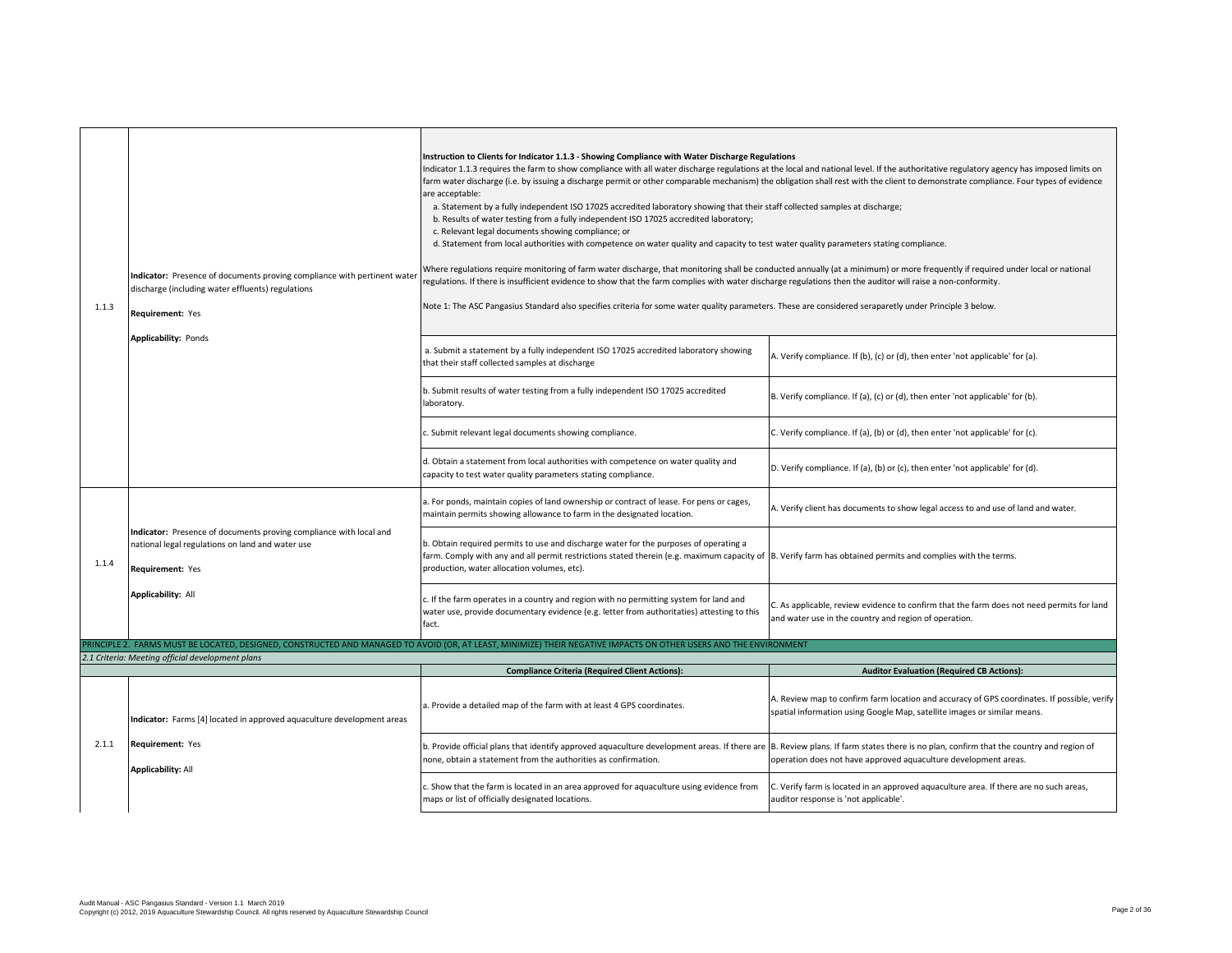| Footnote | [4] Pond, cage and pen-based facilities                                                                                                                       |                                                                                                                                                                                                                                                                         |                                                                                                                                                                                                                                                                  |  |  |
|----------|---------------------------------------------------------------------------------------------------------------------------------------------------------------|-------------------------------------------------------------------------------------------------------------------------------------------------------------------------------------------------------------------------------------------------------------------------|------------------------------------------------------------------------------------------------------------------------------------------------------------------------------------------------------------------------------------------------------------------|--|--|
|          | 2.2 Criteria: Conversion of natural ecosystems                                                                                                                |                                                                                                                                                                                                                                                                         |                                                                                                                                                                                                                                                                  |  |  |
|          |                                                                                                                                                               | <b>Compliance Criteria (Required Client Actions):</b>                                                                                                                                                                                                                   | <b>Auditor Evaluation (Required CB Actions):</b>                                                                                                                                                                                                                 |  |  |
|          | Indicator: For ponds [5], evidence [6] that only land that has been                                                                                           | a. Provide a declaration that identifies the month and year of farm construction, and<br>specify dates of any subsequent farm expansions.                                                                                                                               | A. Verify the declaration gives date of farm construction and any subsequent expansions.<br>Identify any ponds established after August 31, 2010.                                                                                                                |  |  |
| 2.2.1    | allocated to agriculture or aquaculture for 10 years prior is used for new<br>pond development or for farm expansion<br>Requirement:: Yes                     | b. If the farm (or any of its expansions) was constructed after August 31, 2010, obtain a<br>statement/historical land use map from a government organization indicating that the land<br>was agriculture or aquaculture land for 10 years prior to their construction. | B. Review evidence from government organizations. Where land-use maps or spatial<br>information is provided, cross-check against map of farm (see 2.1.1).                                                                                                        |  |  |
|          | Applicability: Ponds established after August 31, 2010                                                                                                        |                                                                                                                                                                                                                                                                         | C. Verify accuracy of (a) and (b) above during interviews with local community members to<br>confirm there is no evidence for conversion of wetlands or any other ecosystem (other<br>than agriculture or aquaculture land) as applicable under Indicator 2.2.1. |  |  |
| Footnote | [5] For Ponds established after the publication of the PAD standards.                                                                                         |                                                                                                                                                                                                                                                                         |                                                                                                                                                                                                                                                                  |  |  |
| Footnote | [6] From government organizations.                                                                                                                            |                                                                                                                                                                                                                                                                         |                                                                                                                                                                                                                                                                  |  |  |
|          | Indicator: Evidence that a contribution of at least USD \$0.50 per ton of fish<br>produced has been paid to the environmental and social restoration fund [7] | . Submit a signed letter to the ASC committing to pay a contribution to the fund for all<br>certified fish harvested from the day of first certification.                                                                                                               | A. Verify the farm has signed a letter stating commitment to contribute to the fund.                                                                                                                                                                             |  |  |
| 2.2.2    | annually<br>Requirement: Yes                                                                                                                                  | b. Retain the receipt from ASC showing that farm's signed letter was received.                                                                                                                                                                                          | B. Verify evidence that ASC has received the letter.                                                                                                                                                                                                             |  |  |
|          | Applicability: All                                                                                                                                            | c. Retain evidence of all payments made into the fund.                                                                                                                                                                                                                  | C. Verify farm has made payment(s) into the fund. As soon as ASC has set-up the fund, this<br>information will be posted on the ASC website.                                                                                                                     |  |  |
| Footnote |                                                                                                                                                               | [7] To be identified by the Aquaculture Stewardship Council (ASC). If a fund has yet to be created and recognized by ASC at the time of auditing, then requirement 2.2.2 will not be considered.                                                                        |                                                                                                                                                                                                                                                                  |  |  |
|          | Indicator: Evidence [8] that no earth has been discharged into common [9]                                                                                     | a. Provide a declaration stating that the farm has not discharged earth into common water<br>bodies after August 31, 2010.                                                                                                                                              | A. Verify the farm has made a declaration.                                                                                                                                                                                                                       |  |  |
| 2.2.3    | water bodies<br>Requirement: Yes                                                                                                                              | b. For construction activities listed in 2.2.1a that involved earth moving and that occurred<br>after August 31, 2010, provide a statement indicating where the earth was moved to or<br>how it was disposed of.                                                        | B. Review list of construction activities and means for disposing of earth.                                                                                                                                                                                      |  |  |
|          | Applicability: Ponds established after August 31, 2010                                                                                                        |                                                                                                                                                                                                                                                                         | C. During local community interviews, verify there is no evidence that the farm has<br>discharged earth into common water bodies.                                                                                                                                |  |  |
| Footnote | [8] For ponds established after the publication of the PAD standards.                                                                                         |                                                                                                                                                                                                                                                                         |                                                                                                                                                                                                                                                                  |  |  |
| Footnote | [9] Exception made for discharge into water bodies belonging to the farm and without negative impacts to other water resource users.                          |                                                                                                                                                                                                                                                                         |                                                                                                                                                                                                                                                                  |  |  |
|          |                                                                                                                                                               | a. Do a search of published and grey (e.g. local newspapers, magazines) literature to<br>identify endangered species that occur in the area.                                                                                                                            | A. Review search results for adequacy and completeness.                                                                                                                                                                                                          |  |  |
|          |                                                                                                                                                               | b. Determine whether any species occuring in the area are listed as endangered by<br>relevant national authorities.                                                                                                                                                     | B. Review the source and accuracy of the list.                                                                                                                                                                                                                   |  |  |
| 2.2.4    | Indicator: Evidence [10] of no negative impacts on endangered species [11]<br>Requirement: Yes                                                                | c. Prepare a list of all endangered species occuring in the area by combining results from<br>2.2.4(a) and 2.2.4(b) with results from the IUCN database search (see 6.6.2).                                                                                             | C. Review list for completeness. Compare with results from search of IUCN database for<br>red list species (see 6.6.2).                                                                                                                                          |  |  |
|          |                                                                                                                                                               |                                                                                                                                                                                                                                                                         |                                                                                                                                                                                                                                                                  |  |  |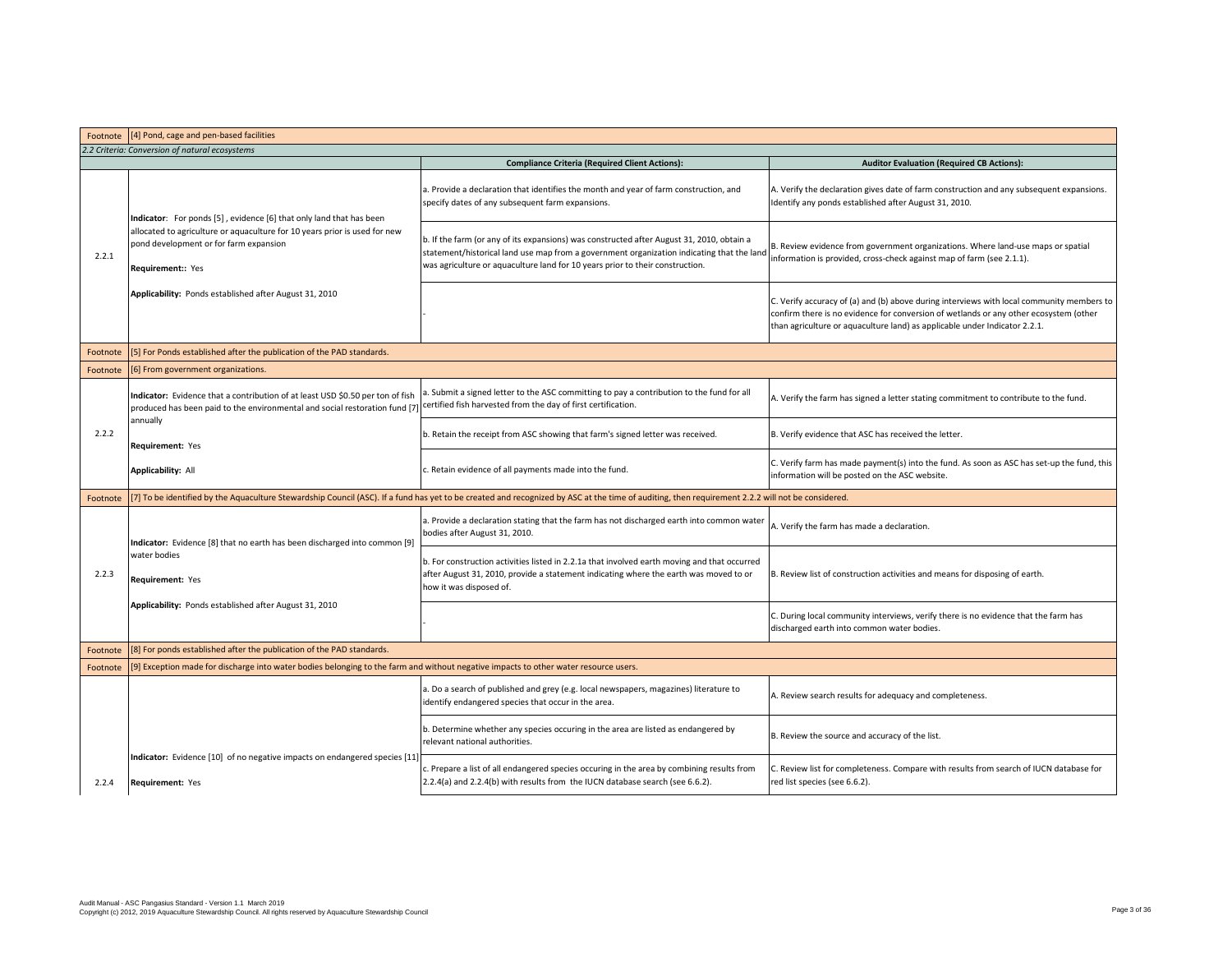|                         | Applicability: All                                                                                                                                                               | d. Prepare written procedures describing how the farm avoids negative impacts to<br>endangered species that may occur on the farm.                                                                | D. Review procedures for adequacy.                                                                                                                                                                                                                                                       |
|-------------------------|----------------------------------------------------------------------------------------------------------------------------------------------------------------------------------|---------------------------------------------------------------------------------------------------------------------------------------------------------------------------------------------------|------------------------------------------------------------------------------------------------------------------------------------------------------------------------------------------------------------------------------------------------------------------------------------------|
|                         |                                                                                                                                                                                  |                                                                                                                                                                                                   | E. During local community interviews, verify there is no evidence that:<br>the farm is presently having a negative impact on endangered species<br>the farm has recently had a negative impact (since August 2010).                                                                      |
| Footnote                |                                                                                                                                                                                  | [10] Farmers shall submit the result of a search of published and grey (e.g. local newspapers, magazines) literature. Statements from local communities and organizations shall also be produced. |                                                                                                                                                                                                                                                                                          |
|                         | Footnote [11] As set by IUCN and national authorities.                                                                                                                           |                                                                                                                                                                                                   |                                                                                                                                                                                                                                                                                          |
|                         | 2.3 Criteria: Site connectivity                                                                                                                                                  |                                                                                                                                                                                                   |                                                                                                                                                                                                                                                                                          |
|                         | Indicator: Farm does not impede navigation, aquatic animals or water<br>movement                                                                                                 | <b>Compliance Criteria (Required Client Actions):</b><br>a. Obtain community testimonials or similar evidence to show the farm does not impede<br>navigation, aquatic animals or water movement.  | <b>Auditor Evaluation (Required CB Actions):</b><br>A. Inspect site to verify that pens, cages and/or associated farm structures do not impede<br>navigation, aquatic animals or water movement.                                                                                         |
| 2.3.1                   | Requirement: Yes                                                                                                                                                                 |                                                                                                                                                                                                   | B. During local community interviews, verify there is no evidence that the farm impedes<br>navigation, aquatic animals or water movement.                                                                                                                                                |
| 2.3.2                   | Applicability: Pens and Cages<br>Indicator: Minimum width of the water body [15] without cages (see<br>Diagram 1, Annex C)<br>Requirement: $\geq 50\%$                           | a. Provide a map or diagram showing measurements of cages and width of the water body                                                                                                             | A. Cross-check the current farm map or diagram using Google Map, satellite images or<br>similar means (if detailed information is available). If current farm layout differs from the<br>most recent available image, verify that the map or diagram reflects the actual farm<br>layout. |
|                         | <b>Applicability: Cages</b>                                                                                                                                                      | b. Provide measurements and calculations sufficient to show compliance (see Diagram 1<br>from Annex C of the ASC Pangasius Standard)                                                              | B. Verify that calculations are accurate and confirm compliance.                                                                                                                                                                                                                         |
| Footnote                | [15] Water body: Any pond, lake, canal, river, stream or any other distinct mass of water, whether publicly or privately owned, including the banks and<br>shores thereof.       |                                                                                                                                                                                                   |                                                                                                                                                                                                                                                                                          |
|                         | Indicator: Maximum width a farm can occupy calculated when the water<br>body level/width is at its minimum (see Diagram 2, Annex C)                                              | a. Provide a map or diagram showing measurements of pens and width of the water body.                                                                                                             | A. Cross-check the accuracy of the farm map or diagram using Google Map, satellite<br>images or similar means (if detailed information is available).                                                                                                                                    |
| 2.3.3                   | Requirement: $\leq$ 20% percent of the width of the water body                                                                                                                   | b. Provide measurements and calculations sufficient to show compliance (see Diagram 2<br>from Annex C of the ASC Pangasius Standard)                                                              | B. Verify that calculations are accurate and confirm compliance.                                                                                                                                                                                                                         |
|                         | <b>Applicability: Pens</b>                                                                                                                                                       |                                                                                                                                                                                                   | C. Inspect site to verify that farm diagrams accurately show the size and position of pens<br>within the water body.                                                                                                                                                                     |
|                         | Indicator: Maximum number of contiguous pens allowed (see Diagram 3,<br>Annex C)                                                                                                 | a. Provide a map or diagram showing the size and number of pens, and showing the<br>shoreline distance between pens.                                                                              | A. Inspect site to verify the farm's diagrams accurately show the size and position of pens,<br>and the shoreline distance between pens.                                                                                                                                                 |
| 2.3.4                   | Requirement: Two, only if a stretch of river bank that is at least the length<br>of the two pens is left free from farms on both sides of the pens<br><b>Applicability: Pens</b> | b. On the map, show how the arrangement of pens complies with the requirement for<br>number and separation distance (see Diagram 3, Annex C)                                                      | B. Verify the farm's arrangement of pens is in compliance.                                                                                                                                                                                                                               |
| 2.4 Criteria: Water use |                                                                                                                                                                                  |                                                                                                                                                                                                   |                                                                                                                                                                                                                                                                                          |
|                         |                                                                                                                                                                                  | <b>Compliance Criteria (Required Client Actions):</b>                                                                                                                                             | <b>Auditor Evaluation (Required CB Actions):</b>                                                                                                                                                                                                                                         |
|                         |                                                                                                                                                                                  | a. Maintain records of water intake. For first audits, records must cover at least 1 full crop<br>per site (see preamble).                                                                        | A. Verify the farm keeps complete records of water intake.                                                                                                                                                                                                                               |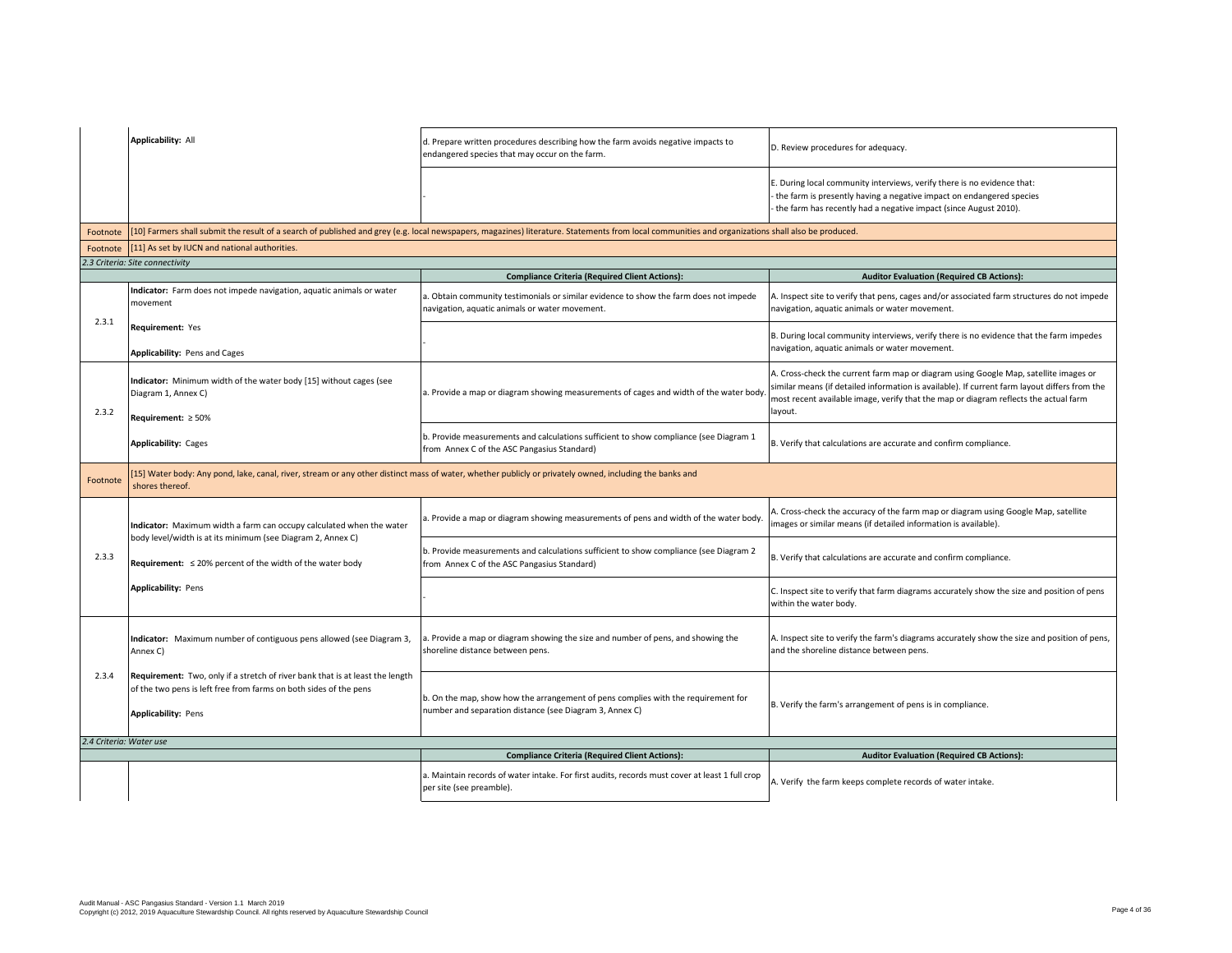|          | Indicator: Farm complies with water allocation [16] limits as set by local<br>authorities or a reputable independent institution [17]<br>Requirement: Yes                                                                                                                                                                                                                                                                                                                                           | b. Obtain a statement from local authorities indicating the water allocation limits (units<br>given) for the farm. If local authorities do not set water allocation limits for farms operating<br>in the region, obtain a statement from local authorities attesting to this fact.                                                                                                                                                                                                                                                                                                                                                                                                                                                                                                                                                                                                                                                                                                                                                                                                | B. Review the water allocation limits set for the farm by local authorities. If local<br>authorities do not set water allocation limits, confirm the farm has an attestation.                                                                           |
|----------|-----------------------------------------------------------------------------------------------------------------------------------------------------------------------------------------------------------------------------------------------------------------------------------------------------------------------------------------------------------------------------------------------------------------------------------------------------------------------------------------------------|-----------------------------------------------------------------------------------------------------------------------------------------------------------------------------------------------------------------------------------------------------------------------------------------------------------------------------------------------------------------------------------------------------------------------------------------------------------------------------------------------------------------------------------------------------------------------------------------------------------------------------------------------------------------------------------------------------------------------------------------------------------------------------------------------------------------------------------------------------------------------------------------------------------------------------------------------------------------------------------------------------------------------------------------------------------------------------------|---------------------------------------------------------------------------------------------------------------------------------------------------------------------------------------------------------------------------------------------------------|
| 2.4.1    |                                                                                                                                                                                                                                                                                                                                                                                                                                                                                                     | c. If water allocation limits are not set by local authorities (see 2.4.1b), obtain a statement<br>from a reputable independent institution (see Footnote 17) indicating the water allocation<br>limits (units given) for the farm.                                                                                                                                                                                                                                                                                                                                                                                                                                                                                                                                                                                                                                                                                                                                                                                                                                               | C. Review evidence that water allocation limits have been set for the farm by a reputable<br>independent institution (as applicable).                                                                                                                   |
|          | Applicability: Ponds                                                                                                                                                                                                                                                                                                                                                                                                                                                                                | d. Demonstrate the reputability of the authority/institution identified in 2.4.1(b) by<br>providing peer reviewed articles and/or reports on water allocation (if applicable).                                                                                                                                                                                                                                                                                                                                                                                                                                                                                                                                                                                                                                                                                                                                                                                                                                                                                                    | D. Review evidence for reputability of the authority/institution responsible for water<br>allocation (as applicable).                                                                                                                                   |
|          |                                                                                                                                                                                                                                                                                                                                                                                                                                                                                                     | e. Calculate the farm's water intake on a crop-by-crop basis to show compliance with wate<br>allocation limits.                                                                                                                                                                                                                                                                                                                                                                                                                                                                                                                                                                                                                                                                                                                                                                                                                                                                                                                                                                   | E. Check the farm's water intake against the water allocation limits. Verify compliance with<br>limits set by local authority. Cross-check against reported values for total water abstracted<br>(see 2.4.2).                                           |
| Footnote | 16] Valid for both surface water and groundwater. Surface water is defined as "water collecting on the ground or in a stream, river, lake, wetland or ocean." Groundwater is defined as "water beneath the earth's surface tha<br>the term "surface water" is used here in place of the original term "surficial water" that appeared in the Pangasius Aquaculture Dialogue Standards.                                                                                                              |                                                                                                                                                                                                                                                                                                                                                                                                                                                                                                                                                                                                                                                                                                                                                                                                                                                                                                                                                                                                                                                                                   |                                                                                                                                                                                                                                                         |
| Footnote | [17] A reputable independent institution can be a government organization, an academic institution or an organization that is not linked specifically to the aquaculture sector, but has generated water use parameters for th<br>allocation. Reputability of the institution shall be demonstrated by the farmer showing peer reviewed articles and/or reports on water allocation. Documents produced for a sector other than aquaculture are also acceptable.<br>of operation must be available. |                                                                                                                                                                                                                                                                                                                                                                                                                                                                                                                                                                                                                                                                                                                                                                                                                                                                                                                                                                                                                                                                                   |                                                                                                                                                                                                                                                         |
|          |                                                                                                                                                                                                                                                                                                                                                                                                                                                                                                     | Instruction to Clients for Indicator 2.4.2 - Calculating the Ratio of Total Water Abstracted per Ton of Fish Produced<br>Annex D of the ASC Pangasius Standard provides a formula for calculating "Q" which is the ratio of total water abstracted per ton of fish produced. Farms must perform these<br>calculations using harvest data from individual ponds (i.e. it is done on a crop-by-crop basis) and then using those results to determine a farm-wide average across all ponds.<br>Calculations can be done as described here. For the first pond:<br>compute the total volume of water abstracted ("TEV") in cubic meters $(m^3)$ during the production cycle;<br>compute the total weight of fish produced ("A") in metric tons at harvest time; and<br>calculate Q for the first pond using the equation: $Q = TEV / A$<br>Repeat the calculations for the second pond, third pond etc. until Q has been determined for each pond that was harvested. Use the Q values from each pond $(Q_1, Q_2, Q_3Q_n)$ to<br>compute the farm-wide average, or Q <sub>ave</sub> . |                                                                                                                                                                                                                                                         |
|          | Indicator: For ponds. Maximum ratio of total water abstracted [18] (not<br>consumed) per ton of fish produced (calculate abstracted water using<br>formula in Annex D)                                                                                                                                                                                                                                                                                                                              | a. Using records of water intake (see 2.4.1a), calculate total water abstracted (m3) for each<br>pond harvested by the farm. For first audits, records must cover at least 1 full crop per site<br>(see preamble).                                                                                                                                                                                                                                                                                                                                                                                                                                                                                                                                                                                                                                                                                                                                                                                                                                                                | A. Review calculations against intake records to confirm accuracy.                                                                                                                                                                                      |
| 2.4.2    | Requirement: 5,000 m3/metric ton of fish produced                                                                                                                                                                                                                                                                                                                                                                                                                                                   | b. Maintain records showing amount of fish harvested from each pond.                                                                                                                                                                                                                                                                                                                                                                                                                                                                                                                                                                                                                                                                                                                                                                                                                                                                                                                                                                                                              | B. Verify the farm keeps records showing the amount of fish harvested.                                                                                                                                                                                  |
|          | Applicability: Ponds                                                                                                                                                                                                                                                                                                                                                                                                                                                                                | c. Calculate the total weight of fish produced (in metric tons) from each pond.                                                                                                                                                                                                                                                                                                                                                                                                                                                                                                                                                                                                                                                                                                                                                                                                                                                                                                                                                                                                   | C. Review calculations against sales records and estimates of current stock biomass to<br>confirm accuracy. If needed, reconcile the totals with the weight of any fish that were<br>harvested but not sold (i.e. crops lost after a disease outbreak). |
|          |                                                                                                                                                                                                                                                                                                                                                                                                                                                                                                     | d. For each pond, calculate the ratio of total water abstracted per ton of fish produced (see<br>above Instructions and Annex D of the ASC Pangasius Standard as an example).                                                                                                                                                                                                                                                                                                                                                                                                                                                                                                                                                                                                                                                                                                                                                                                                                                                                                                     | D. Review farm's calculations for accuracy. Cross-check that water volumes (2.4.2a) and<br>harvest weights (2.4.2b) from individual ponds can be reconciled with total annual<br>production (2.4.2c) and total annual water intake (2.4.1e).            |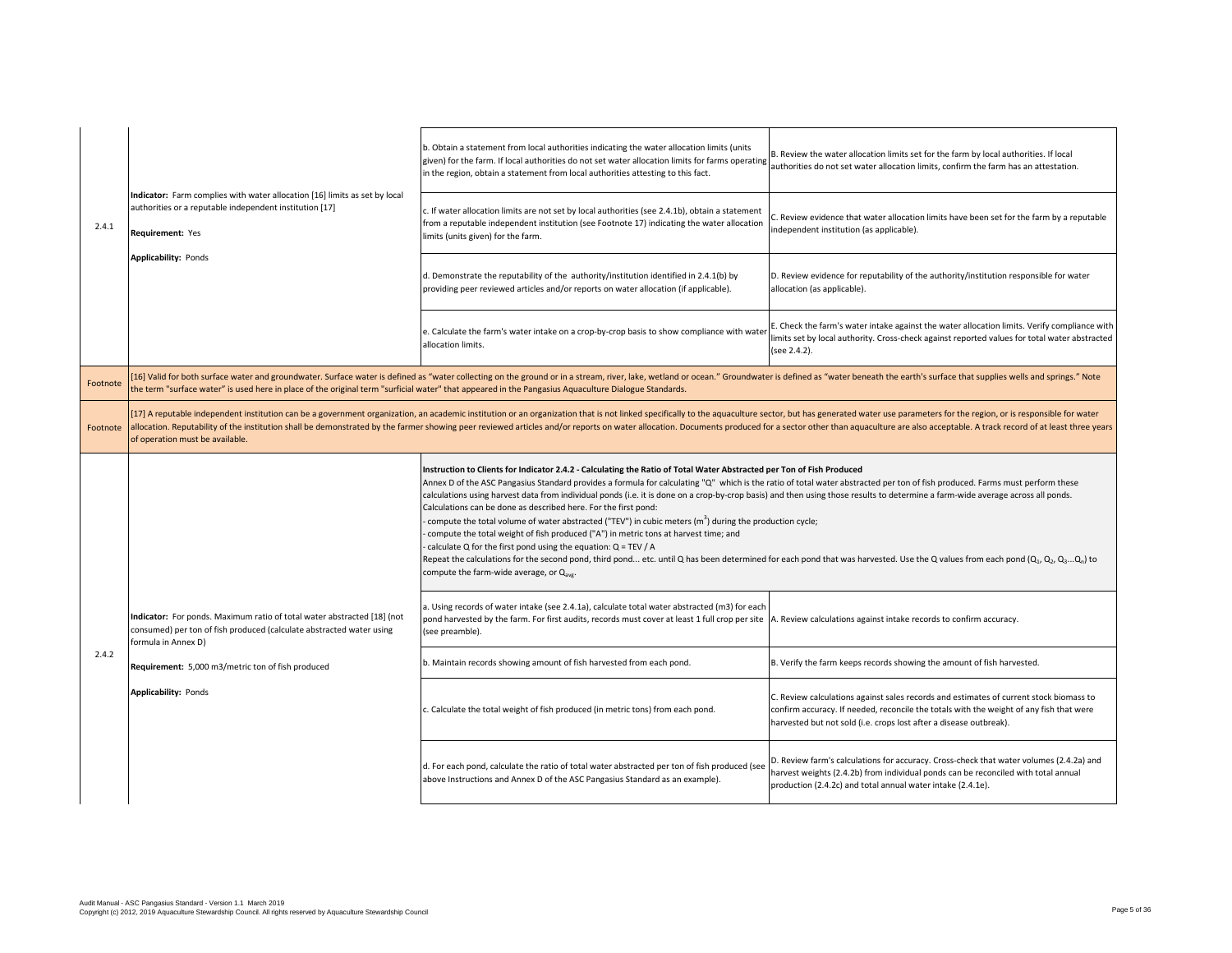|          |                                                                                                                                                                    | e. Using results from all harvested ponds, calculate the farm-wide average ratio of total<br>water abstracted per ton of fish produced (see Instructions above).                                                                                                                                                                                                                                                                                                                                                                                                                                                                                                                                                                                                                                                                                                                                                                                                                                                                                                                                                                                                                                                                                                                                                                                                                             | E. Confirm the farm-wide average Q is $\leq$ 5,000 m3/metric ton of fish produced.                                             |  |
|----------|--------------------------------------------------------------------------------------------------------------------------------------------------------------------|----------------------------------------------------------------------------------------------------------------------------------------------------------------------------------------------------------------------------------------------------------------------------------------------------------------------------------------------------------------------------------------------------------------------------------------------------------------------------------------------------------------------------------------------------------------------------------------------------------------------------------------------------------------------------------------------------------------------------------------------------------------------------------------------------------------------------------------------------------------------------------------------------------------------------------------------------------------------------------------------------------------------------------------------------------------------------------------------------------------------------------------------------------------------------------------------------------------------------------------------------------------------------------------------------------------------------------------------------------------------------------------------|--------------------------------------------------------------------------------------------------------------------------------|--|
|          | Footnote [18] Water abstracted is water removed from the water body and introduced into the farm. It includes both surficial water and groundwater.                |                                                                                                                                                                                                                                                                                                                                                                                                                                                                                                                                                                                                                                                                                                                                                                                                                                                                                                                                                                                                                                                                                                                                                                                                                                                                                                                                                                                              |                                                                                                                                |  |
|          | PRINCIPLE 3. MINIMIZE THE NEGATIVE IMPACT OF PANGASIUS FARMING ON WATER AND LAND RESOURCES                                                                         |                                                                                                                                                                                                                                                                                                                                                                                                                                                                                                                                                                                                                                                                                                                                                                                                                                                                                                                                                                                                                                                                                                                                                                                                                                                                                                                                                                                              |                                                                                                                                |  |
|          | 3.1 Criteria: Nutrient utilization efficiency                                                                                                                      |                                                                                                                                                                                                                                                                                                                                                                                                                                                                                                                                                                                                                                                                                                                                                                                                                                                                                                                                                                                                                                                                                                                                                                                                                                                                                                                                                                                              |                                                                                                                                |  |
|          |                                                                                                                                                                    | <b>Compliance Criteria (Required Client Actions):</b>                                                                                                                                                                                                                                                                                                                                                                                                                                                                                                                                                                                                                                                                                                                                                                                                                                                                                                                                                                                                                                                                                                                                                                                                                                                                                                                                        | <b>Auditor Evaluation (Required CB Actions):</b>                                                                               |  |
|          | Indicator: Maximum amount of total phosphorus (TP) [19] added as feed<br>per metric ton of fish produced.<br>Requirement: 20 kg/t<br>Applicability: Pens and Cages | Instruction to Clients for Indicators 3.1.1 and 3.1.2 - Laboratory Analysis of TP and TN in Feed<br>In order to demonstrate compliance with Indicator 3.1.1 and 3.1.2, farms must be able to establish the amount of total phosphorus (TP) and total nitrogen (TN) in feeds. Farms shall<br>obtain from each of their feed suppliers a declaration stating the maximum TP and TN content. Farms shall then verify supplier declarations by testing a representative number of<br>batches (e.g. 1 sample for every 1,000 tonnes of a feed used) for TP and TN content. Tests shall be performed by a fully independent laboratory that is accredited to perform these<br>analyses in accordance with ISO 17025. Results should show that declarations made by the feed supplier are accurate and that the feed is within the limits stated in the declaration.<br>Farms must demonstrate compliance for all feeds used in the crops that are included in the calculation, regardless of whether those feeds were farm-made or commercially sourced.<br>All calculations should be made on a crop-by-crop basis.<br>Note 1: For first audits, farms are not required to check the TP and TN content of feeds using an independent laboratory.<br>Note 2: Feed refers to all feeds or feed items, regardless of where or how they are produced, and applies to all farms seeking certification. |                                                                                                                                |  |
|          |                                                                                                                                                                    | a. Maintain records showing the type of feed and the amount used. This requirement<br>applies to all feed used in the crops that are included in the calculation. For first audits,<br>records must cover at least 1 full crop per site (see preamble).                                                                                                                                                                                                                                                                                                                                                                                                                                                                                                                                                                                                                                                                                                                                                                                                                                                                                                                                                                                                                                                                                                                                      | A. Confirm the farm has complete and accurate records for feed used.                                                           |  |
| 3.1.1    |                                                                                                                                                                    | b. Obtain relevant declarations of TP content from feed suppliers for all feed used in the<br>crops included in the calculation. For first audits, records must cover at least 1 full crop per B. Verify the farm has obtained declarations for TP content in feed.<br>site (see preamble).                                                                                                                                                                                                                                                                                                                                                                                                                                                                                                                                                                                                                                                                                                                                                                                                                                                                                                                                                                                                                                                                                                  |                                                                                                                                |  |
|          |                                                                                                                                                                    | c. Provide evidence that the farm tested TP from a representative sample of feeds (see<br>instructions) to verify that declarations from the feed supplier are accurate and that the<br>feed is within limits stated in declarations (as applicable).                                                                                                                                                                                                                                                                                                                                                                                                                                                                                                                                                                                                                                                                                                                                                                                                                                                                                                                                                                                                                                                                                                                                        | C. Review evidence to confirm that farm checks whether TP content is reported accurately<br>by feed suppliers (if applicable). |  |
|          |                                                                                                                                                                    | d. Use results of 3.1.1a and 3.1.1b to calculate the amount of TP in kilograms (kg) added to<br>each enclosure. For first audits, records must cover at least 1 full crop per site (see<br>preamble).                                                                                                                                                                                                                                                                                                                                                                                                                                                                                                                                                                                                                                                                                                                                                                                                                                                                                                                                                                                                                                                                                                                                                                                        | D. Review farm's calculations. Cross-check purchase records against the feed quantities<br>reported by the farm.               |  |
|          |                                                                                                                                                                    | e. Using total weight of fish produced (answer from 2.4.2c), calculate the amount of TP<br>added as feed per metric ton of fish produced. For first audits, records must cover at least<br>1 full crop per site (see preamble).                                                                                                                                                                                                                                                                                                                                                                                                                                                                                                                                                                                                                                                                                                                                                                                                                                                                                                                                                                                                                                                                                                                                                              | E. Review farm's calculations to confirm the farm complies with the Requirement.                                               |  |
| Footnote |                                                                                                                                                                    | [19] TP includes all forms of phosphorus found in the sample (Adapted from Australian Government, Department of Meteorology).                                                                                                                                                                                                                                                                                                                                                                                                                                                                                                                                                                                                                                                                                                                                                                                                                                                                                                                                                                                                                                                                                                                                                                                                                                                                |                                                                                                                                |  |
|          |                                                                                                                                                                    | Note: see instructions for Indicator 3.1.1                                                                                                                                                                                                                                                                                                                                                                                                                                                                                                                                                                                                                                                                                                                                                                                                                                                                                                                                                                                                                                                                                                                                                                                                                                                                                                                                                   |                                                                                                                                |  |
|          |                                                                                                                                                                    | a. Maintain records showing the type of feed and the amount used. This requirement<br>applies to all feed used in the crops that are included in the calculation. For first audits,<br>records must cover at least 1 full crop per site (see preamble).                                                                                                                                                                                                                                                                                                                                                                                                                                                                                                                                                                                                                                                                                                                                                                                                                                                                                                                                                                                                                                                                                                                                      | A. Confirm the farm has complete and accurate records for feed used.                                                           |  |
|          |                                                                                                                                                                    |                                                                                                                                                                                                                                                                                                                                                                                                                                                                                                                                                                                                                                                                                                                                                                                                                                                                                                                                                                                                                                                                                                                                                                                                                                                                                                                                                                                              |                                                                                                                                |  |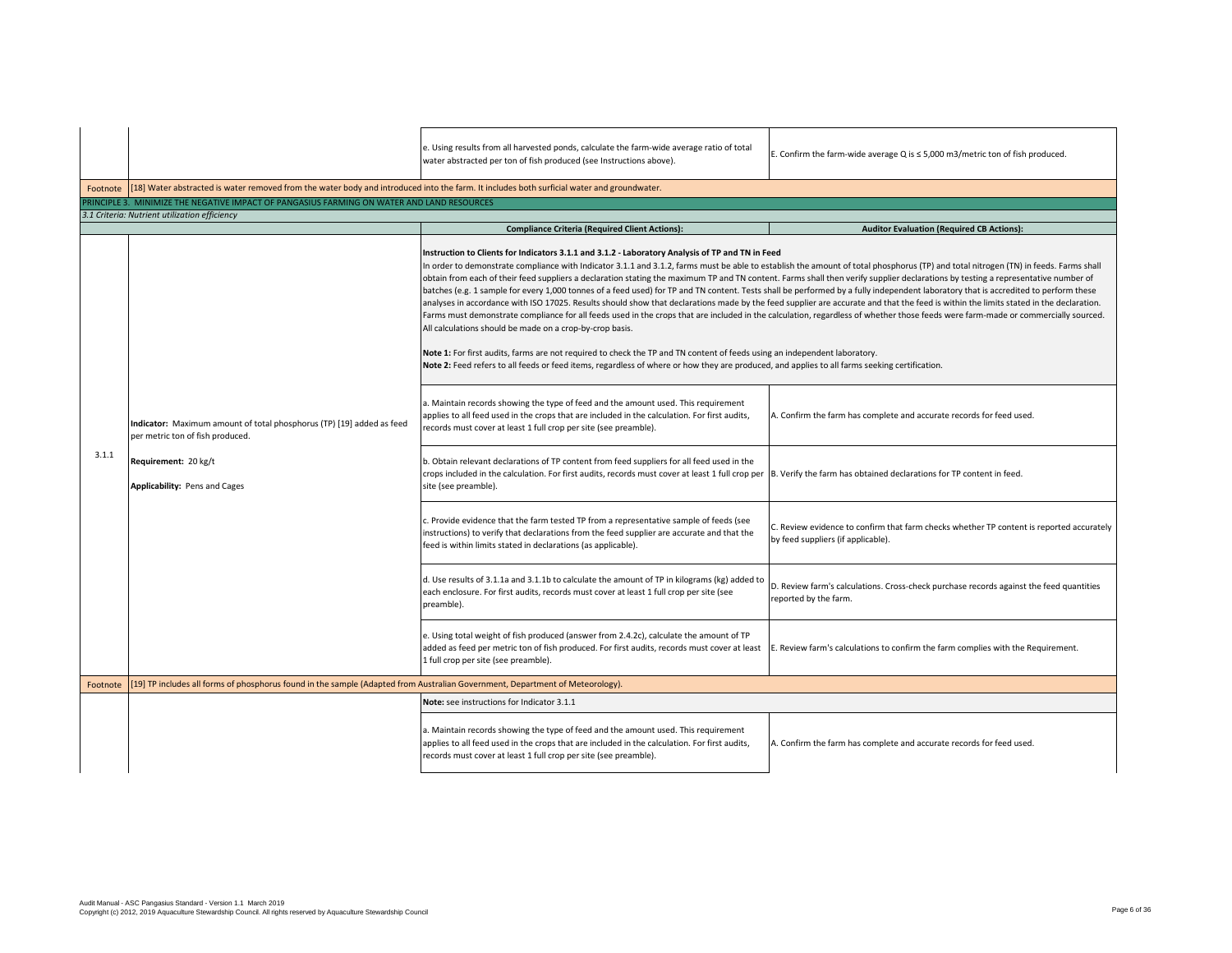|          | Indicator: Maximum amount of total nitrogen (TN) [20] added as feed [21]<br>per metric ton of fish produced.                                                                              | b. Obtain relevant declarations of TN content from feed suppliers for all feed used in the<br>crops included in the calculation. For first audits, records must cover at least 1 full crop per B. Verify the farm has obtained declarations for TN content in feed.<br>site (see preamble).                                                                                                                                                                                                                                                                                                                                                                                                                                                                                                                                                                                                                                                                                                                                                                                                                                                                                                                                                                                                                                                                                                                                                                                                                                                                                                                                                                                                                                                                                                                                                                                                                                                                                                                                                                                                                                                                                                                                                                                                             |                                                                                                                                |  |
|----------|-------------------------------------------------------------------------------------------------------------------------------------------------------------------------------------------|---------------------------------------------------------------------------------------------------------------------------------------------------------------------------------------------------------------------------------------------------------------------------------------------------------------------------------------------------------------------------------------------------------------------------------------------------------------------------------------------------------------------------------------------------------------------------------------------------------------------------------------------------------------------------------------------------------------------------------------------------------------------------------------------------------------------------------------------------------------------------------------------------------------------------------------------------------------------------------------------------------------------------------------------------------------------------------------------------------------------------------------------------------------------------------------------------------------------------------------------------------------------------------------------------------------------------------------------------------------------------------------------------------------------------------------------------------------------------------------------------------------------------------------------------------------------------------------------------------------------------------------------------------------------------------------------------------------------------------------------------------------------------------------------------------------------------------------------------------------------------------------------------------------------------------------------------------------------------------------------------------------------------------------------------------------------------------------------------------------------------------------------------------------------------------------------------------------------------------------------------------------------------------------------------------|--------------------------------------------------------------------------------------------------------------------------------|--|
| 3.1.2    | Requirement: 70 kg/t<br>Applicability: Pens and Cages                                                                                                                                     | c. Provide evidence that the farm tested TN from a representative sample of feeds (see<br>instructions) to verify that declarations from the feed supplier are accurate and that the<br>feed is within limits stated in declarations (as applicable).                                                                                                                                                                                                                                                                                                                                                                                                                                                                                                                                                                                                                                                                                                                                                                                                                                                                                                                                                                                                                                                                                                                                                                                                                                                                                                                                                                                                                                                                                                                                                                                                                                                                                                                                                                                                                                                                                                                                                                                                                                                   | C. Review evidence to confirm that farm checks whether TN content is reported accurately<br>by feed suppliers (if applicable). |  |
|          |                                                                                                                                                                                           | d. Use results of 3.1.2a and 3.1.2b to calculate the amount of TN in kilograms (kg) added to<br>each enclosure. For first audits, records must cover at least 1 full crop per site (see<br>preamble).                                                                                                                                                                                                                                                                                                                                                                                                                                                                                                                                                                                                                                                                                                                                                                                                                                                                                                                                                                                                                                                                                                                                                                                                                                                                                                                                                                                                                                                                                                                                                                                                                                                                                                                                                                                                                                                                                                                                                                                                                                                                                                   | D. Review farm's calculations. Cross-check purchase records against the feed quantities<br>reported by the farm.               |  |
|          |                                                                                                                                                                                           | e. Using total weight of fish produced (answer from 2.4.2c), calculate the amount of TP<br>added as feed per metric ton of fish produced. For first audits, records must cover at least<br>1 full crop per site (see preamble).                                                                                                                                                                                                                                                                                                                                                                                                                                                                                                                                                                                                                                                                                                                                                                                                                                                                                                                                                                                                                                                                                                                                                                                                                                                                                                                                                                                                                                                                                                                                                                                                                                                                                                                                                                                                                                                                                                                                                                                                                                                                         | E. Review farm's calculations to confirm the farm complies with the Requirement.                                               |  |
| Footnote |                                                                                                                                                                                           | [20] TN means the measure of all forms of nitrogen found in the sample, including nitrate, nitrite, ammonia N and organic forms of nitrogen (Australian Government, Department of Meteorology).                                                                                                                                                                                                                                                                                                                                                                                                                                                                                                                                                                                                                                                                                                                                                                                                                                                                                                                                                                                                                                                                                                                                                                                                                                                                                                                                                                                                                                                                                                                                                                                                                                                                                                                                                                                                                                                                                                                                                                                                                                                                                                         |                                                                                                                                |  |
| Footnote | commercial feed mill or on site. See Principle 5 for further details.                                                                                                                     | [21] Feed refers to all feeds or feed items, regardless of where or how they are produced, and applies to all farms seeking certification. Farms that meet the requirements should be able to demonstrate compliance, regardle                                                                                                                                                                                                                                                                                                                                                                                                                                                                                                                                                                                                                                                                                                                                                                                                                                                                                                                                                                                                                                                                                                                                                                                                                                                                                                                                                                                                                                                                                                                                                                                                                                                                                                                                                                                                                                                                                                                                                                                                                                                                          |                                                                                                                                |  |
| 3.1.3    | Indicator: Amount of TP discharged per metric ton of fish produced (See TF<br>measurement methodology and calculation in Annex D)<br>Requirement: 7.2 kg/t<br><b>Applicability: Ponds</b> | Instruction to Clients for Indicator 3.1.3 and 3.1.4 - Sampling and Laboratory Analysis of TP and TN Discharged<br>Determination of the concentration of total phosphorus (TP) in water samples shall be made using the method: Kejldahl and Indo-phenol Blue. Determination of the concentration of<br>total nitrogen (TN) in water samples shall be made using the method: Kejdahl and Ascorbic acid. Determinations will be made by a fully independent laboratory that is accredited to<br>perform these analyses in accordance with ISO 17025.<br>Farms will measure the amount of TP and TN disharged from a minimum of 1 pond in production; at least one of these ponds shall be randomly selected. The farm must record the<br>number and identity of selected ponds before sampling. Required procedures for collecting water samples are as follows:<br>two water samples are taken: one from the pond (=pond water) and one from the intake (=intake water). The two samples are taken on the same day.<br>all water sample collections are done following the methodology provided by a fully independent ISO 17025 accredited laboratory and will be available to the certifier at the day of<br>the audit. The accredited laboratory will be required to verify that sampling was conducted in accordance with this methodology.<br>all water samples are collected in second half of crop production (i.e. $\geq$ 90 days after stocking)<br>pond water samples are collected at 50% of pond depth<br>all water samples are collected before 11:00am<br>pond water samples are collected > 6 hours after the intake of water into the pond<br>For first audits farm records for monitoring TP and TN discharged must cover $\geq 6$ months.<br>To prepare for first audit:<br>farm invites accredited laboratory to the farm to have the water sampled<br>if samples are out of compliance, farm takes corrective actions prior to ASC audit<br>in case of non-compliancies, farm does have the water sampled by accredited labotory after implementation of corrective actions to show compliance<br>all sampling results are supplied to auditor by the accredited laboratory to show that corrective action has been taken and that farms is now in compliance with the ASC Standard |                                                                                                                                |  |
|          |                                                                                                                                                                                           | a. Specify the name and relevant qualifications/accreditations of the independent<br>laboratory that is used to perform water quality monitoring and a copy of the contract<br>specifying that water sampling and analyses are to be conducted in line with instructions<br>for $3.1.3$                                                                                                                                                                                                                                                                                                                                                                                                                                                                                                                                                                                                                                                                                                                                                                                                                                                                                                                                                                                                                                                                                                                                                                                                                                                                                                                                                                                                                                                                                                                                                                                                                                                                                                                                                                                                                                                                                                                                                                                                                 | A. Confirm the laboratory is suitably qualified and briefed to conduct water sampling and<br>analyses.                         |  |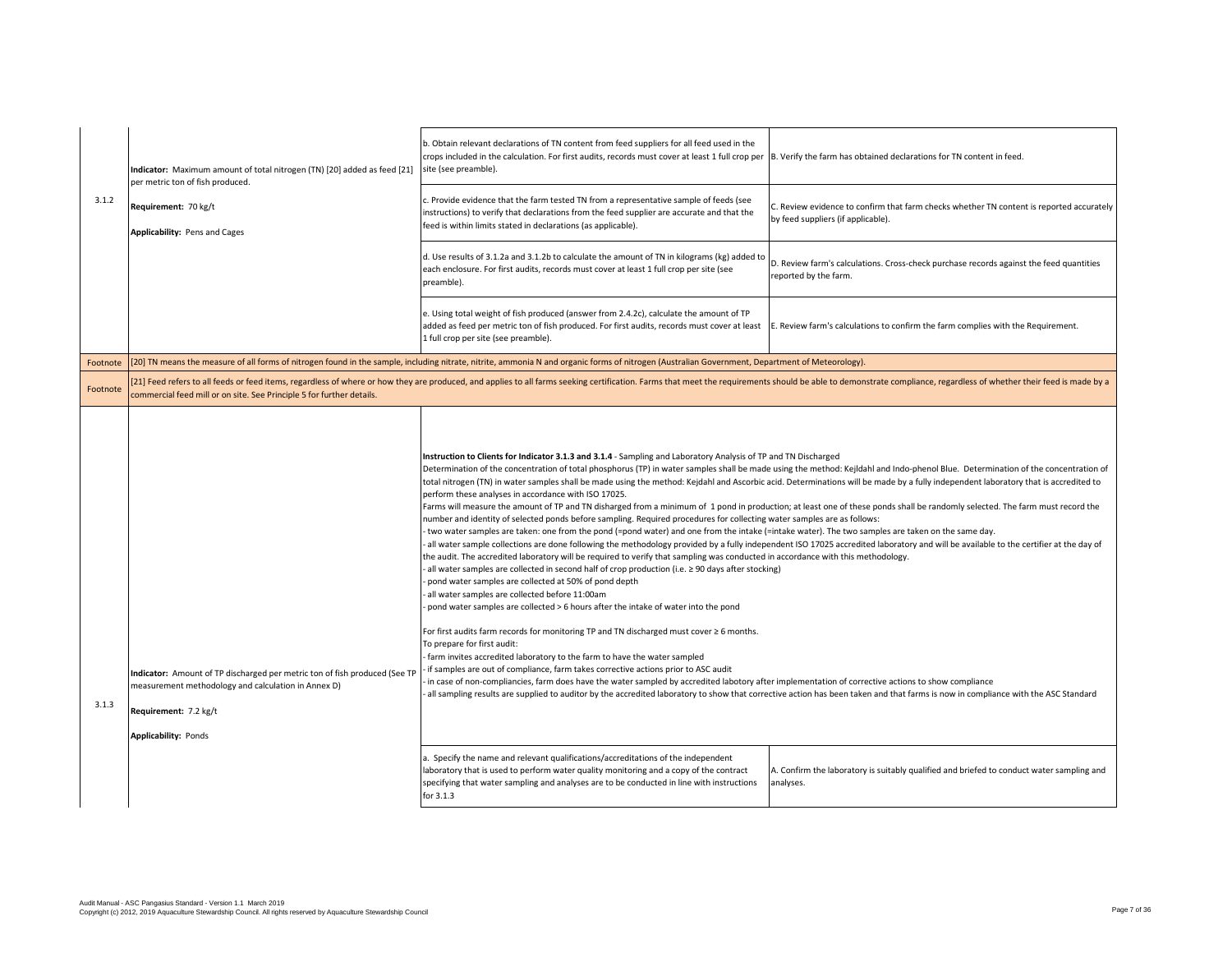|       |                                                                                                                                                                                            | b. Obtain laboratory results for TP concentration in pond water samples and intake water<br>samples.                                                                                                                                             | B. Review laboratory results for TP concentration.                                      |
|-------|--------------------------------------------------------------------------------------------------------------------------------------------------------------------------------------------|--------------------------------------------------------------------------------------------------------------------------------------------------------------------------------------------------------------------------------------------------|-----------------------------------------------------------------------------------------|
|       |                                                                                                                                                                                            | c. For each pond, identify the total weight of fish produced (result from 2.4.2b), and the<br>total volume of water discharged (answer from 2.4.1) during the crop production cycle.                                                             | C. Review accuracy of farm's data.                                                      |
|       |                                                                                                                                                                                            | d. Enter the values from b and c (above) into the Total TP Discharge Formula (Annex D of<br>the ASC Pangasius Standard) to calculate amount of TP discharged per metric ton of fish<br>produced per pond. Repeat for each pond that was sampled. | D. Review farm's calculations to confirm accuracy.                                      |
|       |                                                                                                                                                                                            | e. Use the TP values (answer d) from different ponds to calculate the farm-wide average<br>amount of TP discharged per metric ton of fish produced.                                                                                              | E. Review farm's calculations of average TP to confirm compliance with the Requirement. |
|       |                                                                                                                                                                                            | Note: see instructions for Indicator 3.1.3                                                                                                                                                                                                       |                                                                                         |
|       |                                                                                                                                                                                            | a. Specify the name and relevant qualifications/accreditations of the independent<br>laboratory that is used to perform water quality monitoring.                                                                                                | A. Confirm the laboratory is suitably qualified to conduct water sampling and analyses. |
|       |                                                                                                                                                                                            | b. Obtain laboratory results for TN concentration in pond water samples and intake water<br>samples.                                                                                                                                             | B. Review laboratory results for TP concentration.                                      |
| 3.1.4 | Indicator: Amount of TN discharged per metric ton of fish produced (See TN<br>measurement methodology and calculation in Annex D)<br>Requirement: 27.5 kg/t<br><b>Applicability: Ponds</b> | c. For each pond, identify the total weight of fish produced (answer from 2.4.2c), and the<br>total volume of water discharged (answer from 2.4.1) during the crop production cycle.                                                             | C. Review accuracy of farm's data.                                                      |
|       |                                                                                                                                                                                            | d. Enter the values from b and c (above) into the Total TN discharge Formula (Annex D of<br>the ASC Pangasius Standard) to calculate amount of TN discharged per metric ton of fish<br>produced per pond. Repeat for each pond that was sampled. | D. Review farm's calculations to confirm accuracy.                                      |
|       |                                                                                                                                                                                            | e. Use the TN values (answer d) from different ponds and to calculate the farm-wide<br>average amount of TP discharged per metric ton of fish produced.                                                                                          | E. Review farm's calculations of average TN to confirm compliance with the Requirement. |
|       | 3.2 Criteria: Measuring water quality in receiving water body                                                                                                                              |                                                                                                                                                                                                                                                  |                                                                                         |
|       |                                                                                                                                                                                            | <b>Compliance Criteria (Required Client Actions):</b>                                                                                                                                                                                            | <b>Auditor Evaluation (Required CB Actions):</b>                                        |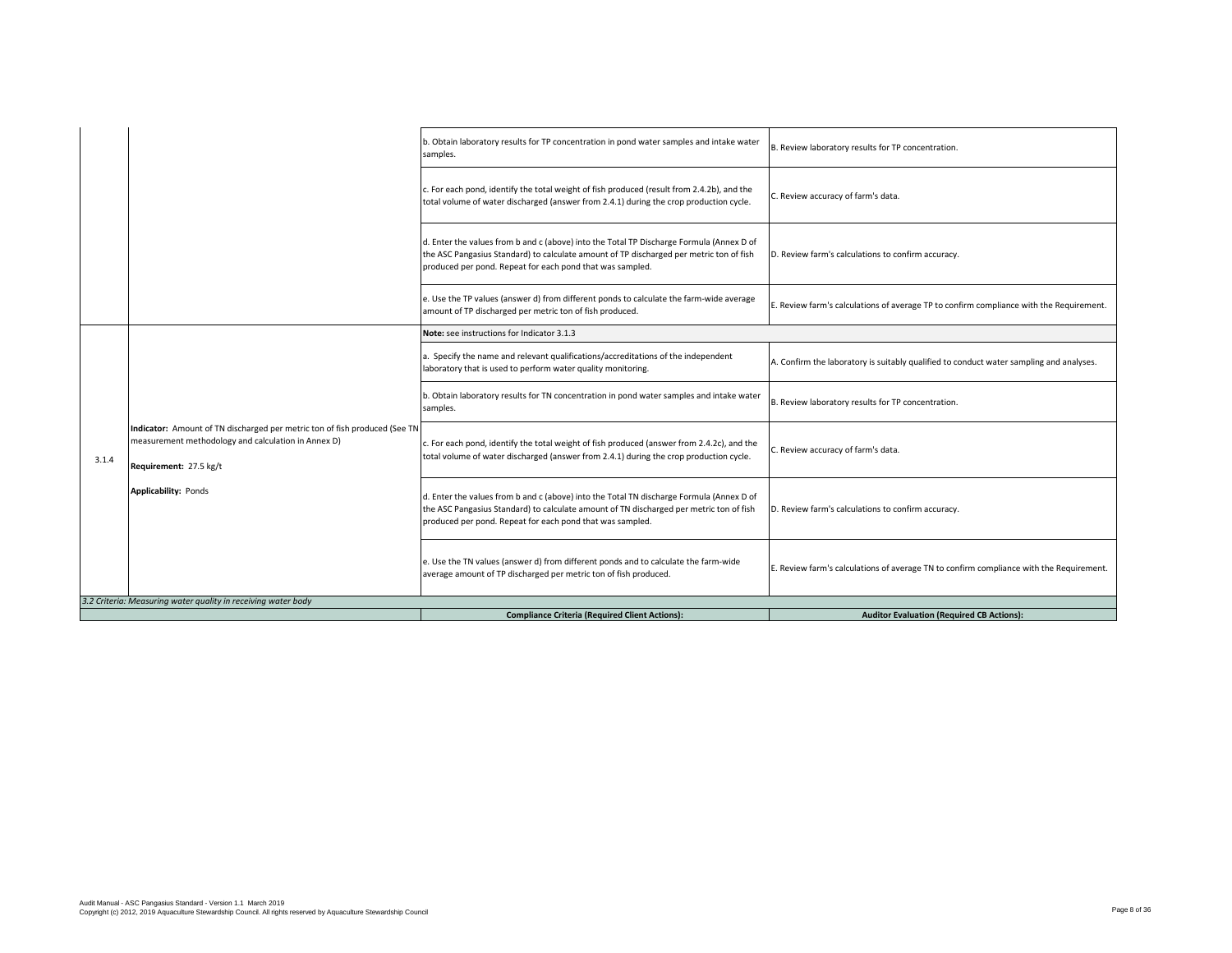| 3.2.1    | Indicator: Percentage change in diurnal dissolved oxygen [22] (DO) of<br>receiving waters [23] relative to DO at saturation for the water's specific<br>salinity and temperature. An exception is made for ponds that discharge<br>water with TN and TP lower than the TN and TP of the intake water<br>respectively (see DO measurement methodology in Annex D)<br>Requirement: <= 65%<br>Applicability: All | Instruction to Clients for Indicator 3.2.1 - Measuring Percent Change in Diurnal Dissolved Oxygen<br>Farms shall monitor the percent change in diurnal dissolved oxygen in receiving waters. Dissolved oxygen (DO) concentration is reported relative to DO at saturation for the water's<br>specific salinity, temperature and altitude. DO is measured using a hand-held oxygen meter or a more accurate (chemical) method, with accuracy established in peer-reviewed<br>documents. The location of measurements should be the first natural receiving water body and as close as practical to the point of discharge but at a distance not exceeding 200m<br>from the point of discharge. In addition, the following procedures are followed:<br>DO monitoring is conducted fortnightly (i.e. once every two weeks)<br>On each sampling day, two DO measurements are taken: at 1 hour before sunrise and at 2 hours before sunset (+/- 30 min).<br>DO measurements are taken at 0.3 meters below the water surface.<br>Temperature and salinity is recorded at the same time that DO is measured.<br>Note 1: An exemption to Indicator 3.2.1 is made for farms that have "cleaner" water (i.e. where the value of the farm TP and TN is lower than that of the intake water. This applies<br>regardless of whether the receiving water is eutrophic. See Indicators 3.3.1 and 3.3.2 for more information about measuring differences in TN and TP between pond inlet and outlet.<br>a. Provide DO measurements.<br>b. Calibrate all equipment at the frequency and by the method recommended by the<br>manufacturer. Temperature, salinity and altitude are to be adjusted for in calibration or<br>calculations.<br>. Calculate percent change in DDO for each monitoring date using the equation in Annex<br>D.<br>d. Use results of 3.2.1c to calculate the average percent change in DDO over the entire 12-<br>month monitoring period. For first audits, farm records must cover ≥ 6 months.<br>e. Arrange to take DO measurements while the auditor is at the farm. | A. Review dataset to confirm that monitoring covers the required timeframe.<br>B. Verify the farm technicians calibrate equipment as required.<br>C. Review calculations to confirm accuracy.<br>D. Confirm the average percent change in DDO is $\leq$ 65%.<br>E. Witness the farm measuring DO to confirm compliance with procedures. On-site values<br>should fall within range of farm data for DDO. If an out of range measurement is observed,<br>raise a non-conformity. |  |
|----------|---------------------------------------------------------------------------------------------------------------------------------------------------------------------------------------------------------------------------------------------------------------------------------------------------------------------------------------------------------------------------------------------------------------|--------------------------------------------------------------------------------------------------------------------------------------------------------------------------------------------------------------------------------------------------------------------------------------------------------------------------------------------------------------------------------------------------------------------------------------------------------------------------------------------------------------------------------------------------------------------------------------------------------------------------------------------------------------------------------------------------------------------------------------------------------------------------------------------------------------------------------------------------------------------------------------------------------------------------------------------------------------------------------------------------------------------------------------------------------------------------------------------------------------------------------------------------------------------------------------------------------------------------------------------------------------------------------------------------------------------------------------------------------------------------------------------------------------------------------------------------------------------------------------------------------------------------------------------------------------------------------------------------------------------------------------------------------------------------------------------------------------------------------------------------------------------------------------------------------------------------------------------------------------------------------------------------------------------------------------------------------------------------------------------------------------------------------------------------------------------------------|---------------------------------------------------------------------------------------------------------------------------------------------------------------------------------------------------------------------------------------------------------------------------------------------------------------------------------------------------------------------------------------------------------------------------------------------------------------------------------|--|
| Footnote |                                                                                                                                                                                                                                                                                                                                                                                                               | [22] DO is the concentration of oxygen dissolved in water, expressed in mg/l or as percent saturation, where saturation is the maximum amount of oxygen that can theoretically be dissolved in water at a given altitude and t                                                                                                                                                                                                                                                                                                                                                                                                                                                                                                                                                                                                                                                                                                                                                                                                                                                                                                                                                                                                                                                                                                                                                                                                                                                                                                                                                                                                                                                                                                                                                                                                                                                                                                                                                                                                                                                 |                                                                                                                                                                                                                                                                                                                                                                                                                                                                                 |  |
| Footnote | [23] "Receiving water" is the first natural water body that receives the water from the farm and does not belong to the farm.                                                                                                                                                                                                                                                                                 |                                                                                                                                                                                                                                                                                                                                                                                                                                                                                                                                                                                                                                                                                                                                                                                                                                                                                                                                                                                                                                                                                                                                                                                                                                                                                                                                                                                                                                                                                                                                                                                                                                                                                                                                                                                                                                                                                                                                                                                                                                                                                |                                                                                                                                                                                                                                                                                                                                                                                                                                                                                 |  |
|          | 3.3 Criteria: Measuring quality of pond effluents Water quality of pond effluents [24]                                                                                                                                                                                                                                                                                                                        |                                                                                                                                                                                                                                                                                                                                                                                                                                                                                                                                                                                                                                                                                                                                                                                                                                                                                                                                                                                                                                                                                                                                                                                                                                                                                                                                                                                                                                                                                                                                                                                                                                                                                                                                                                                                                                                                                                                                                                                                                                                                                |                                                                                                                                                                                                                                                                                                                                                                                                                                                                                 |  |
|          |                                                                                                                                                                                                                                                                                                                                                                                                               | <b>Compliance Criteria (Required Client Actions):</b>                                                                                                                                                                                                                                                                                                                                                                                                                                                                                                                                                                                                                                                                                                                                                                                                                                                                                                                                                                                                                                                                                                                                                                                                                                                                                                                                                                                                                                                                                                                                                                                                                                                                                                                                                                                                                                                                                                                                                                                                                          | <b>Auditor Evaluation (Required CB Actions):</b>                                                                                                                                                                                                                                                                                                                                                                                                                                |  |
|          | Footnote [24] This criteria is not pertinent to either cage or pen cultures.                                                                                                                                                                                                                                                                                                                                  |                                                                                                                                                                                                                                                                                                                                                                                                                                                                                                                                                                                                                                                                                                                                                                                                                                                                                                                                                                                                                                                                                                                                                                                                                                                                                                                                                                                                                                                                                                                                                                                                                                                                                                                                                                                                                                                                                                                                                                                                                                                                                |                                                                                                                                                                                                                                                                                                                                                                                                                                                                                 |  |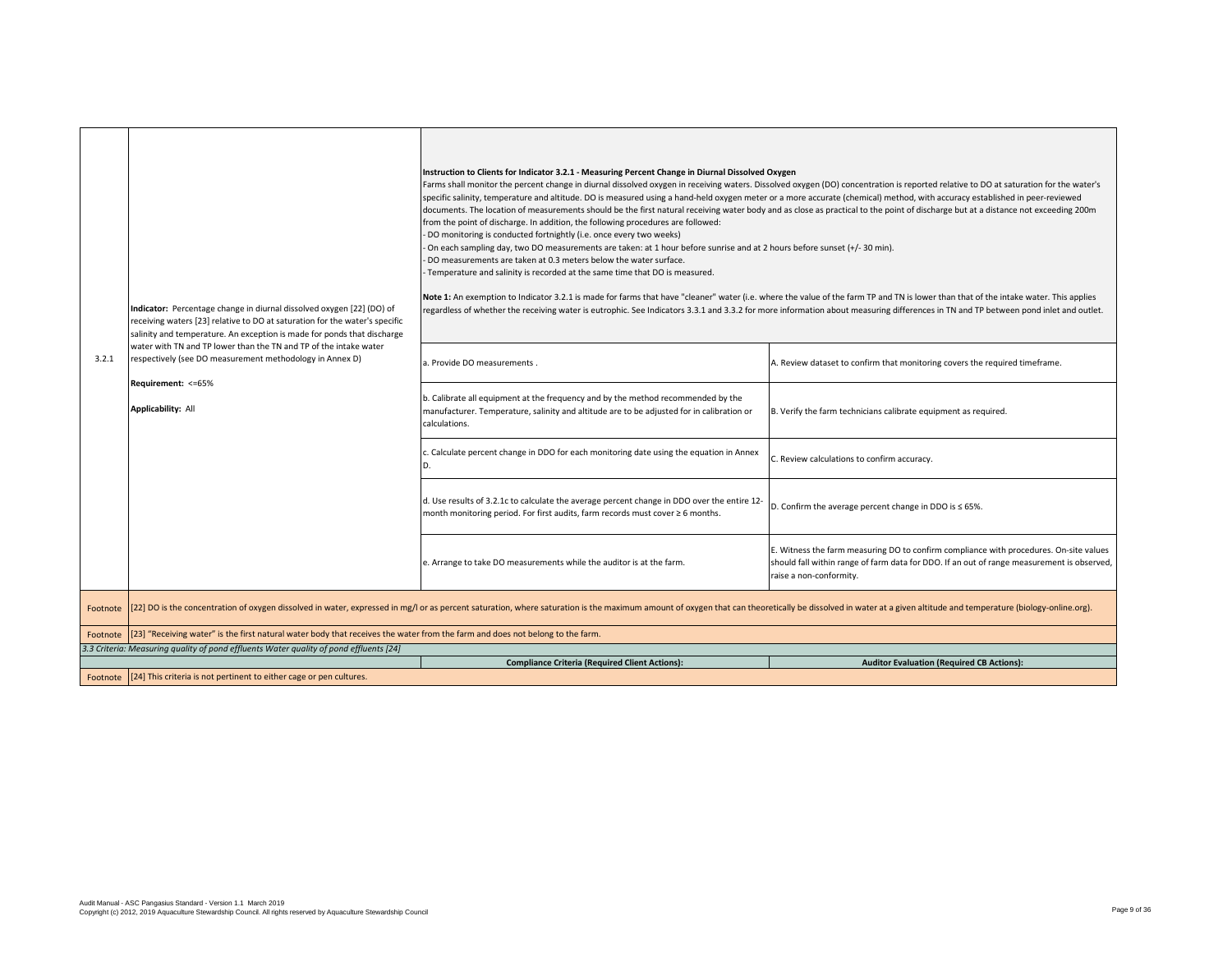| 3.3.1    | Indicator: Maximum average percentage change of TP between inlet and<br>outlet (See TP measurement methodology and TP discharge formula in<br>Annex D).<br>Requirement: 100%<br><b>Applicability: Ponds</b> | Instruction to Clients on Indicators 3.3.1 and 3.3.2 - Measuring Change in TP and TN Betwen Inlet and Outlet<br>Determination of the concentration of total phosphorus (TP) in water samples shall be made using the method: Kejldahl and Indo-phenol Blue. Determination of the concentration of<br>total nitrogen (TN) in water samples shall be made using the method: Kejdahl and Ascorbic acid. Determinations will be made by a fully independent laboratory that is accredited to<br>perform these analyses in accordance with ISO 17025. Laboratory results will be accompanied by a statement that indicates compliance to the methodology set in the ASC Pangasius<br>Standard and this Audit Manual.<br>Farms will measure the change in TP and TN from only a subset of the total number of ponds in production: 15% of all ponds (value rounded up to the nearest whole number). At least<br>one of these ponds shall be randomly selected. The farm must record the number and selection of ponds before sampling. Required procedures for collecting water samples are as<br>follows:<br>samples are collected by staff from the fully independent accredited laboratory;<br>the receiving water. For farms using a water treatment system this could be the water in the final part of the treatment system before being discharged);<br>samples are collected from pond inlets and outlets during the second half of crop production (i.e. ≥ 90 days after stocking);<br>on each sampling day, at least two samples are collected from the outlet and these are taken at least 1 hour apart (use the average value in calculations below); and<br>at a minimum the farm must sample from one pond per year.<br>Percent Change in TP = (Outlet TP Conc.) - (Inlet TP Conc.) / (Inlet TP Conc.) x 100<br>Percent Change in TN = (Outlet TN Conc.) - (Inlet TN Conc.) / (Inlet TN Conc.) x 100<br>When more than one pond is sampled, determine a "farm-wide average" by calculating the average percent change for all sampled ponds.<br>For first audits, farm records for monitoring percent change in TP and TN must cover $\geq 6$ months.<br>a. Provide laboratory results for TP in water samples from inlet and outlet.<br>b. For each pond, calculate the percent change of TP between inlet and outlet on each<br>sampling day using the equation shown above.<br>c. Use results of 3.3.1(b) to calculate the average percent change in TP over the entire<br>monitoring period.<br>d. Provide evidence of the on-site visit for the sampling of pond effluents for TP and TN by<br>staff from the accredited laboratory. | samples are taken from the 'inlet' and the 'outlet' (inlet = the water in the intake canal, as close as possible to the farm being certified. Outlet = the actual water being discharged, not<br>A. Review laboratory results for TP.<br>B. Review calculations to verify accuracy.<br>C. Confirm the average percent change in TP is $\leq$ 100%. If any single value falls outside<br>limits, raise a non-conformity.<br>D. Review visit evidence for sampling for TP and TN to confirm compliance with<br>procedures. |
|----------|-------------------------------------------------------------------------------------------------------------------------------------------------------------------------------------------------------------|---------------------------------------------------------------------------------------------------------------------------------------------------------------------------------------------------------------------------------------------------------------------------------------------------------------------------------------------------------------------------------------------------------------------------------------------------------------------------------------------------------------------------------------------------------------------------------------------------------------------------------------------------------------------------------------------------------------------------------------------------------------------------------------------------------------------------------------------------------------------------------------------------------------------------------------------------------------------------------------------------------------------------------------------------------------------------------------------------------------------------------------------------------------------------------------------------------------------------------------------------------------------------------------------------------------------------------------------------------------------------------------------------------------------------------------------------------------------------------------------------------------------------------------------------------------------------------------------------------------------------------------------------------------------------------------------------------------------------------------------------------------------------------------------------------------------------------------------------------------------------------------------------------------------------------------------------------------------------------------------------------------------------------------------------------------------------------------------------------------------------------------------------------------------------------------------------------------------------------------------------------------------------------------------------------------------------------------------------------------------------------------------------------------------------------------------------------------------------------------------------------------------------------------------------------------------------------------------------------------------------------------------------|--------------------------------------------------------------------------------------------------------------------------------------------------------------------------------------------------------------------------------------------------------------------------------------------------------------------------------------------------------------------------------------------------------------------------------------------------------------------------------------------------------------------------|
|          |                                                                                                                                                                                                             | Note: see instructions for Indicator 3.3.1                                                                                                                                                                                                                                                                                                                                                                                                                                                                                                                                                                                                                                                                                                                                                                                                                                                                                                                                                                                                                                                                                                                                                                                                                                                                                                                                                                                                                                                                                                                                                                                                                                                                                                                                                                                                                                                                                                                                                                                                                                                                                                                                                                                                                                                                                                                                                                                                                                                                                                                                                                                                        |                                                                                                                                                                                                                                                                                                                                                                                                                                                                                                                          |
|          | Indicator: Maximum average percentage change of TN between inlet [25]                                                                                                                                       | 1. Provide laboratory results for TN in water samples from inlet and outlets.                                                                                                                                                                                                                                                                                                                                                                                                                                                                                                                                                                                                                                                                                                                                                                                                                                                                                                                                                                                                                                                                                                                                                                                                                                                                                                                                                                                                                                                                                                                                                                                                                                                                                                                                                                                                                                                                                                                                                                                                                                                                                                                                                                                                                                                                                                                                                                                                                                                                                                                                                                     | A. Review laboratory results for TN.                                                                                                                                                                                                                                                                                                                                                                                                                                                                                     |
| 3.3.2    | and outlet [26] (See TN measurement methodology and TN discharge<br>formula in Annex D).                                                                                                                    | b. For each pond, calculate the percent change of TN between inlet and outlet on each<br>sampling day using the equation shown above.                                                                                                                                                                                                                                                                                                                                                                                                                                                                                                                                                                                                                                                                                                                                                                                                                                                                                                                                                                                                                                                                                                                                                                                                                                                                                                                                                                                                                                                                                                                                                                                                                                                                                                                                                                                                                                                                                                                                                                                                                                                                                                                                                                                                                                                                                                                                                                                                                                                                                                             | B. Review calculations to verify accuracy.                                                                                                                                                                                                                                                                                                                                                                                                                                                                               |
|          | Requirement:: 70%<br><b>Applicability: Ponds</b>                                                                                                                                                            | . Use results of 3.3.2(b) to calculate the average percent change in TN over the entire<br>monitoring period.                                                                                                                                                                                                                                                                                                                                                                                                                                                                                                                                                                                                                                                                                                                                                                                                                                                                                                                                                                                                                                                                                                                                                                                                                                                                                                                                                                                                                                                                                                                                                                                                                                                                                                                                                                                                                                                                                                                                                                                                                                                                                                                                                                                                                                                                                                                                                                                                                                                                                                                                     | C. Confirm the average percent change in TN is ≤ 70%. If any single value falls outside<br>limits, raise a non-conformity.                                                                                                                                                                                                                                                                                                                                                                                               |
|          |                                                                                                                                                                                                             | d. During the on-site vist, arrange for the auditor to observe sampling of pond effluents for<br>TP and TN.                                                                                                                                                                                                                                                                                                                                                                                                                                                                                                                                                                                                                                                                                                                                                                                                                                                                                                                                                                                                                                                                                                                                                                                                                                                                                                                                                                                                                                                                                                                                                                                                                                                                                                                                                                                                                                                                                                                                                                                                                                                                                                                                                                                                                                                                                                                                                                                                                                                                                                                                       | D. Witness sampling for TP and TN to confirm compliance with procedures.                                                                                                                                                                                                                                                                                                                                                                                                                                                 |
| Footnote | [25] Inlet: The water in the intake canal, as close as possible to the farm or pond being certified.                                                                                                        |                                                                                                                                                                                                                                                                                                                                                                                                                                                                                                                                                                                                                                                                                                                                                                                                                                                                                                                                                                                                                                                                                                                                                                                                                                                                                                                                                                                                                                                                                                                                                                                                                                                                                                                                                                                                                                                                                                                                                                                                                                                                                                                                                                                                                                                                                                                                                                                                                                                                                                                                                                                                                                                   |                                                                                                                                                                                                                                                                                                                                                                                                                                                                                                                          |
|          | Footnote [26] Outlet: The actual water being discharged, not the receiving water.                                                                                                                           |                                                                                                                                                                                                                                                                                                                                                                                                                                                                                                                                                                                                                                                                                                                                                                                                                                                                                                                                                                                                                                                                                                                                                                                                                                                                                                                                                                                                                                                                                                                                                                                                                                                                                                                                                                                                                                                                                                                                                                                                                                                                                                                                                                                                                                                                                                                                                                                                                                                                                                                                                                                                                                                   |                                                                                                                                                                                                                                                                                                                                                                                                                                                                                                                          |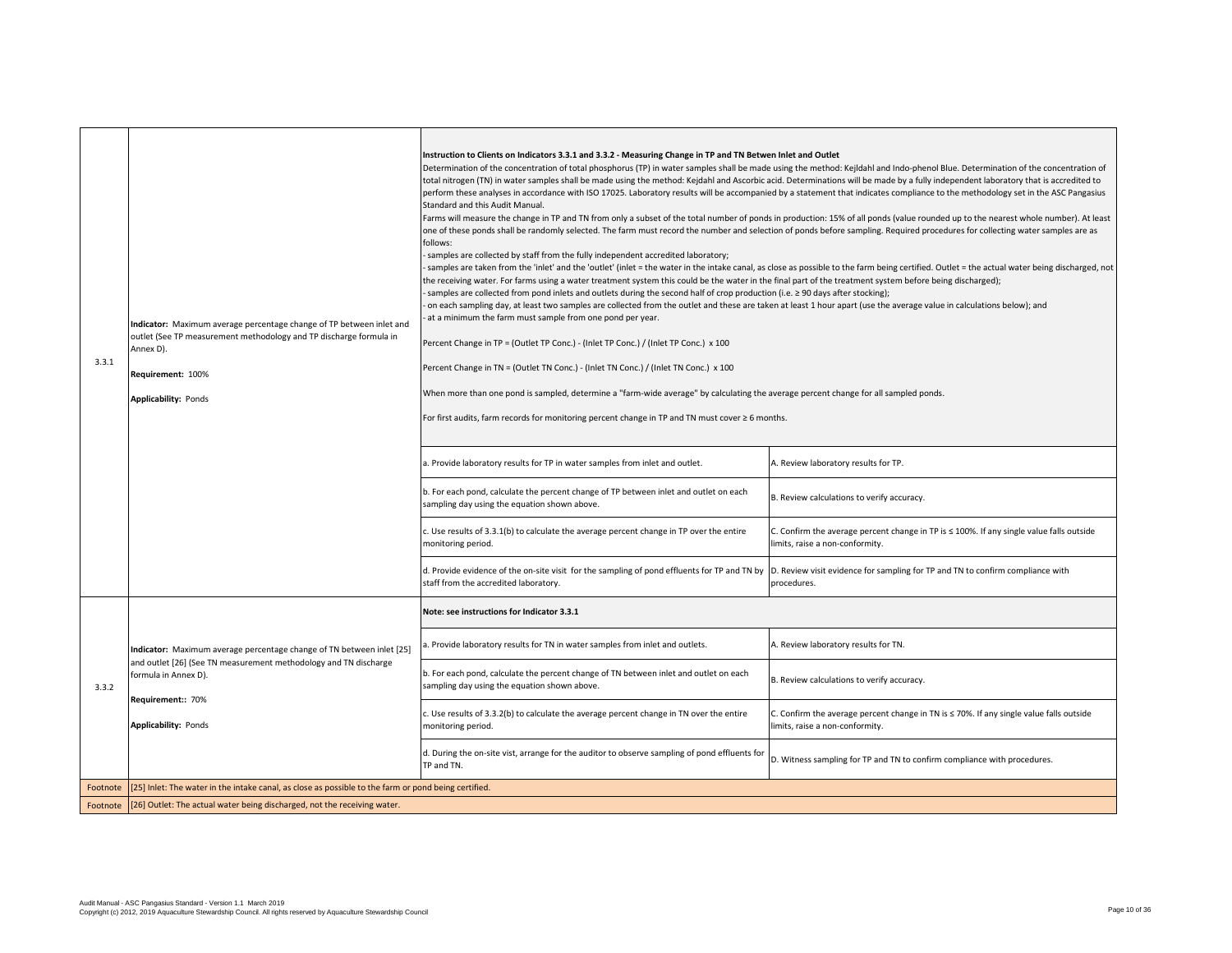| 3.3.3 |                                                                                                                                                                                                                                | Instruction to Clients for Indicator 3.3.3 - Measuring DO in Water Discharged<br>See Indicator 3.2.1 for a general description of the equipment and method used to measure dissolved oxygen (DO). Take DO measurements at the outlet where water is discharged<br>(i.e. measure DO in the actual water being discharged, not in the receiving water. For farms using a water treatment system this could be the water in the final part of the treatment<br>system before being discharged). Test DO at least once per week. |                                                                                                                                                                        |
|-------|--------------------------------------------------------------------------------------------------------------------------------------------------------------------------------------------------------------------------------|------------------------------------------------------------------------------------------------------------------------------------------------------------------------------------------------------------------------------------------------------------------------------------------------------------------------------------------------------------------------------------------------------------------------------------------------------------------------------------------------------------------------------|------------------------------------------------------------------------------------------------------------------------------------------------------------------------|
|       | Indicator: Minimum dissolved oxygen (DO) concentration in water discharged<br>(See DO measurement methodology in Annex D)                                                                                                      | a. Provide records of DO in water discharged to the natural environment. For first audits,<br>farm records must cover ≥ 6 months                                                                                                                                                                                                                                                                                                                                                                                             | A. Review dataset to confirm that monitoring covers the required timeframe.                                                                                            |
|       | Requirement: 3 mg/l<br><b>Applicability: Ponds</b>                                                                                                                                                                             | b. Use data from all weekly measurements to calculate the average DO in water<br>discharged over the entire monitoring period. For first audits, farm records must cover $\geq 3$<br>months.                                                                                                                                                                                                                                                                                                                                 | B. Confirm DO in water discharged by farm is $\geq 3$ mg/l. If any single value falls outside<br>limits, raise a non-conformity.                                       |
|       |                                                                                                                                                                                                                                | c. During the on site visit, make arrangements for the auditor to observe calibration of<br>equipment and measurements.                                                                                                                                                                                                                                                                                                                                                                                                      | C. During the on-site visit, observe how the farm calibrates equipment and takes DO<br>measurements (or takes samples for chemical analysis) to confirm compliance.    |
|       | 3.4 Criteria: Sludge disposal for ponds and pens, not cages [27]                                                                                                                                                               |                                                                                                                                                                                                                                                                                                                                                                                                                                                                                                                              |                                                                                                                                                                        |
|       |                                                                                                                                                                                                                                | <b>Compliance Criteria (Required Client Actions):</b>                                                                                                                                                                                                                                                                                                                                                                                                                                                                        | <b>Auditor Evaluation (Required CB Actions):</b>                                                                                                                       |
|       |                                                                                                                                                                                                                                | Footnote [27] For cage culture, there are no requirements for benthic monitoring included, as cages account for a small percentage of production. This situation will be monitored and revised if the production of cage cultu                                                                                                                                                                                                                                                                                               |                                                                                                                                                                        |
| 3.4.1 | Indicator: Evidence that sludge is not discharged directly into receiving<br>waters or natural ecosystems [28]<br><b>Requirement: Yes</b><br><b>Applicability: All</b>                                                         | a. Provide a detailed sludge management plan (also see 3.5.1). The plan will ensure that no<br>sludge in any form is discharged directly into receiving waters or natural ecosystems.                                                                                                                                                                                                                                                                                                                                        | A. Review the farm's sludge management plan.                                                                                                                           |
|       |                                                                                                                                                                                                                                | b. Maintain records of sludge disposal to show volume or weight and condition (i.e. fresh<br>or dried) when disposed. For first audits, farm records must cover ≥ 3 months.                                                                                                                                                                                                                                                                                                                                                  | B. Review records to confirm appropriate disposal according to plan.                                                                                                   |
|       |                                                                                                                                                                                                                                | c. If sludge is transferred (e.g. for agricultural use), obtain a declaration from the receiving<br>party that specifies the sludge volume, delivery date, and expected use. The party shall<br>declare that the sludge will not be discharged directly into receiving waters or natural<br>ecosystems.                                                                                                                                                                                                                      | C. If yes to (c), confirm farm has appropriate documentary evidence.                                                                                                   |
|       |                                                                                                                                                                                                                                | d. If a sludge repository is used, provide a map showing its location within the farm or<br>documents showing legal access to the repository (either ownership or a statement from<br>the owner of right of use).                                                                                                                                                                                                                                                                                                            | D. If yes to (d), inspect sludge repository during on-site visit.                                                                                                      |
|       |                                                                                                                                                                                                                                |                                                                                                                                                                                                                                                                                                                                                                                                                                                                                                                              | E. During local community and employee interviews, verify there is no evidence that the<br>farm discharged sludge directly into receiving waters on natural ecosystems |
|       | Footnote [[28] "The complex of a community and its environment functioning as an ecological unit in nature." More simply, it's both living and non-living things that interact with each other. In these standards, both the t |                                                                                                                                                                                                                                                                                                                                                                                                                                                                                                                              |                                                                                                                                                                        |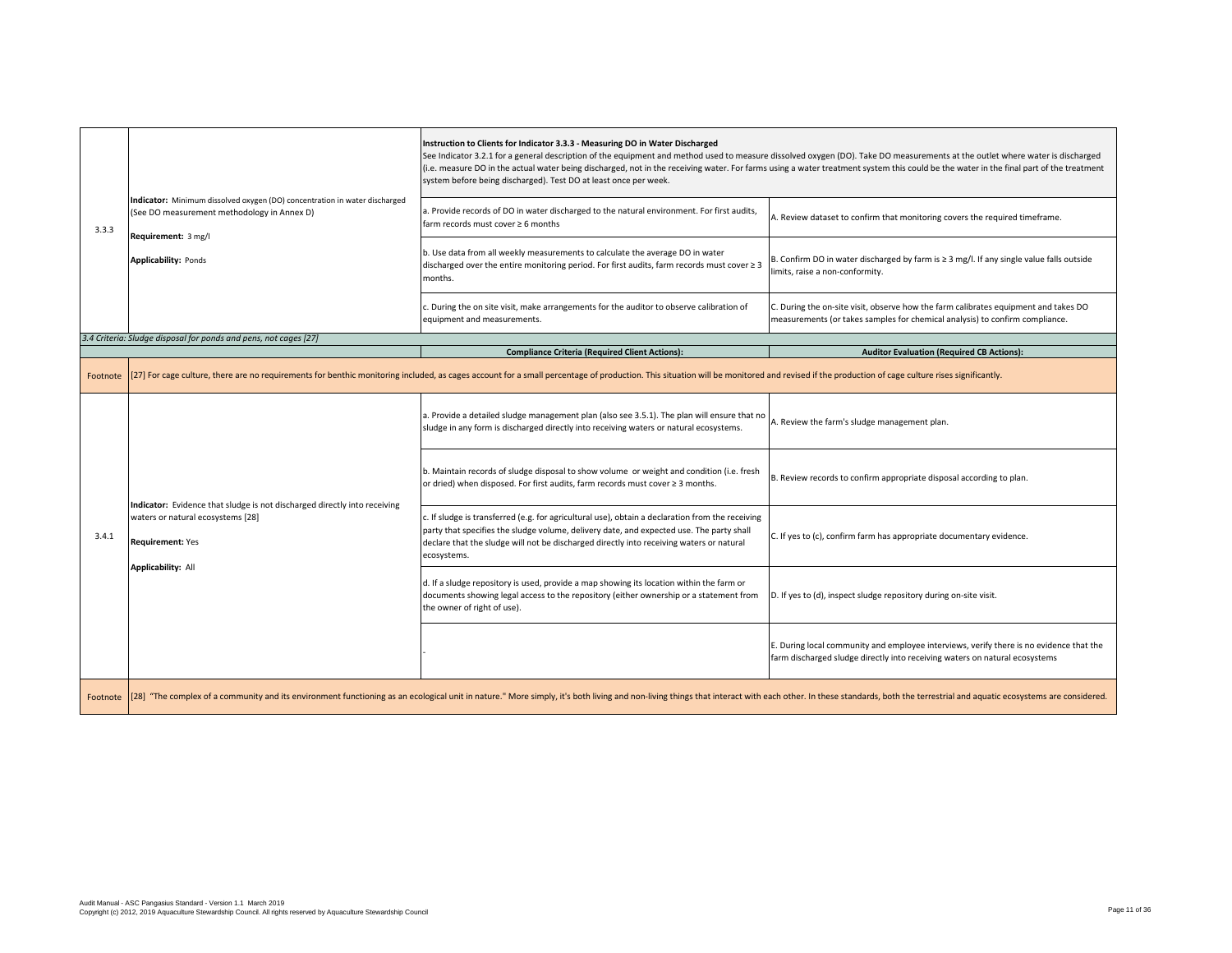| 3.4.2 | Indicator: Evidence of a sludge repository of appropriate size (See Sludge<br>Repository formula in Annex D)<br>Requirement: Yes | Instruction to Clients for Indicator 3.4.2 - Size of Sludge Repository<br>A Sludge Repository Formula is given in Annex D of the ASC Pangasius Standard. Farms shall document how this formula was used to calculate the appropriate size (minimum volume)<br>of a sludge repository. Farms may, for example, document their calculations in the sludge management plan (see 3.4.1a). All sludge areas and volumes must be considered in the<br>calculation. For 'Area of Pond', consider only the area of the pond from which sludge has to be removed over the following 2 months.<br>Note 1: If the Sludge Repository Formula yields a negative number then the repository exceeds the minimum volume (i.e. it is an appropriate size). |                                                                                                                                                                       |
|-------|----------------------------------------------------------------------------------------------------------------------------------|--------------------------------------------------------------------------------------------------------------------------------------------------------------------------------------------------------------------------------------------------------------------------------------------------------------------------------------------------------------------------------------------------------------------------------------------------------------------------------------------------------------------------------------------------------------------------------------------------------------------------------------------------------------------------------------------------------------------------------------------|-----------------------------------------------------------------------------------------------------------------------------------------------------------------------|
|       | Applicability: Farms managing the sludge using a repository                                                                      | a. Provide calculations showing the sludge repository is of appropriate size.                                                                                                                                                                                                                                                                                                                                                                                                                                                                                                                                                                                                                                                              | A. Review farm's calculations to verify accuracy. Confirm compliance.                                                                                                 |
|       |                                                                                                                                  | b. Provide evidence of legal access to the sludge repository (see 3.4.1c).                                                                                                                                                                                                                                                                                                                                                                                                                                                                                                                                                                                                                                                                 | B. During on-site visit, inspect the farm's sludge repository.                                                                                                        |
|       | 3.5 Criteria: Waste managerment <sup>®</sup>                                                                                     |                                                                                                                                                                                                                                                                                                                                                                                                                                                                                                                                                                                                                                                                                                                                            |                                                                                                                                                                       |
|       |                                                                                                                                  | <b>Compliance Criteria (Required Client Actions):</b>                                                                                                                                                                                                                                                                                                                                                                                                                                                                                                                                                                                                                                                                                      | <b>Auditor Evaluation (Required CB Actions):</b>                                                                                                                      |
|       | Indicator: Evidence of farm solid wastes being discharged into the natural<br>environment                                        | a. Prepare a plan for farm solid waste management. The plan may encompass other forms<br>of farm-generated wastes (see 3.4.1, 3.5.2, 3.5.3, and 3.5.4).                                                                                                                                                                                                                                                                                                                                                                                                                                                                                                                                                                                    | A. Review the farm's solid waste management plan.                                                                                                                     |
| 3.5.1 | Requirement: None<br><b>Applicability: All</b>                                                                                   | b. During the on-site visit, arrange for the auditor to inspect the farm's solid waste<br>management system.                                                                                                                                                                                                                                                                                                                                                                                                                                                                                                                                                                                                                               | B. Inspect the farm for any evidence of solid waste (e.g. bags, containers) being discharged<br>into the natural environment surrounding the farm.                    |
|       |                                                                                                                                  |                                                                                                                                                                                                                                                                                                                                                                                                                                                                                                                                                                                                                                                                                                                                            | C. Confirm that the farm's solid waste management plan is implemented and effective.<br>Evaluate if there is a risk or potential for discharges.                      |
|       |                                                                                                                                  | a. During the on-site visit, give the auditor a general description of the farm's system for<br>removal of human and animal solid waste. Allow the auditor to inspect.                                                                                                                                                                                                                                                                                                                                                                                                                                                                                                                                                                     | A. Inspect the farm's solid waste system for any evidence of human or animal solid wastes<br>being discharged into the natural environment.                           |
|       | Indicator: Evidence of human and animal solid wastes being discharged<br>into the natural environment                            | b. For septic systems, provide a schedule for emptying and maintenance (see 3.5.4c).                                                                                                                                                                                                                                                                                                                                                                                                                                                                                                                                                                                                                                                       | B. Verify that emptying and maintenance follow the schedule.                                                                                                          |
| 3.5.2 | Requirement: None<br><b>Applicability: All</b>                                                                                   | . During the on-site visit, provide the auditor with locations of all septic toilets and a<br>schedule for their emptying and maintenance.                                                                                                                                                                                                                                                                                                                                                                                                                                                                                                                                                                                                 | C. Inspect septic toilets to verify there is no leakage or direct discharge into the natural<br>environment. Verify that empying and maintenance follow the schedule. |
|       |                                                                                                                                  | d. Provide evidence for burial of animal feces (as applicable).                                                                                                                                                                                                                                                                                                                                                                                                                                                                                                                                                                                                                                                                            | D. Inspect site to verify that the farm buries any animal feces (if applicable).                                                                                      |
|       |                                                                                                                                  | e. Identify septic toilets in construction contracts if possible.                                                                                                                                                                                                                                                                                                                                                                                                                                                                                                                                                                                                                                                                          | E. Review construction contracts (if applicable).                                                                                                                     |
| 3.5.3 | Indicator: Evidence of chemical and medicine wastes being discharged                                                             | a. Prepare a plan for farm management of chemical and medicine wastes.                                                                                                                                                                                                                                                                                                                                                                                                                                                                                                                                                                                                                                                                     | A. Review farm's plan for management of chemical and medicinal wastes.                                                                                                |
|       | into the natural environment<br><b>Requirement: None</b>                                                                         | b. During the on-site visit, allow the auditor to inspect the farm's management of chemical<br>and medicinal wastes.                                                                                                                                                                                                                                                                                                                                                                                                                                                                                                                                                                                                                       | B. Inspect the farm for any evidence of chemical or medicinal waste being discharged into<br>the natural environment surrounding the farm.                            |
|       | <b>Applicability: All</b>                                                                                                        |                                                                                                                                                                                                                                                                                                                                                                                                                                                                                                                                                                                                                                                                                                                                            | C. Confirm that the farm's plan is implemented and effective. Evaluate if there is a risk or<br>potential for discharges.                                             |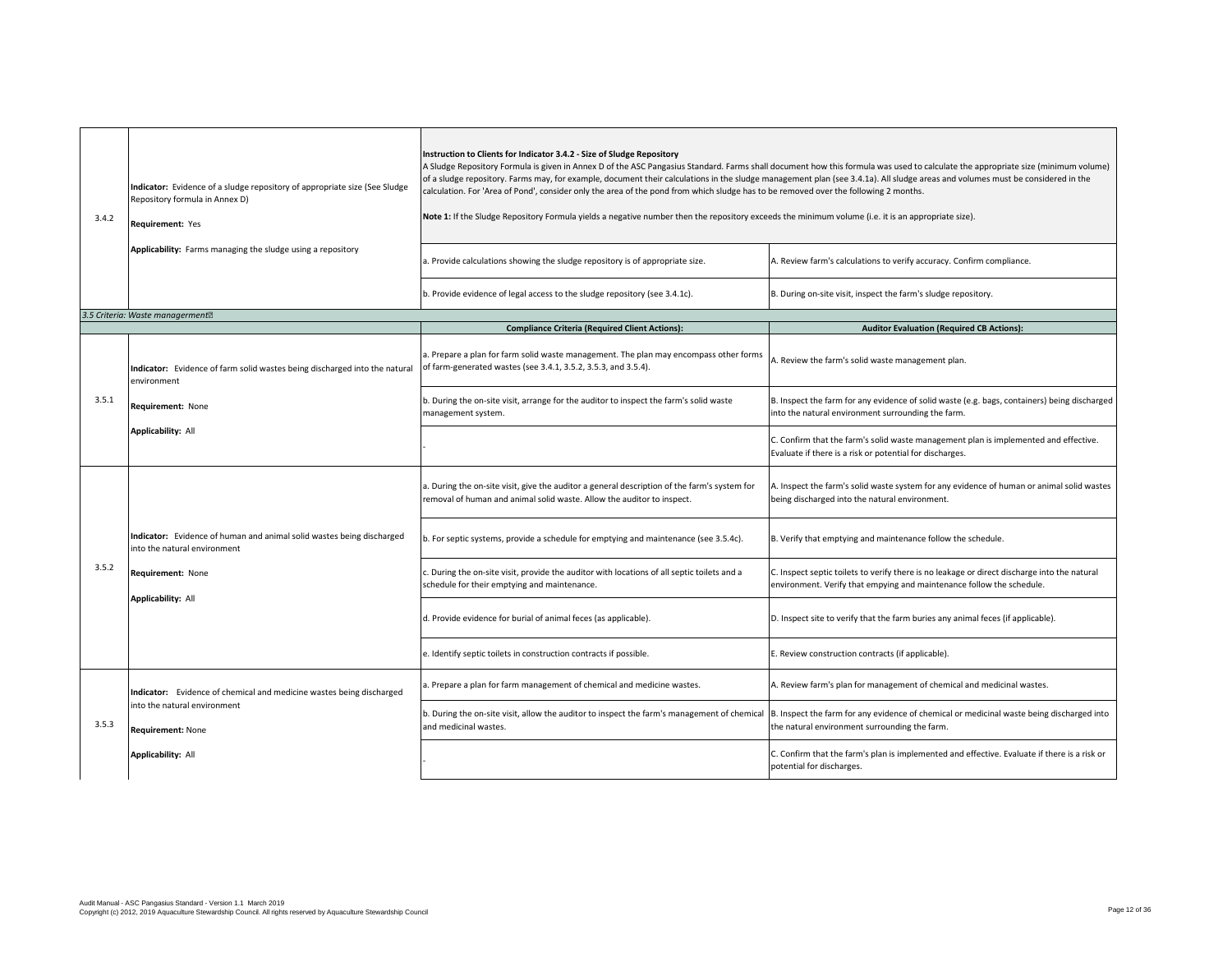|          |                                                                                                                                                            | Instruction to Clients for Indicator 3.5.4 - Preparing a Plan for Disposal of Dead/Moribund Fish<br>health specialist, see Principle 6); sold.<br>Dead fish should never be used for human consumption unless specifically slaughtered and processed for that purpose in an appropriate facility.<br>a. Provide auditor with the farm's plan for disposal of dead/moribund fish.<br>b. burial, incineration, fermentation: plan identifies processes, location(s) and containers.<br>c. septic tank: plan gives procedures for disposal of fish in septic tanks, specifies the<br>schedule for emptying tanks, and identifies personnel involved (e.g. contracts with external C. Verify by review of documentary evidence (as applicable).<br>parties).                  | Prepare a plan for the proper disposal of dead/moribund fish that specifies the means of disposal using one or more of the following categories: incineration (excluding regular burning,<br>as not allowed); burial; fermentation and use as fertilizer; septic tank; production of fish meal or fish oil; feed for animals other than pangasius (requires statement from aquatic animal<br>A. Review the farm's plan for compliance with Indicator 3.5.4.<br>B. Verify by inspection (as applicable). |
|----------|------------------------------------------------------------------------------------------------------------------------------------------------------------|---------------------------------------------------------------------------------------------------------------------------------------------------------------------------------------------------------------------------------------------------------------------------------------------------------------------------------------------------------------------------------------------------------------------------------------------------------------------------------------------------------------------------------------------------------------------------------------------------------------------------------------------------------------------------------------------------------------------------------------------------------------------------|---------------------------------------------------------------------------------------------------------------------------------------------------------------------------------------------------------------------------------------------------------------------------------------------------------------------------------------------------------------------------------------------------------------------------------------------------------------------------------------------------------|
| 3.5.4    | Indicator: Evidence of proper disposal [30] of dead/moribund fish<br>Requirement:: Yes<br><b>Applicability: All</b>                                        | d. production of fish meal or fish oil: specified in plan (if done by farm). Note that this<br>option is allowed only if aquatic animal health specialist rules out pesticides.<br>e. feed for animals other than pangasius (excluding fish meal and fish oil as covered in "d")<br>Option is allowed only if an aquatic animal health specialist concludes that mortality was<br>not caused by an infectious agent or a pesticide/chemical pollutant.<br>. sold: Plan identifies the option of sales. For all sales, the farm must prepare a contract<br>that states how the buyer will use the dead fish. If intended as animal feed (either directly<br>or as fish meal/oil) the contract and the statement of the specialist confirm compliance<br>with requirements. | D. Verify by inspection (as applicable).<br>E. Verify that farm obtains written statement(s) from aquatic health specialist (as<br>applicable).<br>F. Verify by review of documentary evidence (as applicable).                                                                                                                                                                                                                                                                                         |
|          |                                                                                                                                                            |                                                                                                                                                                                                                                                                                                                                                                                                                                                                                                                                                                                                                                                                                                                                                                           | G. Confirm the farm's plan is effectively implemented. Evidence will include interviews<br>with farm workers who confirm that disposals followed the plan.                                                                                                                                                                                                                                                                                                                                              |
| Footnote |                                                                                                                                                            | [30] Proper disposal of dead fish include: incineration, burial, fermentation and use as fertilizer and production of fish meal or fish oil. Dead fish should never be used for human consumption. Also acceptable if there is<br>caused by an infectious agent or a pesticide/chemical pollutant, the fish can be used as feed for animals other than pangasius. Evidence on the cause of mortality shall be provided by the aquatic animal health specialist (                                                                                                                                                                                                                                                                                                          |                                                                                                                                                                                                                                                                                                                                                                                                                                                                                                         |
|          | 3.6 Criteria: Energy consumption <sup>[2]</sup>                                                                                                            |                                                                                                                                                                                                                                                                                                                                                                                                                                                                                                                                                                                                                                                                                                                                                                           |                                                                                                                                                                                                                                                                                                                                                                                                                                                                                                         |
|          |                                                                                                                                                            | <b>Compliance Criteria (Required Client Actions):</b>                                                                                                                                                                                                                                                                                                                                                                                                                                                                                                                                                                                                                                                                                                                     | <b>Auditor Evaluation (Required CB Actions):</b>                                                                                                                                                                                                                                                                                                                                                                                                                                                        |
| 361      | Indicator:<br>Information available on the following variables (per year per farm in the<br>certification unit):<br>Fuel used<br>- Quantity of electricity | a. Maintain records (e.g. receipts) of farm energy consumption. Compute the quantity of<br>fuel and electricity used by the farm in the last 12 months. For first audits, farm records<br>must cover $\geq 6$ months.                                                                                                                                                                                                                                                                                                                                                                                                                                                                                                                                                     | A. Review calculations. Verify the farm keeps records of energy consumption.                                                                                                                                                                                                                                                                                                                                                                                                                            |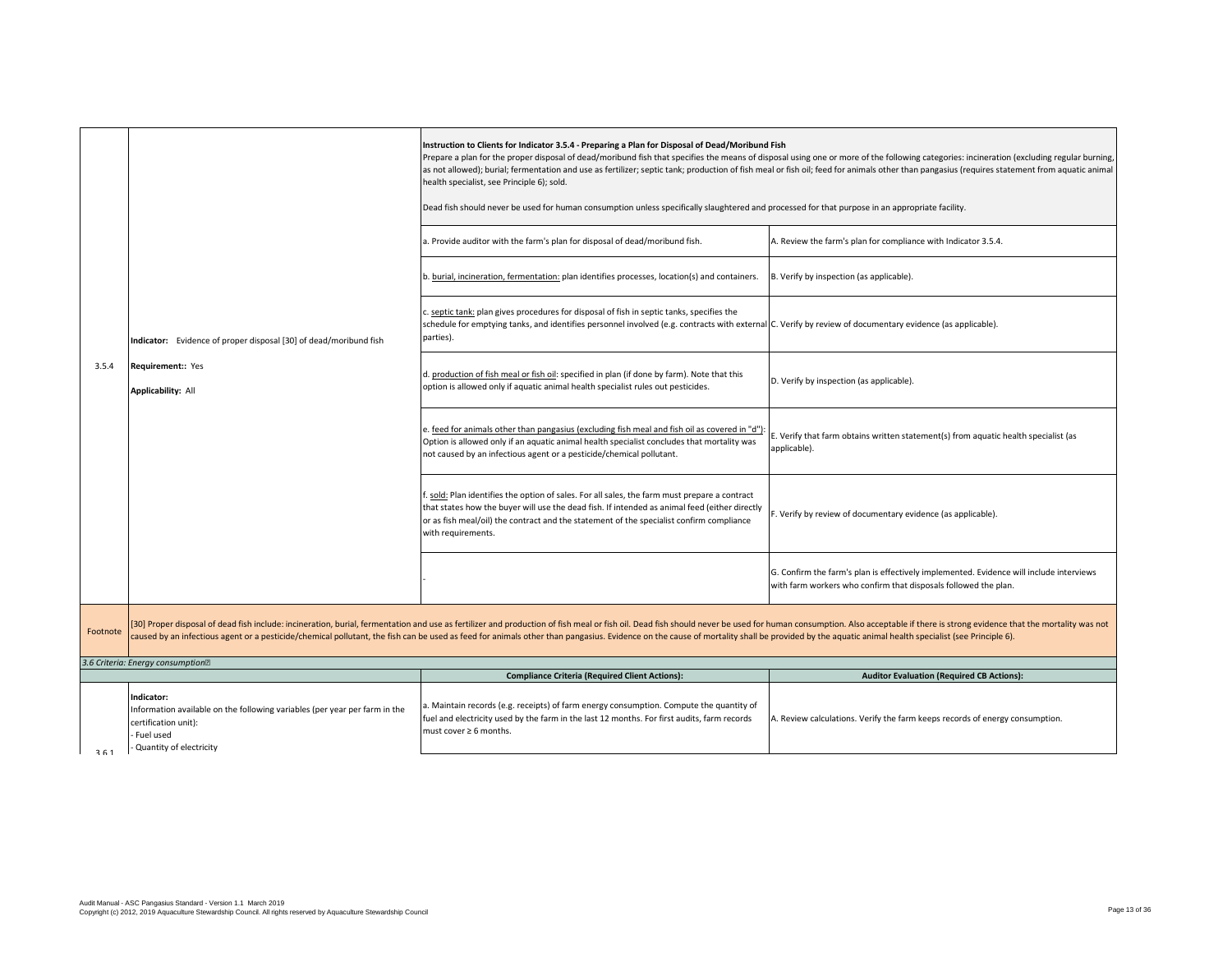| لديان دان | Amount of dead fish for each disposal method.                                                                                                                                                                                                                   |                                                                                                                                                                                                                                                                                                                                                                                                                       |                                                                                                                                                                                                                  |
|-----------|-----------------------------------------------------------------------------------------------------------------------------------------------------------------------------------------------------------------------------------------------------------------|-----------------------------------------------------------------------------------------------------------------------------------------------------------------------------------------------------------------------------------------------------------------------------------------------------------------------------------------------------------------------------------------------------------------------|------------------------------------------------------------------------------------------------------------------------------------------------------------------------------------------------------------------|
|           | Requirement: Yes                                                                                                                                                                                                                                                | b. Provide records of mortality quantities (see Indicator 6.4.4) and their disposal method<br>(see Indicator 3.5.4). For first audits, farm records must cover at least 1 full crop per site<br>(see preamble).                                                                                                                                                                                                       | B. Verify the farm maintains accurate records of mortalities and disposals.                                                                                                                                      |
|           | Applicability: All                                                                                                                                                                                                                                              |                                                                                                                                                                                                                                                                                                                                                                                                                       |                                                                                                                                                                                                                  |
|           | PRINCIPLE 4. CONSERVE SPECIES DIVERSITY AND WILD POPULATIONS                                                                                                                                                                                                    |                                                                                                                                                                                                                                                                                                                                                                                                                       |                                                                                                                                                                                                                  |
|           | 4.1 Criteria: Presence of pangasius in the water drainage system                                                                                                                                                                                                | <b>Compliance Criteria (Required Client Actions):</b>                                                                                                                                                                                                                                                                                                                                                                 | <b>Auditor Evaluation (Required CB Actions):</b>                                                                                                                                                                 |
|           |                                                                                                                                                                                                                                                                 | Note: If the farmed species is not indigenous to the river basin and the species does not have a self-recruiting stock established, then Indicator 4.1.1. does not apply. Enter 'not<br>applicable' here and proceed to assess farm compliance against Indicator 4.1.3.                                                                                                                                               |                                                                                                                                                                                                                  |
|           |                                                                                                                                                                                                                                                                 | a. Provide a declaration from farm and seed supplier identifying the species (Latin name) of A. Review declarations. Confirm that the farmed species is accurately identified in<br>pangasius farmed. Maintain records of seed purchases.                                                                                                                                                                             | purchase records.                                                                                                                                                                                                |
|           | Indicator: Farm located in a river basin where the farmed species is<br>indigenous or has a self-recruiting [32] stock established before 1st January<br>2005                                                                                                   | b. Provide a map of the river basin showing the location of the farm (see 2.1.1).                                                                                                                                                                                                                                                                                                                                     | B. Review map to confirm farm location within river basin.                                                                                                                                                       |
| 4.1.1     | Requirement: Yes                                                                                                                                                                                                                                                | . If the farmed species is indigenous to the river basin, provide documentary evidence<br>(peer-reviewed papers, IUCN, FAO or other international organization).                                                                                                                                                                                                                                                      | C. Confirm that documentation shows the farmed species is indigenous to the river basin.                                                                                                                         |
|           | Applicability: Farms in a river basin where the species is either indigenous<br>or has a self-recruiting stock established                                                                                                                                      | d. If the species is not indigenous and has a self-recruiting stock established in the river<br>basin, provide documentary evidence (peer-reviewed papers, official government<br>[competent authority] statements or other comparable references on multiple incidences<br>of different age classes at different times and location) indicating that the stock was self<br>recruiting before 1st January 2005.       | D. Confirm that documentation shows the farmed species has a self-recruiting stock that<br>was established in the river basin before 1st January 2005.                                                           |
|           |                                                                                                                                                                                                                                                                 |                                                                                                                                                                                                                                                                                                                                                                                                                       | E. Verify the identity of the farmed species by direct observation during on-site visit.                                                                                                                         |
| 4.1.2     | Indicator: If a self-recruiting stock is established, evidence of no negative<br>impacts on the environment [33]<br>Requirement: Yes<br>Applicability: Farms in a river basin where the species is not indigenous and<br>a self-recruiting stock is established | a. Provide documentary evidence: peer-reviewed papers, official government (competent<br>authority) statements or other comparable references indicating no negative impacts.<br>Negative impact by a self-recruiting stock includes but is not restricted to:<br>changing the genetic diversity of wild pangasius through interbreeding<br>- competition (e.g. displacement of local species)<br>habitat destruction | A. Review evidence of no negative impact. If a self-recruiting stock has not become<br>established in the river basin, or if the species is indigenous to the river basin, Indicator<br>4.1.2 is not applicable. |
| Footnote  | evidence.                                                                                                                                                                                                                                                       | [32] Self-recruiting is defined as naturally reproducing. Peer-reviewed papers, official government (competent authority) statements or other comparable references on multiple incidences of different age classes at differe                                                                                                                                                                                        |                                                                                                                                                                                                                  |
| Footnote  | [33] Peer-reviewed papers, official government (competent authority) statements or other comparable references are necessary as evidence.                                                                                                                       |                                                                                                                                                                                                                                                                                                                                                                                                                       |                                                                                                                                                                                                                  |
|           | Indicator: If the species is not indigenous and does not have a self-<br>recruiting stock established, evidence that the species cannot establish in<br>the river basin [34]                                                                                    |                                                                                                                                                                                                                                                                                                                                                                                                                       |                                                                                                                                                                                                                  |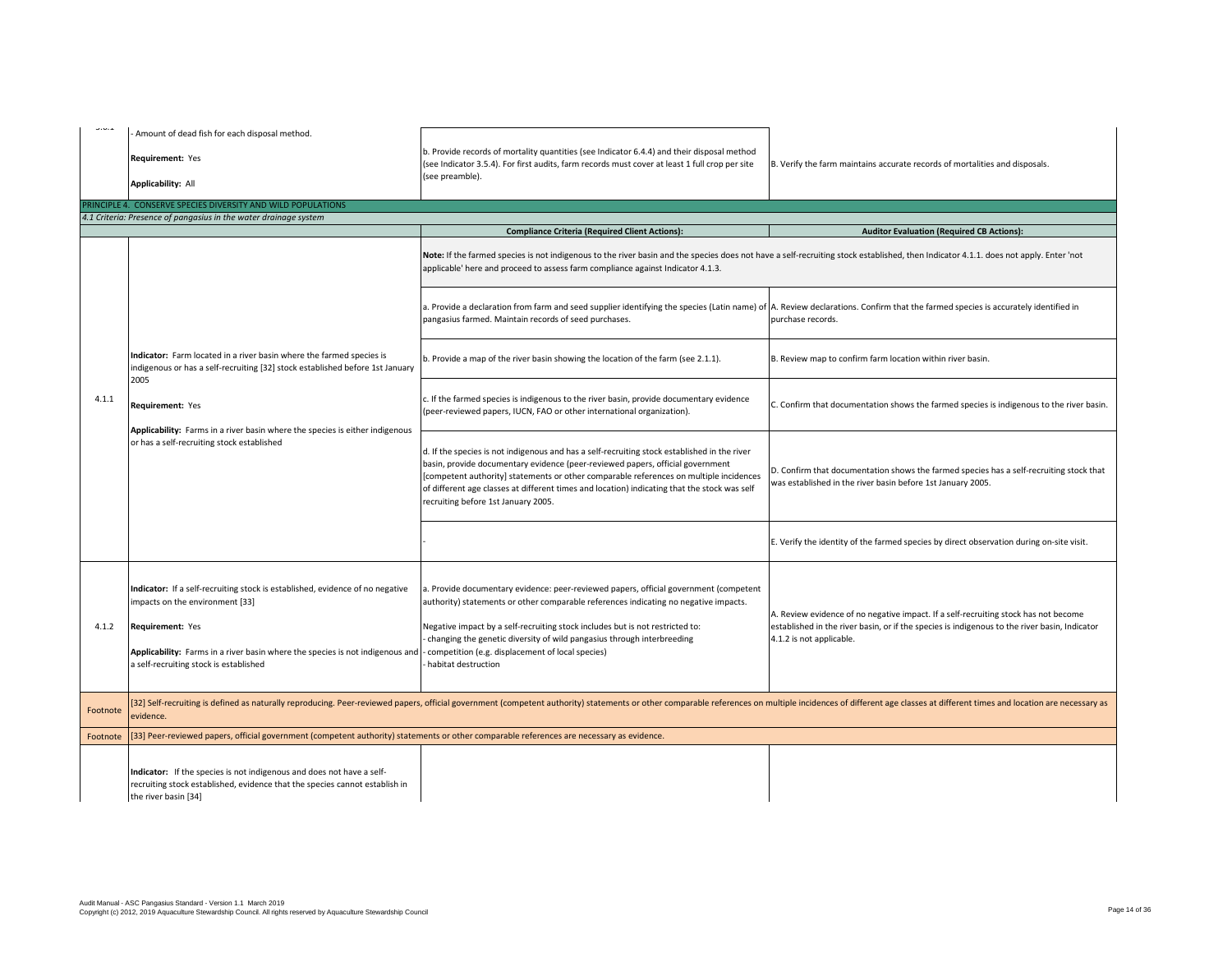| 4.1.3    | <b>Requirement: Yes</b>                                                                                                                                                | a. Provide peer-reviewed papers based on field data. Theoretical analysis is not acceptable.                                                                                                                                                         | A. Review evidence provided by the farm to confirm that the farmed species cannot<br>establish in the river basin.                                                    |
|----------|------------------------------------------------------------------------------------------------------------------------------------------------------------------------|------------------------------------------------------------------------------------------------------------------------------------------------------------------------------------------------------------------------------------------------------|-----------------------------------------------------------------------------------------------------------------------------------------------------------------------|
|          | Applicability: Farms in a river basin where the species is not indigenous and<br>does not have a self-recruiting stock established                                     |                                                                                                                                                                                                                                                      |                                                                                                                                                                       |
|          | Footnote [34] Peer-reviewed publication in a reputable journal is required as evidence that the species cannot be established.                                         |                                                                                                                                                                                                                                                      |                                                                                                                                                                       |
|          | 4.2 Criteria: Genetic diversity                                                                                                                                        |                                                                                                                                                                                                                                                      |                                                                                                                                                                       |
|          |                                                                                                                                                                        | <b>Compliance Criteria (Required Client Actions):</b>                                                                                                                                                                                                | <b>Auditor Evaluation (Required CB Actions):</b>                                                                                                                      |
|          |                                                                                                                                                                        | 1. Obtain evidence for either of the following:<br>the species is indigenous to the river basin (result from 4.1.1); or<br>a self recruiting stock has established in the river basin (result from 4.1.2).                                           | A. Review evidence to confirm pangasius is indigenous to the river basin or else has a self-<br>recruiting stock established there.                                   |
| 4.2.1    | Indicator: Demonstration [35] that the seed [36] has been generated from<br>the pangasius population naturally reproducing in the river basin [37]<br>Requirement: Yes | b. Provide a map of the river basin showing the location of the farm (see 2.1.1).                                                                                                                                                                    | B. Review map to confirm the farm's location coincides with an indigenous pangasius<br>population or a self-recruiting stock that has established in the river basin. |
|          | Applicability: Farms in a river basin where the species is either indigenous<br>or has a self-recruiting stock established                                             | Obtain a declaration from seed supplier(s) stating that the seed was generated from<br>broodstock deriving (even if through several generations of spawning in captivity) from the<br>pangasius population naturally reproducing in the river basin. | C. Review declarations. Confirm that the source of the seed is accurately identified in<br>purchase records.                                                          |
|          |                                                                                                                                                                        | d. For all seed purchases, maintain sufficient records (e.g. receipts) to indentify the river-<br>basin source of broodstock. For first audits, farm records must cover ≥ 6 months.                                                                  | D. Verify that sourcing of seed is in compliance with the Requirement.                                                                                                |
| Footnote | [35] A thorough map of pangasius establishment that indicated the range of the species, as well as distinct stocks, will be necessary.                                 |                                                                                                                                                                                                                                                      |                                                                                                                                                                       |
| Footnote | [36] Throughout these standards, the word "seed" is used for pangasius seed only.                                                                                      |                                                                                                                                                                                                                                                      |                                                                                                                                                                       |
| Footnote |                                                                                                                                                                        | [37] This standard is applicable to all farms using seed sourced from either populations which are indigenous or populations which are established before January 2005.                                                                              |                                                                                                                                                                       |
|          | 4.3 Criteria: Source of seed                                                                                                                                           |                                                                                                                                                                                                                                                      |                                                                                                                                                                       |
|          |                                                                                                                                                                        | <b>Compliance Criteria (Required Client Actions):</b>                                                                                                                                                                                                | <b>Auditor Evaluation (Required CB Actions):</b>                                                                                                                      |
|          | Indicator: Allowance for use of wild-caught seed for grow out                                                                                                          | a. Provide a declaration that the farm does not use wild-caught seed for grow out.                                                                                                                                                                   | A. Verify declaration of no wild-caught seed for grow out.                                                                                                            |
| 4.3.1    | Requirement: None                                                                                                                                                      | b. Obtain statement from seed supplier(s) that the seed is not wild-caught (e.g. seed is<br>derived from a broodstock held in captivity).                                                                                                            | B. Verify that farm has statements from seed suppliers.                                                                                                               |
|          | Applicability: All                                                                                                                                                     | ∴ Maintain seed receipts for all stocking events. For first audits, farm records must cover ≥<br>6 months.                                                                                                                                           | C. Verify the farm maintains accurate records for sourcing of seed.                                                                                                   |
|          | 4.4 Criteria: Genetically engineered and hybridized strains                                                                                                            |                                                                                                                                                                                                                                                      |                                                                                                                                                                       |
|          |                                                                                                                                                                        | <b>Compliance Criteria (Required Client Actions):</b>                                                                                                                                                                                                | <b>Auditor Evaluation (Required CB Actions):</b>                                                                                                                      |
|          | Indicator: No use of genetically engineered (transgenic) or hybrid seed                                                                                                | a. Provide a declaration that the farm does not use genetically engineered (transgenic) or<br>hybrid seed.                                                                                                                                           | A. Verify declaration of no use of genetically engineered or hybrid strains.                                                                                          |
| 4.4.1    | Requirement: Yes<br>Applicability: All                                                                                                                                 | b. Obtain statement from seed supplier that the seed is not genetically engineered<br>(transgenic) or hybrid. For first audits, farm records must cover ≥ 6 months.                                                                                  | B. Verify that farm maintains statements from seed suppliers.                                                                                                         |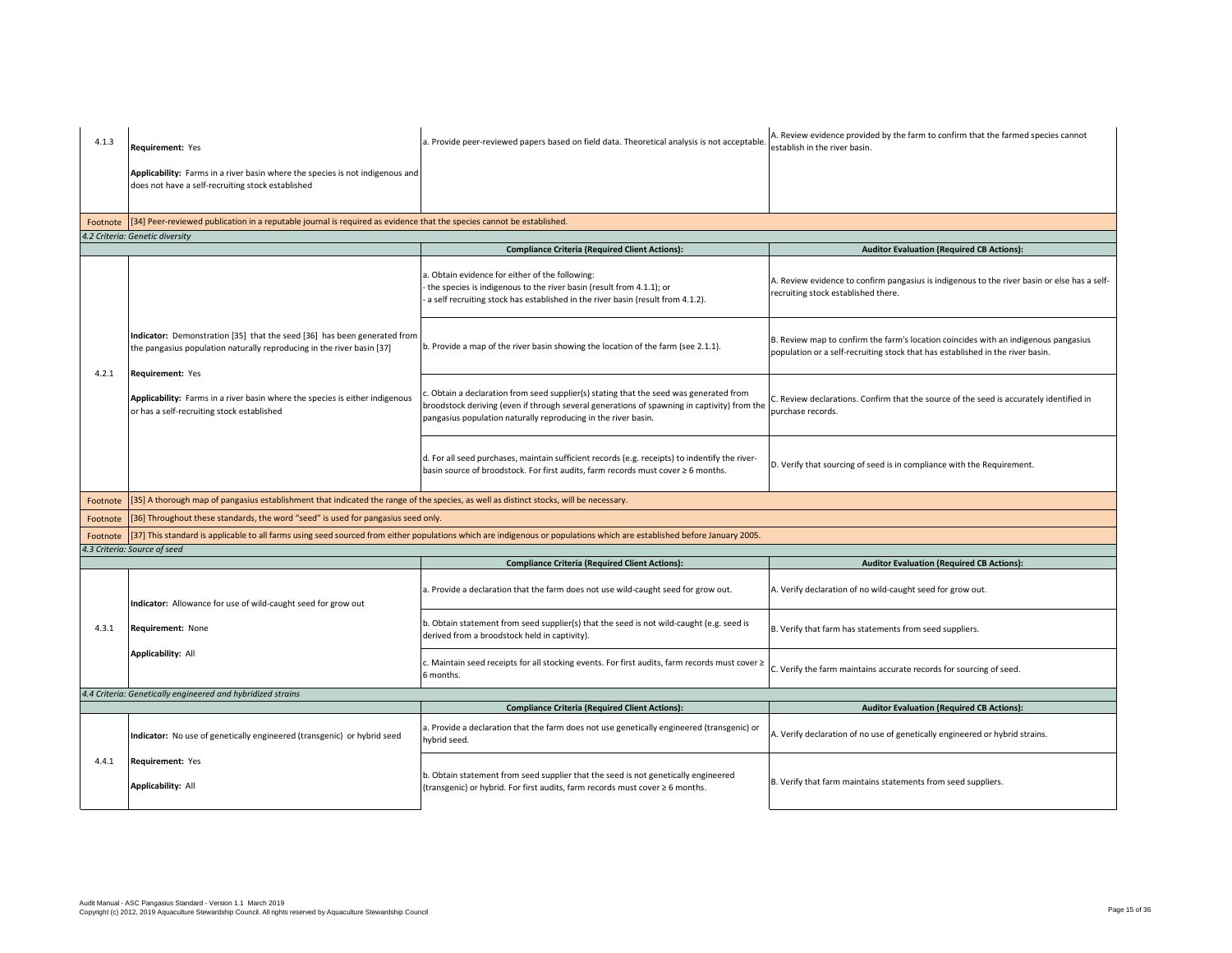Footnote [31] A genetically modifed organism (GMO) is an organism, with the exception of human beings, in which the genetic material has been altered in a way that does not occur naturally by mating and/or natural recombination (Di

| 4.5 Criteria: Escapees. |                                                                                                                                                                                                                                     |                                                                                                                                                                                                                           |                                                                                                                                                                                                                                           |
|-------------------------|-------------------------------------------------------------------------------------------------------------------------------------------------------------------------------------------------------------------------------------|---------------------------------------------------------------------------------------------------------------------------------------------------------------------------------------------------------------------------|-------------------------------------------------------------------------------------------------------------------------------------------------------------------------------------------------------------------------------------------|
|                         |                                                                                                                                                                                                                                     | <b>Compliance Criteria (Required Client Actions):</b>                                                                                                                                                                     | <b>Auditor Evaluation (Required CB Actions):</b>                                                                                                                                                                                          |
|                         | Indicator: Evidence that inlets and outlets to culture systems and all<br>confinements are equipped with net mesh or grills appropriately sized to<br>retain the stocks in culture preventing fish of any size (in the holding unit | a. Provide farm records indicating fish sizes (e.g. average weight recorded monthly). For<br>first audits, records must cover at least 1 full crop per site (see preamble).                                               | A. Review records for fish size in different holding units.                                                                                                                                                                               |
| 4.5.1                   | being assessed) to escape<br>Requirement: Yes                                                                                                                                                                                       | b. Maintain records indicating the size of net mesh or grills for the entire farm. For first<br>audits, farm records must cover ≥ 6 months.                                                                               | B. Review records for mesh or grill size.                                                                                                                                                                                                 |
|                         | <b>Applicability: All</b>                                                                                                                                                                                                           |                                                                                                                                                                                                                           | C. During the on-site visit, inspect the size of net mesh or grills to confirm compliance.                                                                                                                                                |
|                         | Indicator: Evidence of regular, timely inspections (at least once a day);<br>mitigation and repairs are performed on net mesh or grills and recorded in a                                                                           | a. Provide farm records for daily inspection of net mesh or grills used in production (e.g.<br>grow-out) units.                                                                                                           | A. Review records to verify inspections are regular and timely.                                                                                                                                                                           |
| 4.5.2                   | permanent register (available for inspection)<br>Requirement: Yes                                                                                                                                                                   | b. Keep records of mitigation and repairs in a permanent register. For first audits, records<br>must cover at least 1 full crop per site (see preamble).                                                                  | B. Review the register to verify repairs are performed and recorded.                                                                                                                                                                      |
|                         | Applicability: All                                                                                                                                                                                                                  | c. Arrange for the auditor to observe an inspection during the on-site visit.                                                                                                                                             | c. Witness the farm performing an inpection of meshes and grills to confirm that the<br>program is effective.                                                                                                                             |
|                         | Indicator: Bund [38] height sufficient [39] to prevent water spillage, along<br>with escapees, in the rainy season when flooding occurs<br>Requirement: Yes                                                                         | a. Provide official records or statement showing local maximum water level (river levels,<br>tide levels, flooding levels, etc) in the previous 10 years.                                                                 | A. Review records covering $\geq 10$ years or statement to establish the maximum height of<br>high water when flooding occurs.                                                                                                            |
| 4.5.3                   |                                                                                                                                                                                                                                     | b. Obtain a statement from local authorities or reputable organisation reporting the<br>altitude (m above sealevel) of the bund in its lowest point. Show location of bund low-point<br>on a map of the farm (see 2.1.1). | B. Review statement and map. During the on-site visit, inspect farm to verify that bund<br>height is sufficient to prevent spillage when flooding occurs.<br>Note: dyke, dike, bund and berm all have the same meaning for this criteria. |
|                         | <b>Applicability: Ponds</b>                                                                                                                                                                                                         | c. Provide a written statement that there were no incidents of significant spillage or<br>escapement due to flooding in the last 12 months.                                                                               | C. During local community and employee interviews, verify there is no evidence for<br>significant spillage or escapement from the farm in the last 12 months.                                                                             |
| Footnote                | [38] Bund: berm containing the water in the pond.                                                                                                                                                                                   |                                                                                                                                                                                                                           |                                                                                                                                                                                                                                           |
| Footnote                | [39] Consider 10 years maximum water level (including cases of storms).                                                                                                                                                             |                                                                                                                                                                                                                           |                                                                                                                                                                                                                                           |
|                         |                                                                                                                                                                                                                                     | a. Identify the quantity and location of all trapping devices. The term 'trapping device' does<br>not include mesh or grid barriers (see 4.5.1).                                                                          | A. Review how the farm uses trapping devices to monitor escapees. Verify that trapping<br>devices do not injure/compromise fish (e.g. gill nets).                                                                                         |
|                         | Indicator: Presence of trapping devices [40] placed in effluent/drainage<br>canals or on water outlets to capture escapees, a record of findings and                                                                                | b. Maintain a record of regular (at least weekly) trap inspections and observed escapees.                                                                                                                                 | B. Review records of inspection and observed escapees.                                                                                                                                                                                    |
| 4.5.4                   | actions taken (available for inspection)<br>Requirement: Yes<br><b>Applicability: All</b>                                                                                                                                           | c. When escapees are detected, record any actions taken to reduce or eliminate<br>escapement. For first audits, these records must cover at least 1 full crop per site (see<br>preamble).                                 | C. Review the suitability of any actions taken by the farm to reduce escapement.                                                                                                                                                          |
|                         |                                                                                                                                                                                                                                     |                                                                                                                                                                                                                           |                                                                                                                                                                                                                                           |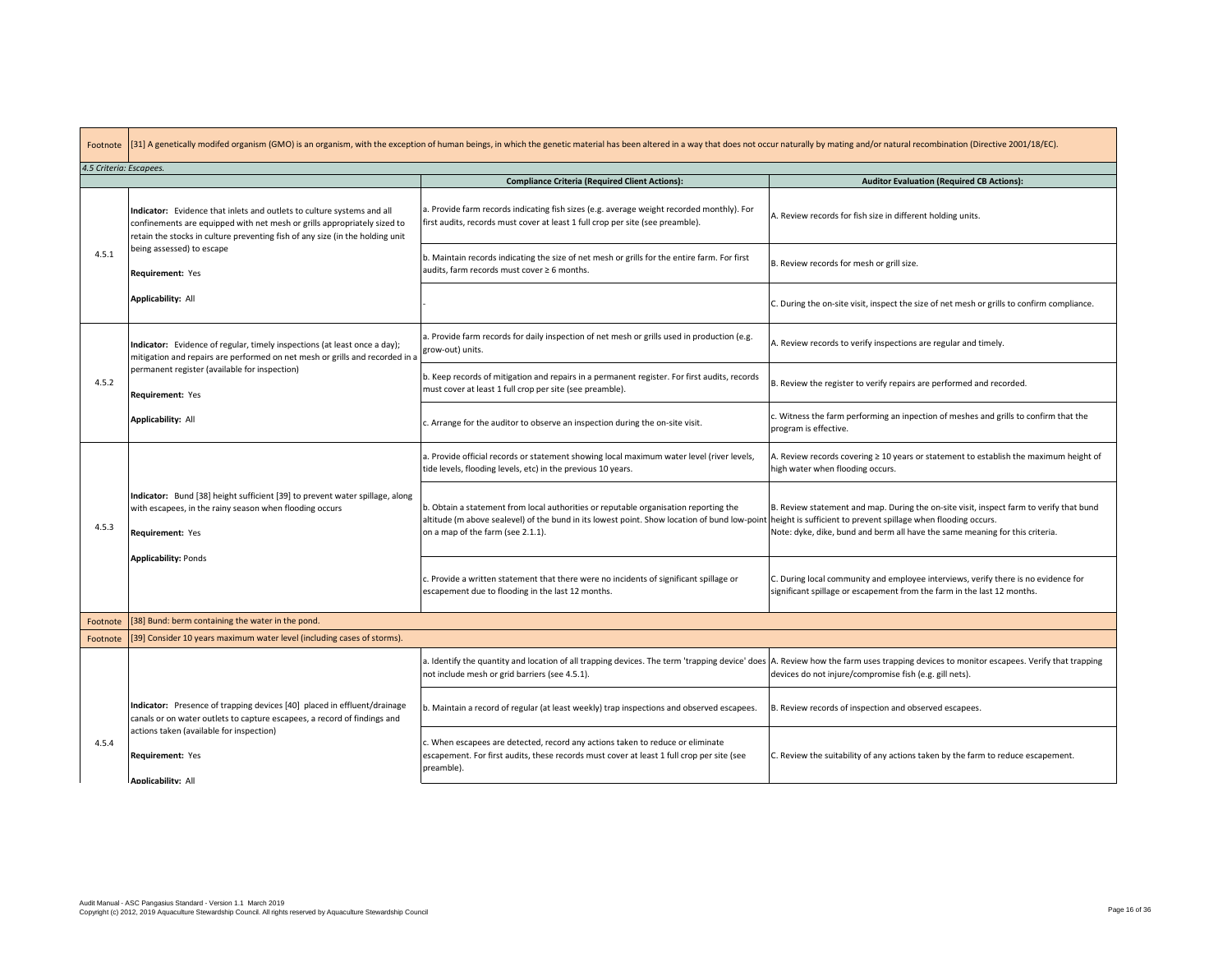|          | approximation provide                                                                                                         |                                                                                                                                                                                                                                               |                                                                                                                                                                                                                |
|----------|-------------------------------------------------------------------------------------------------------------------------------|-----------------------------------------------------------------------------------------------------------------------------------------------------------------------------------------------------------------------------------------------|----------------------------------------------------------------------------------------------------------------------------------------------------------------------------------------------------------------|
|          |                                                                                                                               |                                                                                                                                                                                                                                               | D. During the on-site visit, inspect to verify that traps are configured properly and located<br>suitably to ensure effective farm-wide monitoring of escapees.                                                |
|          | Footnote [40] These devices should not injure or compromise fish health (e.g., gill nets).                                    |                                                                                                                                                                                                                                               |                                                                                                                                                                                                                |
|          | 4.6 Criteria: Pond Maintenance                                                                                                |                                                                                                                                                                                                                                               |                                                                                                                                                                                                                |
|          |                                                                                                                               | <b>Compliance Criteria (Required Client Actions):</b>                                                                                                                                                                                         | <b>Auditor Evaluation (Required CB Actions):</b>                                                                                                                                                               |
|          |                                                                                                                               | a. Prepare a procedure for the monitoring and repair of damaged bunds.                                                                                                                                                                        | A. Review farm's procedure for bund monitoring and repair.                                                                                                                                                     |
| 4.6.1    | Indicator: Evidence that the bund has remained intact [41] throughout the<br>culture cycle                                    | b. Maintain a record of bund monitoring and repair that identifies date of damage<br>detection and when the farm initiated and completed repairs.                                                                                             | B. Review records for evidence that the bund has remained intact in the last 12 months. If<br>a bund was found to be compromised, there shall be evidence that repairs were<br>completed as soon as practical. |
|          | Requirement: Yes<br><b>Applicability: All</b>                                                                                 | c. During the on-site visit, arrange for auditor to inspect farm's bunds.                                                                                                                                                                     | C. Inspect bunds to confirm compliance. Examine for any signs of collapse and note<br>evidence of repairs.                                                                                                     |
|          |                                                                                                                               |                                                                                                                                                                                                                                               | D. During local community and employee interviews, verify that bunds have remained<br>intact throughout the culture cycle.                                                                                     |
| Footnote | [41] Has not been affected in such a way to allow the escape in part or all of the farmed stock.                              |                                                                                                                                                                                                                                               |                                                                                                                                                                                                                |
|          |                                                                                                                               | a. Prepare a declaration that the farm has made no intentional releases in the last 12<br>months.                                                                                                                                             | A. Review declaration to confirm compliance.                                                                                                                                                                   |
| 4.6.2    | Indicator: Evidence assuring there has been no intentional release [42]<br>Requirement:: Yes                                  | b. Maintain records and receipts to show that all crops stocked have been harvested and<br>sold (see 2.4.2 and 5.2.1) or properly disposed (see 3.5.4). For first audits, records must<br>cover at least 1 full crop per site (see preamble). | B. Review records to confirm that all stockings can be accounted for by harvest or disposal.                                                                                                                   |
|          | <b>Applicability: All</b>                                                                                                     | c. Prepare a written justification for any periods of inactivity lasting longer than 3 months.<br>For first audits, records must cover at least 1 full crop per site (see preamble).                                                          | . Review annual production records to determine if there are significant discrepancies<br>that could idicate the possibility of intentional release.                                                           |
| Footnote | fish sold in the absence of disease outbreaks, major theft or escapes would indicate the possibility of intentional release." | [42] The original intent of footnote 42 from the Pangasius Aquaculture Dialogue Standards has been clarified here for auditing purposes. It now reads: "Significant discrepancies between the number (or biomass) of fish stoc                |                                                                                                                                                                                                                |
|          | RINCIPLE 5. USE FEED AND FEEDING PRACTICES THAT ENSURE THAT FEED INPUTS ARE SUSTAINABLE AND MINIMIZED                         |                                                                                                                                                                                                                                               |                                                                                                                                                                                                                |
|          | 5.1 Criteria: Sustainability of feed ingredients                                                                              |                                                                                                                                                                                                                                               |                                                                                                                                                                                                                |
|          |                                                                                                                               | <b>Compliance Criteria (Required Client Actions):</b>                                                                                                                                                                                         | <b>Auditor Evaluation (Required CB Actions):</b>                                                                                                                                                               |
|          | Indicator: Use of uncooked or unprocessed fish and/or fish products [43]                                                      | a. Maintain records (e.g. receipts) for all purchases of commercial feed in the last 12<br>months. For first audits, farm records must cover ≥ 6 months.                                                                                      | A. Review farm records for commercially sourced feeds.                                                                                                                                                         |
| 5.1.1    | (including trash fish) as feed<br>Requirement: No<br><b>Applicability: All</b>                                                | b. If any farm-made feed was used, provide a description of ingredients and preparations.<br>Maintain evidence of purchase (e.g. receipts) or ownership of all ingredients. For first<br>audits, farm records must cover ≥ 6 months.          | B. Review ingredients to verify that farm-made feed had no unooked or unprocessed fish<br>and/or fish prodcuts (including trash fish).                                                                         |
|          |                                                                                                                               |                                                                                                                                                                                                                                               | C. Verify that farm records are sufficient to account for all feed used. There should be no<br>indication of unexplained sources of feed.                                                                      |
| Footnote |                                                                                                                               | [43] Fish products are defined as all forms of fish or products derived from fish (e.g., whole fresh, frozen, minced, dried, meals, oils, and processing by-products).                                                                        |                                                                                                                                                                                                                |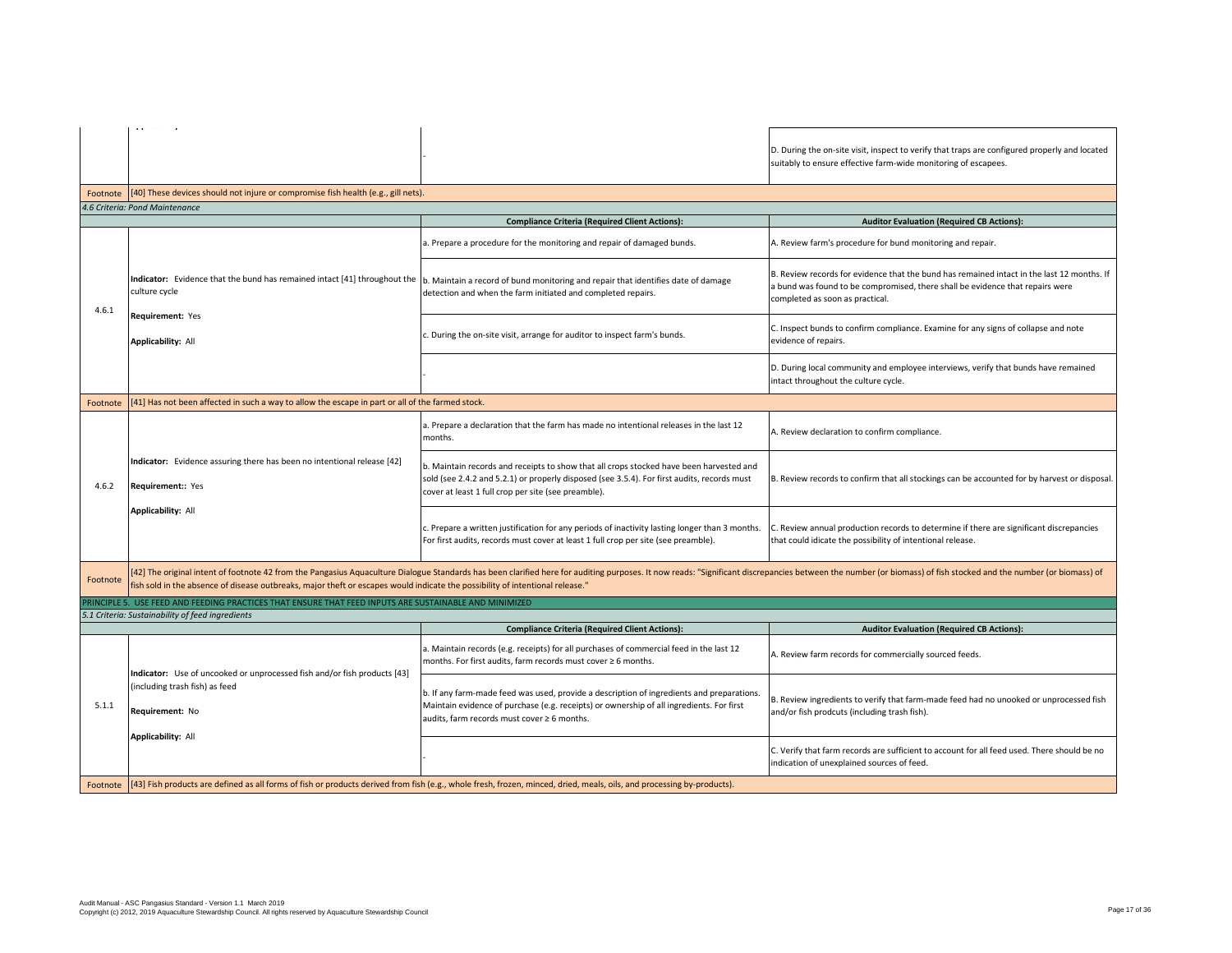|          |                                                                                                                                                                                                                                    | a. Prepare a declaration that no by-products of pangasius fish processing were used as<br>feed for pangasius at any time during the last 12 months.                                                                                                                                                                                                                                                                                                                                                                                                                                                                                                                                                                                                                                                                                                                                                                                                                                                                                                                                                                                                                                                                                                                                                                                                                                                                                                                                                                                                                                                                                                                                                                                                                                                                                                                                                                                                                                                                           | A. Review farm's declaration to confirm that no by-products of pangasius fish processing<br>were used as feed for pangasius.                                                                                                                       |
|----------|------------------------------------------------------------------------------------------------------------------------------------------------------------------------------------------------------------------------------------|-------------------------------------------------------------------------------------------------------------------------------------------------------------------------------------------------------------------------------------------------------------------------------------------------------------------------------------------------------------------------------------------------------------------------------------------------------------------------------------------------------------------------------------------------------------------------------------------------------------------------------------------------------------------------------------------------------------------------------------------------------------------------------------------------------------------------------------------------------------------------------------------------------------------------------------------------------------------------------------------------------------------------------------------------------------------------------------------------------------------------------------------------------------------------------------------------------------------------------------------------------------------------------------------------------------------------------------------------------------------------------------------------------------------------------------------------------------------------------------------------------------------------------------------------------------------------------------------------------------------------------------------------------------------------------------------------------------------------------------------------------------------------------------------------------------------------------------------------------------------------------------------------------------------------------------------------------------------------------------------------------------------------------|----------------------------------------------------------------------------------------------------------------------------------------------------------------------------------------------------------------------------------------------------|
| 5.1.2    | ingredients<br>Requirement: No                                                                                                                                                                                                     | Indicator: Use of pangasius fish processing by-products [44] as feed or feed  b. For all feed used in the last 12 months, obtain a declaration from the manufacturer<br>showing compliance. For first audits, farm records must cover ≥ 6 months and all the feed<br>requirements apply only to fish on site.                                                                                                                                                                                                                                                                                                                                                                                                                                                                                                                                                                                                                                                                                                                                                                                                                                                                                                                                                                                                                                                                                                                                                                                                                                                                                                                                                                                                                                                                                                                                                                                                                                                                                                                 | B. Review manufacturer's declaration to confirm no pangasius by-products were in feed.                                                                                                                                                             |
|          | <b>Applicability: All</b>                                                                                                                                                                                                          | c. If farm-made feed was used in the last 12 months, prepare a declaration that no<br>pangasius by-products were used as feed ingredients. If fish meal or fish oil was used,<br>obtain a statement from the respective supplier confirming compliance. For first audits,<br>farm records must cover $\geq 6$ months.                                                                                                                                                                                                                                                                                                                                                                                                                                                                                                                                                                                                                                                                                                                                                                                                                                                                                                                                                                                                                                                                                                                                                                                                                                                                                                                                                                                                                                                                                                                                                                                                                                                                                                         | C. Review farm documentation to confirm that no pangasius by-products were used in<br>feed preparation (if applicable).                                                                                                                            |
| Footnote | best use of the wild-caught fish. However, it is not acceptable to use pangasius by-products in pangasius diets.                                                                                                                   | 44] Trimmings, viscera, heads and frames from the processing of fish—either wild or farmed—are processing by-products. Generally, these are not counted as part of the "fish product" amount when calculating feed fish equiva                                                                                                                                                                                                                                                                                                                                                                                                                                                                                                                                                                                                                                                                                                                                                                                                                                                                                                                                                                                                                                                                                                                                                                                                                                                                                                                                                                                                                                                                                                                                                                                                                                                                                                                                                                                                |                                                                                                                                                                                                                                                    |
| 5.1.3    | Indicator: Fish products used in feed are not in the "threatened<br>categories" [45] on the International Union for Conservation of Nature<br>(IUCN) Red List of Threatened Species [46]<br>Requirement: Yes<br>Applicability: All | Instructions to Clients for Indicator 5.1.3 - Confirm there are no IUCN Red List Species in Feed<br>For the purposes of this Indicator, the ASC definition of 'fish products' shall encompass all wild-capture marine resources, including finfish and invertebrate species (e.g. shrimp, crab,<br>squid). Farms must be aware that feeds which contain any IUCN Red Listed species do not comply with the Standard. This restriction extends to feeds that use by-products (e.g.<br>trimming) or aquacultured products of IUCN Red Listed species.<br>For each fish product used as a feed ingredient, determine whether the species is on the IUCN Red List as follows:<br>go to http://www.iucnredlist.org/<br>in the primary search field enter the genus and species<br>click on "run search" and record the status of the species.<br>Note: The IUCN Red List uses nine categories for ranking species according to threat, and search results may include species that are not currently threatened. For the purposes of<br>determining whether the feed complies with Indicator 5.1.3, consider only species identified as "Vulnerable", "Endangered", or "Critically Endangered". Species that are listed in other<br>IUCN categories (e.g. "Not evaluated", "Data Deficient", and "Least Concern") may be excluded from further analyses.<br>a. Obtain a statement from feed manufacturer identifying the origin of all fish products<br>used as feed ingredients (to specify genus, species and region of harvest). For first audits,<br>farm records must cover ≥ 6 months and all the feed requirements apply only to fish on<br>site.<br>b. Verify that none of the species identified in 5.1.3(a) are in "threatened categories" on<br>the IUCN Red List of Threatened Species.<br>c. If farm-made feed was used, verify that no species are in "threatened categories" on the<br>IUCN Red List. If fish meal or fish oil were used, obtain a statement from the respective<br>supplier confirming compliance. | A. Confirm that farm has records of ingredients from all commercially sourced feeds.<br>B. Repeat search of IUCN database to verify that farm obtained an accurate result.<br>C. Confirm that farm has provided sufficient evidence of compliance. |
| Footnote | [45] Vulnerable, Endangered and Critically Endangered.                                                                                                                                                                             |                                                                                                                                                                                                                                                                                                                                                                                                                                                                                                                                                                                                                                                                                                                                                                                                                                                                                                                                                                                                                                                                                                                                                                                                                                                                                                                                                                                                                                                                                                                                                                                                                                                                                                                                                                                                                                                                                                                                                                                                                               |                                                                                                                                                                                                                                                    |
| Footnote |                                                                                                                                                                                                                                    | [46] www.iucnredlist.org Use latest version. A period of one year is allowed for adaptation to any new amendment, therefore if a new animal is added to the IUCN list, producers have one year to meet the standards.                                                                                                                                                                                                                                                                                                                                                                                                                                                                                                                                                                                                                                                                                                                                                                                                                                                                                                                                                                                                                                                                                                                                                                                                                                                                                                                                                                                                                                                                                                                                                                                                                                                                                                                                                                                                         |                                                                                                                                                                                                                                                    |
|          | Indicator: Fish products used in feed are not from species listed in the<br>Convention on International Trade in Endangered Species (CITES)<br>Annondicor L. II and III [47]                                                       | a. Obtain a statement from feed manufacturer identifying the origin of all fish products<br>used as feed ingredients (to specify genus, species and region of harvest). [See Indicator<br>5.1.5 about sourcing of trimmings and aquacultured products as feed ingredients]. For first<br>audits, farm records must cover ≥ 6 months and all the feed requirements apply only to<br>fish on site                                                                                                                                                                                                                                                                                                                                                                                                                                                                                                                                                                                                                                                                                                                                                                                                                                                                                                                                                                                                                                                                                                                                                                                                                                                                                                                                                                                                                                                                                                                                                                                                                               | A. Confirm that farm has a statement from the feed manufacturer verifying the origin of all<br>fish products used as ingredients in all commercial feeds.                                                                                          |
|          |                                                                                                                                                                                                                                    |                                                                                                                                                                                                                                                                                                                                                                                                                                                                                                                                                                                                                                                                                                                                                                                                                                                                                                                                                                                                                                                                                                                                                                                                                                                                                                                                                                                                                                                                                                                                                                                                                                                                                                                                                                                                                                                                                                                                                                                                                               |                                                                                                                                                                                                                                                    |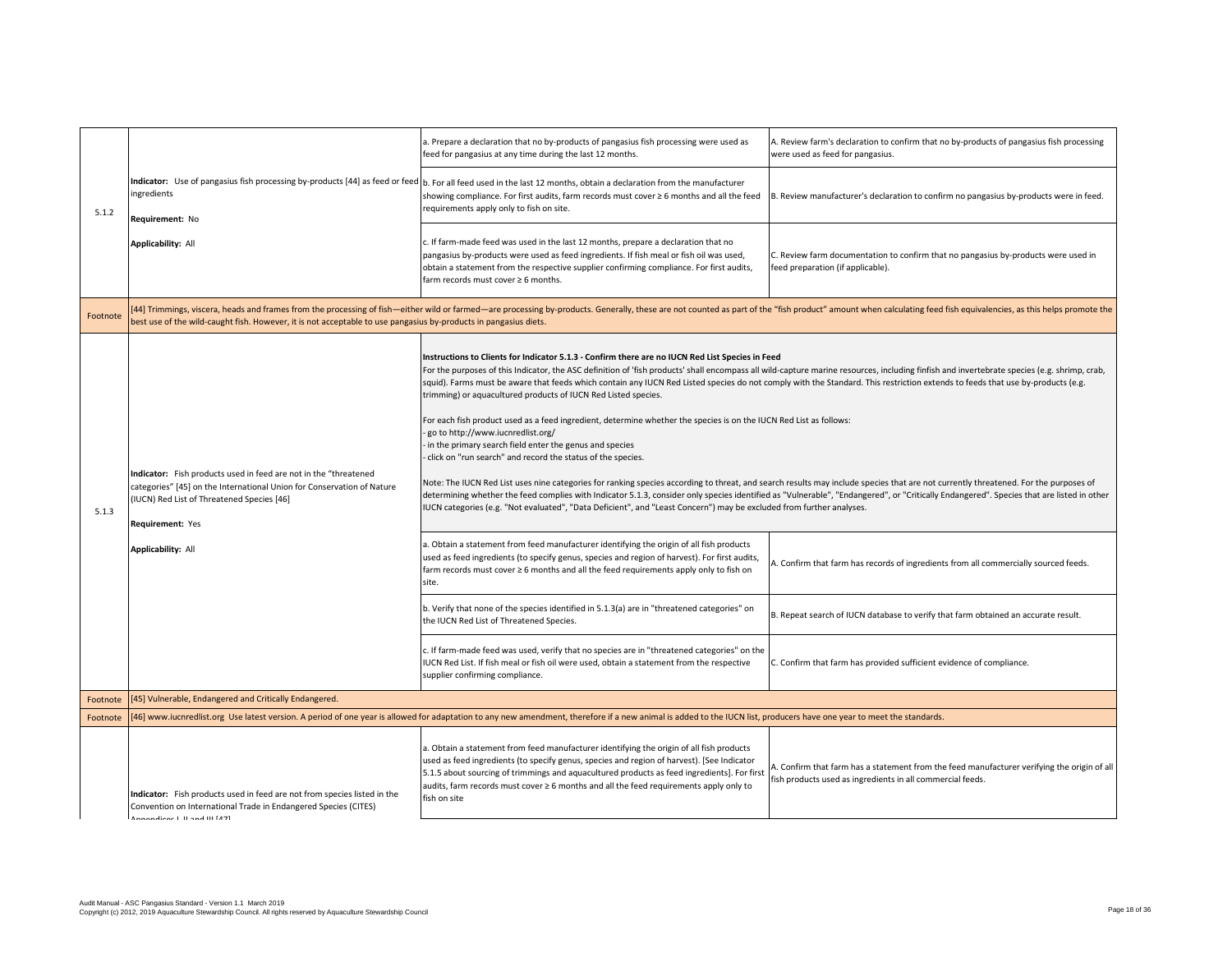| 5.1.4    | Appendices i, ii and in [47]<br>Requirement: Yes<br>Applicability: All                                                                                                                                                                                                                                                                                                                                                                                                                                                                                                   | b. Determine if any species identified in 5.1.4(a) is listed in CITES appendix I, II, or III by<br>doing the following:<br>go to http://www.cites.org/eng/resources/species.html<br>select option "Species", enter genus and species, and click "find it"                                                                                                                                                                                                                                                                                                                                                                                                                                                                                                                                                                                                                                                                                                                                                                                                      | B. Repeat search of CITES database to verify that farm obtained an accurate result.                                                                                                     |
|----------|--------------------------------------------------------------------------------------------------------------------------------------------------------------------------------------------------------------------------------------------------------------------------------------------------------------------------------------------------------------------------------------------------------------------------------------------------------------------------------------------------------------------------------------------------------------------------|----------------------------------------------------------------------------------------------------------------------------------------------------------------------------------------------------------------------------------------------------------------------------------------------------------------------------------------------------------------------------------------------------------------------------------------------------------------------------------------------------------------------------------------------------------------------------------------------------------------------------------------------------------------------------------------------------------------------------------------------------------------------------------------------------------------------------------------------------------------------------------------------------------------------------------------------------------------------------------------------------------------------------------------------------------------|-----------------------------------------------------------------------------------------------------------------------------------------------------------------------------------------|
|          |                                                                                                                                                                                                                                                                                                                                                                                                                                                                                                                                                                          | C. If farm-made feed was used, verify that no species are listed in CITES Appendix I, II or III.<br>If fish meal or fish oil were used, obtain a statement from the respective supplier<br>confirming compliance.                                                                                                                                                                                                                                                                                                                                                                                                                                                                                                                                                                                                                                                                                                                                                                                                                                              | C. Confirm that farm has provided sufficient evidence of compliance.                                                                                                                    |
| Footnote | [47] http://www.cites.org/eng/app/appendices.shtml                                                                                                                                                                                                                                                                                                                                                                                                                                                                                                                       |                                                                                                                                                                                                                                                                                                                                                                                                                                                                                                                                                                                                                                                                                                                                                                                                                                                                                                                                                                                                                                                                |                                                                                                                                                                                         |
|          | Indicator: ISEAL-certified fishmeal and fish oil products must be used in<br>feed                                                                                                                                                                                                                                                                                                                                                                                                                                                                                        | of appearing in grey literature is to be used).<br>Note 2: "products" does not apply to trimmings and aquacultured products used as feed ingredients (see Indicator 5.1.3).                                                                                                                                                                                                                                                                                                                                                                                                                                                                                                                                                                                                                                                                                                                                                                                                                                                                                    | Note 1: "becoming available in a region" means being commercially available in the region (UN regions) by at least two independent suppliers and indicated in grey literature (the date |
| 5.1.5    | Requirement: Within 3 years of becoming available in a region<br>Applicability: All, after 3 years of ISEAL-certified fishmeal and fish oil<br>becoming available in the region of production. Not applicable if only                                                                                                                                                                                                                                                                                                                                                    | a. Obtain a statement from feed manufacturer identifying the origin of all fish products<br>used as feed ingredients (to specify genus, species and region of harvest). For first audits,<br>farm records must cover $\geq 6$ months and all the feed requirements apply only to fish on<br>site.                                                                                                                                                                                                                                                                                                                                                                                                                                                                                                                                                                                                                                                                                                                                                              | A. Confirm that farm has statement from feed manufacturer identifying the origin of all<br>fish products used as feed ingredients (to specify genus, species and region of harvest).    |
|          | trimming and aquaculture products are used                                                                                                                                                                                                                                                                                                                                                                                                                                                                                                                               | b. Provide evidence that fish meal and fish oil products used in feed are from sources<br>certified as compliant to the standards of an ISEAL member.                                                                                                                                                                                                                                                                                                                                                                                                                                                                                                                                                                                                                                                                                                                                                                                                                                                                                                          | B. Review evidence and confirm compliance.                                                                                                                                              |
| 5.1.6    | Indicator: ISEAL certified fishmeal and fish oil products must be used in<br>feed<br>Requirement: Within 5 years from the publication date of the PAD<br>standards                                                                                                                                                                                                                                                                                                                                                                                                       | a. Obtain statement from feed manufacturer as for Indicator 5.1.5. For first audits, farm<br>records must cover ≥ 6 months and all the feed requirements apply only to fish on site.                                                                                                                                                                                                                                                                                                                                                                                                                                                                                                                                                                                                                                                                                                                                                                                                                                                                           | A. Confirm that farm obtains information about feed ingredients.                                                                                                                        |
|          | Applicability: All, after August 2015. Not applicable if only trimming and<br>aquaculture products are used                                                                                                                                                                                                                                                                                                                                                                                                                                                              | b. Provide evidence of certified fish feed ingredients as for Indicator 5.1.5.                                                                                                                                                                                                                                                                                                                                                                                                                                                                                                                                                                                                                                                                                                                                                                                                                                                                                                                                                                                 | B. Review evidence and confirm compliance.                                                                                                                                              |
| 5.1.7    | Indicator:<br>Interim Option A: Fishmeal or fish oil products used in feed have been<br>sourced from fisheries with an average FishSource (FS) score<br>Interim Option B: Fish Products used in feed have been sourced from<br>facilities certified as being in compliance with Sections 11 (Responsible<br>Sourcing), 2 (Traceability), and 3 (Responsible Manufacturing) of the<br>International Fishmeal and Fish Oil Organisation's (IFFO) "Responsible<br>Sourcing Program for Certification of Responsible Practice for Fishmeal and<br><b>Fish Oil Production</b> | Instruction to Clients for Indicator 5.1.7 - FishSource Score of Products Used in Feed<br>To determine FishSource scores of fish species used as feed ingredients, do the following:<br>go to http://www.fishsource.org/<br>select "Species" drop down tab to the left<br>select the species that is utilized by the farm as a source of fish meal or oil<br>confirm that the search identifies the correct species, then select the top tab that reads "Scores"<br>Review scores to verify average FS scores ≥ 6.0; no individual score < 6.0, and no "N/A" for "Stock Assessment" category (category 4 in FishSource scoring).<br>If results show the species does not meet all three of the above criteria, then the feed does not meet requirements of the ASC Pangasius Standard. If the species has not been<br>assessed (i.e. it is not listed on the FishSource website), then the feed does not meet requirements of the Standard. Contact FishSource via Sustainable Fisheries Partnerships to<br>identify the species as a priority for assessment. |                                                                                                                                                                                         |
|          | Requirement: $\geq 6.0$ with no individual score < 6.0<br>or an N/A in the stock assessment category<br>Yes                                                                                                                                                                                                                                                                                                                                                                                                                                                              | a. Obtain statement from feed manufacturer as for Indicator 5.1.5. For first audits, farm<br>records must cover $\geq 6$ months and all the feed requirements apply only to fish on site.                                                                                                                                                                                                                                                                                                                                                                                                                                                                                                                                                                                                                                                                                                                                                                                                                                                                      | A. Verify that farm obtains information about feed ingredients.                                                                                                                         |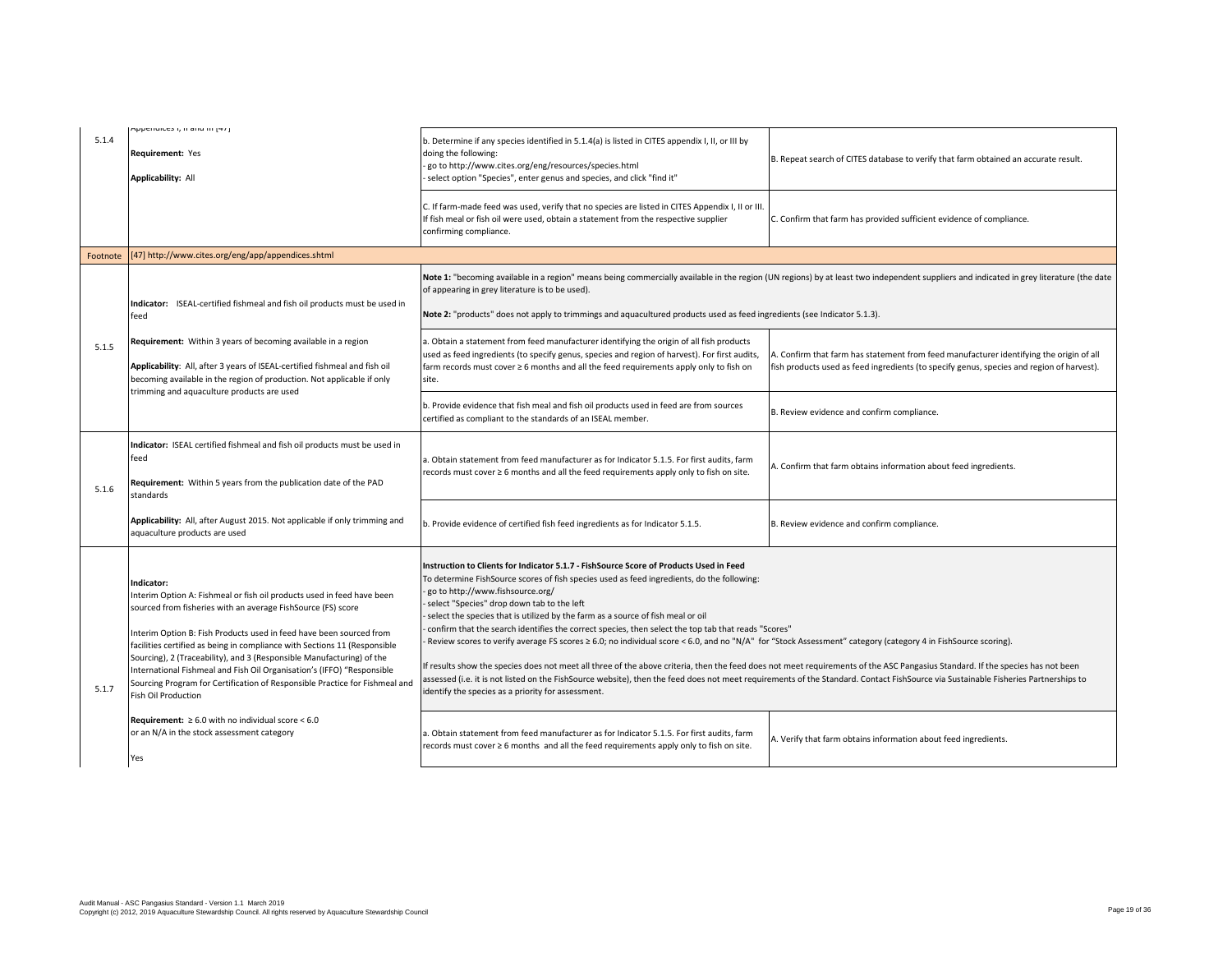|                           | Applicability: Up to when standard 5.1.5 or 5.1.6 can be met. Not<br>applicable if only trimming and aquaculture products are used          | b. Provide an FS score or verification of IFFO certification for each species used as a feed<br>ingredient in all feeds used by the farm during the last 12 months. For first audits, farm<br>records must cover ≥ 6 months and all the feed requirements apply only to fish on site.                                                                | B. Review FS scores and IFFO certification for species used in feed. Cross check against<br>species listed in feed supplier declarations (see 5.1.3a). |
|---------------------------|---------------------------------------------------------------------------------------------------------------------------------------------|------------------------------------------------------------------------------------------------------------------------------------------------------------------------------------------------------------------------------------------------------------------------------------------------------------------------------------------------------|--------------------------------------------------------------------------------------------------------------------------------------------------------|
|                           | 5.2 Criteria: Efficient management of feed use on the farm                                                                                  |                                                                                                                                                                                                                                                                                                                                                      |                                                                                                                                                        |
|                           |                                                                                                                                             | <b>Compliance Criteria (Required Client Actions):</b>                                                                                                                                                                                                                                                                                                | <b>Auditor Evaluation (Required CB Actions):</b>                                                                                                       |
|                           |                                                                                                                                             | a. Obtain receipts and/or statements from seed supplier indicating average weight of seed<br>and numbers. For first audits, farm records must cover ≥ 6 months and records must cover   A. Review records to confirm that farm has records for all seed.<br>at least 1 full crop per site (see preamble).                                            |                                                                                                                                                        |
|                           |                                                                                                                                             | b. Maintain records showing the type of feed and the total amount used (see 3.1.1a).                                                                                                                                                                                                                                                                 | B. Confirm that farm has complete and accurate records for feed.                                                                                       |
| 5.2.1                     | Indicator: Maximum weighted [50] average of economic Feed Conversion<br>Ratio (eFCR) for the complete production cycle<br>Requirement: 1.68 | c. Maintain records (e.g. receipts) showing amount of fish harvested (see 2.4.2b). For first<br>audits, records must cover at least 1 full crop per site (see preamble).                                                                                                                                                                             | C. Verify the farm keeps records showing amount of fish harvested.                                                                                     |
|                           | <b>Applicability: All</b>                                                                                                                   | d. Calculate eFCR and yield for each crop harvested during the last 12 months using the<br>formulas given in Annex D of the Pangasius Standard. For first audits, records must cover at D. Review calculations for accuracy and completeness.<br>least 1 full crop per site (see preamble).                                                          |                                                                                                                                                        |
|                           |                                                                                                                                             | e. Calculate maximum weighted average eFCR for the complete production cycle using the<br>formula given in Annex D of the Pangasius Standard.                                                                                                                                                                                                        | E. Review calculations for accuracy. Confirm compliance.                                                                                               |
| Footnote                  | [50] Weighting to be conducted by the amount of fish produced in different farming units (e.g. ponds, pens and cages).                      |                                                                                                                                                                                                                                                                                                                                                      |                                                                                                                                                        |
|                           | Indicator: Maximum Fish Feed Equivalence Ratio (FFER)                                                                                       | a. Obtain statement(s) from feed manufacturer indicating the maximum inclusion<br>percentage of fish meal and fish oil in each type of feed used. For first audits, farm records<br>must cover $\geq 6$ months.                                                                                                                                      | A. Verify that farm obtains information about percent inclusion of fish meal and fish oil for<br>all feed types.                                       |
| 5.2.2                     | Requirement: 0.5                                                                                                                            |                                                                                                                                                                                                                                                                                                                                                      |                                                                                                                                                        |
|                           | <b>Applicability: All</b>                                                                                                                   | b. Calculate the FFER using the formula given in Annex D of the Pangasius Standard. By-<br>products from fish processing of species other than pangasius but not on the IUCN Red List B. Review calculations to verify accuracy. Confirm compliance.<br>or CITES lists can be used and not be factored in as "fish meal or oil" for this calculation |                                                                                                                                                        |
|                           | PRINCIPLE 6. Minimize ecosystem and human health impacts, while maximizing fish health, welfare and ensuring food safety                    |                                                                                                                                                                                                                                                                                                                                                      |                                                                                                                                                        |
| 6.1 Criteria: Mortalities |                                                                                                                                             |                                                                                                                                                                                                                                                                                                                                                      |                                                                                                                                                        |
|                           |                                                                                                                                             | <b>Compliance Criteria (Required Client Actions):</b>                                                                                                                                                                                                                                                                                                | <b>Auditor Evaluation (Required CB Actions):</b>                                                                                                       |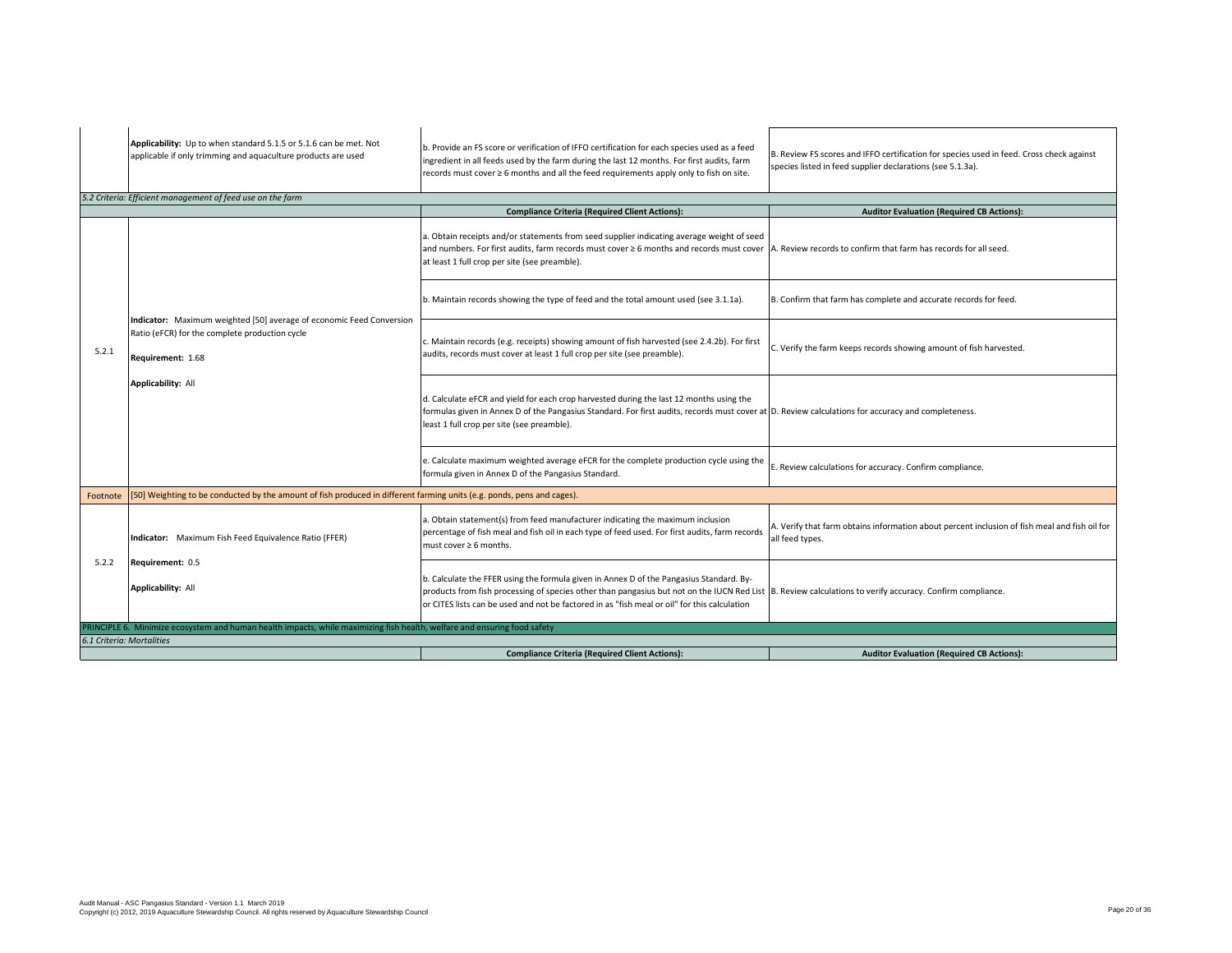| 6.1.1 | Indicator: Maximum average real percentage mortality, from stocking to<br>harvest, during the grow-out period (See Real Percent Mortality formula in<br>Annex D).<br>Requirement: 20%<br><b>Applicability: All</b> | Instructions to Clients for Indicator 6.1.1 - Calculating Average Real Percentage Mortality (RPM)<br>Calculate the weighted average of Real Percentage Mortality using the stocking & harvesting data from every enclosure used by the farm in the last 12 months. Do one calculation per<br>enclosure as follows:<br>1) Determine the number of fish stocked. This number may be obtained from<br>- direct counts of fingerlings, or<br>- computed by taking the total weight of stocked fish and dividing by the average weight of the fish stocked<br>2) Determine the number of fish harvested. This number may be obtained from<br>- direct counts of harvested fish, or<br>- computed by taking the total weight of harvested fish and dividing by average weight of the fish harvested<br>3) Using the formula in Annex D, compute the Real Percentage Mortality for the enclosure (Note 1).<br>4) Repeat steps 1-3 for every other enclosure used by the farm.<br>5) Compute the weighted average RPM for all enclosures over the last 12 months as follows<br>Weighted Average RPM = [(RPME1 x YieldE1) + (RPME2 x YieldE2)  + (RPMEn x YieldEn) ] / (YieldE1 + YieldE2  + YieldEn)<br>Where E1, E2, En are the 1st enclosure, the 2nd enclosure and the nth enclosure<br>For first audits, records must cover at least 1 full crop per site (see preamble).<br>Note 1: Only use counts of live fish in these calculations. Do not include counts of dead fish when determining number of harvested fish or number of stocked fish.<br>Note 2: Only use information from complete crops.<br>a. Obtain receipts and/or statements from seed supplier indicating average weight of seed |                                                                                                                                                                                                                                                                      |
|-------|--------------------------------------------------------------------------------------------------------------------------------------------------------------------------------------------------------------------|------------------------------------------------------------------------------------------------------------------------------------------------------------------------------------------------------------------------------------------------------------------------------------------------------------------------------------------------------------------------------------------------------------------------------------------------------------------------------------------------------------------------------------------------------------------------------------------------------------------------------------------------------------------------------------------------------------------------------------------------------------------------------------------------------------------------------------------------------------------------------------------------------------------------------------------------------------------------------------------------------------------------------------------------------------------------------------------------------------------------------------------------------------------------------------------------------------------------------------------------------------------------------------------------------------------------------------------------------------------------------------------------------------------------------------------------------------------------------------------------------------------------------------------------------------------------------------------------------------------------------------------------------------------------------------------------|----------------------------------------------------------------------------------------------------------------------------------------------------------------------------------------------------------------------------------------------------------------------|
|       |                                                                                                                                                                                                                    | and numbers (see 5.2.1a). Maintain records to show the total number of fish stocked into<br>each enclosure during the last 12 months. For first audits, farm records must cover ≥ 6<br>months and records must cover at least 1 full crop per site (see preamble).                                                                                                                                                                                                                                                                                                                                                                                                                                                                                                                                                                                                                                                                                                                                                                                                                                                                                                                                                                                                                                                                                                                                                                                                                                                                                                                                                                                                                             | A. Review receipts. Confirm that farm records are sufficient to determine number of seed<br>stocked into each enclosure.                                                                                                                                             |
|       |                                                                                                                                                                                                                    | b. Maintain harvest records for each crop (e.g. selling receipts or processing plant receipts)<br>that are sufficient to show the total number of fish harvested from each enclosure. For first<br>audits, records must cover at least 1 full crop per site (see preamble).                                                                                                                                                                                                                                                                                                                                                                                                                                                                                                                                                                                                                                                                                                                                                                                                                                                                                                                                                                                                                                                                                                                                                                                                                                                                                                                                                                                                                    | B. Review records. Confirm that farm records are sufficient to determine number of fish<br>harvested from each enclosure.                                                                                                                                            |
|       |                                                                                                                                                                                                                    | c. Calculate the weighted average of the Real Percentage Mortality (see above) using the<br>formula given in Annex D of the Pangasius Standard. Provide calculations to the auditor.                                                                                                                                                                                                                                                                                                                                                                                                                                                                                                                                                                                                                                                                                                                                                                                                                                                                                                                                                                                                                                                                                                                                                                                                                                                                                                                                                                                                                                                                                                           | C. Review farm's calculations to verfiy accuracy. Confirm that average real percentage<br>mortality is $\leq$ 20%.                                                                                                                                                   |
|       | 6.2 Criteria: Veterinary medicines and chemicals                                                                                                                                                                   | <b>Compliance Criteria (Required Client Actions):</b>                                                                                                                                                                                                                                                                                                                                                                                                                                                                                                                                                                                                                                                                                                                                                                                                                                                                                                                                                                                                                                                                                                                                                                                                                                                                                                                                                                                                                                                                                                                                                                                                                                          | <b>Auditor Evaluation (Required CB Actions):</b>                                                                                                                                                                                                                     |
|       |                                                                                                                                                                                                                    | a. Prepare a list of all veterinary medicines, chemicals and biological products used on the<br>farm in the past 12 months. For first audits, records must cover at least 1 full crop per site<br>(see preamble).                                                                                                                                                                                                                                                                                                                                                                                                                                                                                                                                                                                                                                                                                                                                                                                                                                                                                                                                                                                                                                                                                                                                                                                                                                                                                                                                                                                                                                                                              | A. Review list of medicines, chemicals and biological products.                                                                                                                                                                                                      |
|       |                                                                                                                                                                                                                    | b. Provide records detailing the use of any veterinary medicines, chemicals and biological<br>products on the farm in the last 12 months. For first audits, records must cover at least 1<br>full crop per site (see preamble).                                                                                                                                                                                                                                                                                                                                                                                                                                                                                                                                                                                                                                                                                                                                                                                                                                                                                                                                                                                                                                                                                                                                                                                                                                                                                                                                                                                                                                                                | B. Review records to confirm farm usage of products. During on-site inspection, verify<br>there is no evidence for unrecorded use of any veterinary medicines, chemicals or<br>biological products (i.e. no empty containers or non-inventoried warehouse supplies). |
|       |                                                                                                                                                                                                                    | c. For the list provided in 6.2.1a, identify suppliers and contact information.                                                                                                                                                                                                                                                                                                                                                                                                                                                                                                                                                                                                                                                                                                                                                                                                                                                                                                                                                                                                                                                                                                                                                                                                                                                                                                                                                                                                                                                                                                                                                                                                                | C. Review list.                                                                                                                                                                                                                                                      |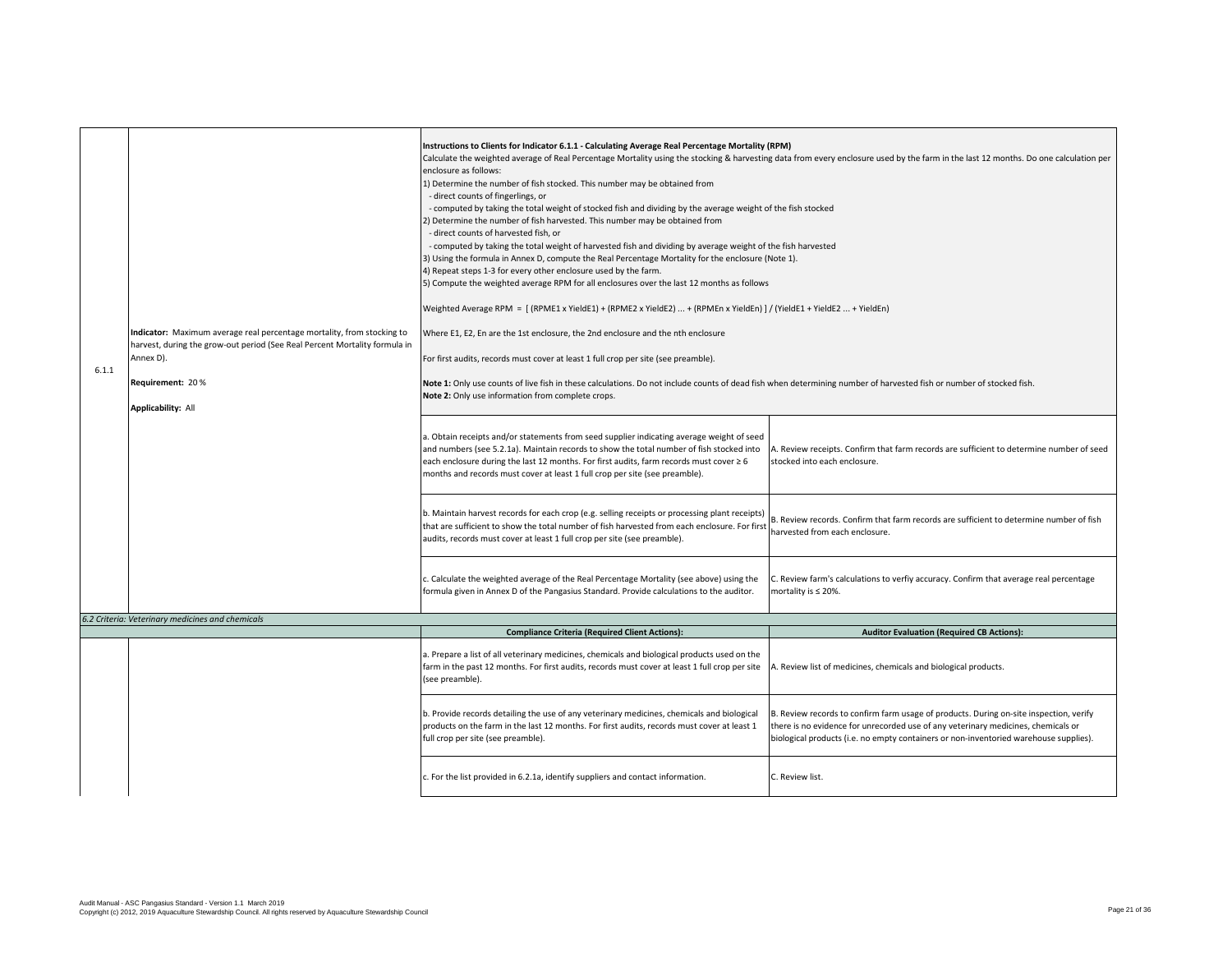|          | Indicator: Use only veterinary medicines, chemicals and biological products<br>approved for aquaculture by relevant national authorities and not banned<br>for food fish use in the potential importing country.                                                          | d. For the list provided in 6.2.1a, show that each item is approved for aquaculture by<br>relevant national authorities.                                                                                                                                                                                                                                                                                                                                                                                                                                                                                                                                    | D. Confirm that listed products used are approved for aquaculture.                                                                                                        |
|----------|---------------------------------------------------------------------------------------------------------------------------------------------------------------------------------------------------------------------------------------------------------------------------|-------------------------------------------------------------------------------------------------------------------------------------------------------------------------------------------------------------------------------------------------------------------------------------------------------------------------------------------------------------------------------------------------------------------------------------------------------------------------------------------------------------------------------------------------------------------------------------------------------------------------------------------------------------|---------------------------------------------------------------------------------------------------------------------------------------------------------------------------|
| 6.2.1    | Requirement: Yes                                                                                                                                                                                                                                                          | e. Provide a list of the farm's exports (i.e. sales to parties in foreign countries) over the last<br>12 months.                                                                                                                                                                                                                                                                                                                                                                                                                                                                                                                                            | E. Review list and compare to farm's sales receipts.                                                                                                                      |
|          | <b>Applicability: All</b>                                                                                                                                                                                                                                                 | If the farm cannot determine the country of export (6.2.1e), prepare a list of the top five<br>countries importing pangasius from the country where the farm operates (regions<br>operating within the same legislation on this matter, e.g. the EU, are considered as a single<br>country).                                                                                                                                                                                                                                                                                                                                                                | F. Review list (as applicable).                                                                                                                                           |
|          |                                                                                                                                                                                                                                                                           | g. For each country identified in 6.2.1e (or 6.2.1f as applicable), provide a list of veterinary<br>medicines, chemicals and biological products that are banned from imports of pangasius<br>for human consumption.                                                                                                                                                                                                                                                                                                                                                                                                                                        | G. Review list.                                                                                                                                                           |
|          |                                                                                                                                                                                                                                                                           | 1. Show that in the last 12 months, the farm did not use any veterinary medicines,<br>chemicals or biological products that are banned or non-approved in the importing<br>country.                                                                                                                                                                                                                                                                                                                                                                                                                                                                         | H. Review evidence. Cross-check the farm's export markets (i.e. the importing countries)<br>against the list of products that are banned (see 6.2.1e) in those countries. |
|          |                                                                                                                                                                                                                                                                           | a. Provide records of prescriptions, or the written advice of a suitably qualified aquatic<br>animal health specialist [55], for veterinary medicines and chemicals used on the farm. For<br>first audits, farm records must cover ≥ 6 months.                                                                                                                                                                                                                                                                                                                                                                                                              | A. Review records of prescriptions or written advice for veterinary medicines and<br>chemicals.                                                                           |
| 6.2.2    | Indicator: Use only veterinary medicines and chemicals for therapeutic use<br>prescribed by an aquatic animal health specialist [55] based on a verified<br>condition; follow the label specifications concerning the use of the<br>substance for the given purpose [56]. | b. For each application of veterinary medicines and chemicals for therapeutic use, provide<br>a description of condition and evidence showing endorsement (prescription) from an<br>aquatic animal health specialist. For first audits, farm records must cover ≥ 6 months.                                                                                                                                                                                                                                                                                                                                                                                 | B. Review written descriptions. Confirm use approved by AAH Specialist.                                                                                                   |
|          | Requirement: Yes<br><b>Applicability: All</b>                                                                                                                                                                                                                             | . If application differs from the label specification, obtain written justification from aquatic.<br>animal health specialist. For first audits, farm records must cover ≥ 6 months.                                                                                                                                                                                                                                                                                                                                                                                                                                                                        | C. Review justifications from AAH Specialist as applicable.                                                                                                               |
|          |                                                                                                                                                                                                                                                                           | d. Provide copies of the title(s) of the aquatic animal health specialist showing how s/he is<br>suitably qualified for the position.                                                                                                                                                                                                                                                                                                                                                                                                                                                                                                                       | D. Review evidence. Confirm that AAH Specialist is suitably qualified.                                                                                                    |
| Footnote |                                                                                                                                                                                                                                                                           | [55] Aquatic animal health specialist defined following government's regulations, if such regulations exist in the producing country. If the government does not regulate on this, the following people can be considered as s<br>• Veterinarians with at least three months of academic training on fish health management (for a total of at least 60 hours). This training may be included with the veterinary degree.<br>. Aquaculturists (with university or vocational degree) who have completed at least three months of training on fish pathology and treatment (for a total of at least 60 hours). This training may be included with the univer |                                                                                                                                                                           |
|          | Footnote [56] Label specifications may be overridden by the recommendations of the aquatic animal health specialist when justification for the decision is documented in the farm book or approved in the animal health plan.                                             |                                                                                                                                                                                                                                                                                                                                                                                                                                                                                                                                                                                                                                                             |                                                                                                                                                                           |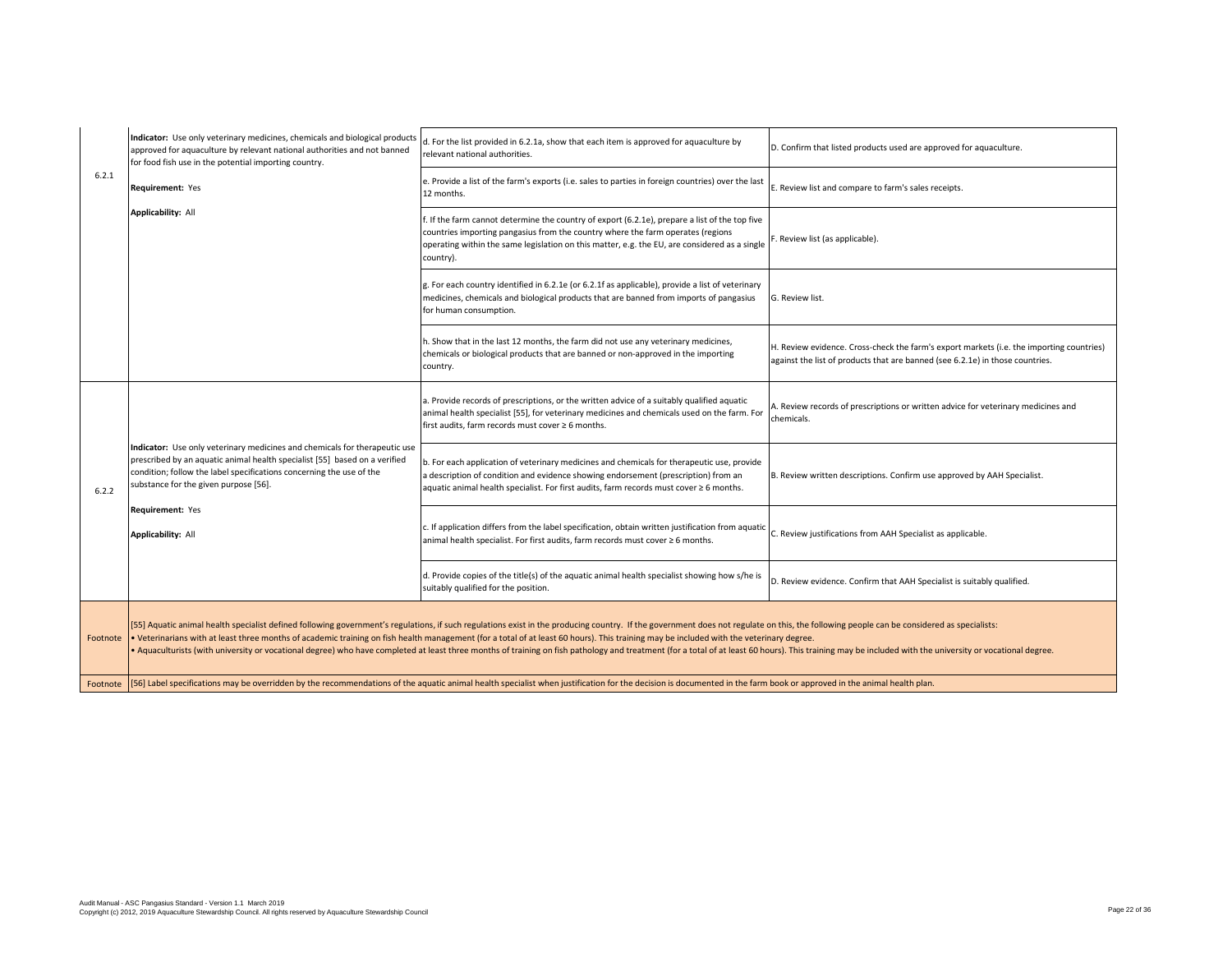| 6.2.3    | Indicator: Follow the aquatic animal health specialist recommendations on:<br>1- how to apply the veterinary medicine and chemicals prescribed<br>2 - how to handle & store the veterinary medicines and chemicals<br>prescribed<br>3 - who needs to be informed about the disease and how<br>4 - how to limit the spread of the disease to neighboring wild or farmed | a. For veterinary medicines or chemicals applied and for all mortality events notified,<br>provide statements of the specialist indicating his/her recommendation on:<br>- how to apply the veterinary medicine and chemicals prescribed;<br>how to handle & store the veterinary medicine and chemicals prescribed;<br>who needs to be informed about the disease; and<br>- how to limit the spread of the disease to neighboring wild or farmed populations.<br>For first audits, farm records must cover ≥ 6 months. | A. Review health events to verify that the farm has written recommendations from the<br>AAH Specialist addressing each of these four points.            |
|----------|------------------------------------------------------------------------------------------------------------------------------------------------------------------------------------------------------------------------------------------------------------------------------------------------------------------------------------------------------------------------|-------------------------------------------------------------------------------------------------------------------------------------------------------------------------------------------------------------------------------------------------------------------------------------------------------------------------------------------------------------------------------------------------------------------------------------------------------------------------------------------------------------------------|---------------------------------------------------------------------------------------------------------------------------------------------------------|
|          | populations<br>Requirement: Yes                                                                                                                                                                                                                                                                                                                                        | b. Provide a declaration that the farm followed the recommendations of the aquatic animal<br>health specialist.                                                                                                                                                                                                                                                                                                                                                                                                         | B. Review farm's declaration to confirm following recommendations of the AAH Specialist.                                                                |
|          | <b>Applicability: All</b>                                                                                                                                                                                                                                                                                                                                              |                                                                                                                                                                                                                                                                                                                                                                                                                                                                                                                         | C. During on-site visits, inspect to verify proper storage according to the AAH Specialist's<br>recommendations.                                        |
|          |                                                                                                                                                                                                                                                                                                                                                                        |                                                                                                                                                                                                                                                                                                                                                                                                                                                                                                                         | D. During on-site visits, make direct observations to confirm there is no evidence of any of<br>the recommendations not having been followed.           |
|          | Indicator: Allowance to sell fish or fish products before the completion of                                                                                                                                                                                                                                                                                            | a. For chemical/medicinal treatments in the last 12 months, provide daily records of<br>product use and water temperature during withdrawal periods. For first audits, records<br>must cover ≥ 6 months and at least 1 full crop per site (see preamble).                                                                                                                                                                                                                                                               | A. Review records from all withdrawals.                                                                                                                 |
| 6.2.4    | the withdrawal period specified on veterinary medicine or chemical labels or<br>750 °D if no withdrawal is specified on label<br>Standard: None                                                                                                                                                                                                                        | b. Provide labels indicating duration of withdrawal periods. If labels do not specify a<br>withdrawal period, provide evidence that withdrawal periods were > 750 degree days.                                                                                                                                                                                                                                                                                                                                          | B. Review labels and completion dates of withdrawal periods.                                                                                            |
|          | <b>Applicability: All</b>                                                                                                                                                                                                                                                                                                                                              | c. Provide evidence (e.g. receipts) to show no fish were harvested before completion of<br>withdrawal period during the last 12 months. For first audits, farm records must cover $\geq 6$<br>months.                                                                                                                                                                                                                                                                                                                   | C. Evaluate evidence to verify that no fish were harvested before completion of<br>withdrawal period.                                                   |
|          | Indicator: Allowance for the use of antibiotics critical for human medicine,<br>as categorized by the World Health Organization [57].                                                                                                                                                                                                                                  | a. Maintain a list of all antibiotics used on the farm in the last 12 months. For first audits,<br>records must cover at least 1 full crop per site (see preamble).                                                                                                                                                                                                                                                                                                                                                     | A. Review list of antibiotics used.                                                                                                                     |
| 6.2.5    | Requirement: None<br><b>Applicability: All</b>                                                                                                                                                                                                                                                                                                                         | b. Prepare declaration stating that farm did not use any antibiotics critically important for<br>human medicine as categorized by the WHO in the last 12 months.                                                                                                                                                                                                                                                                                                                                                        | B. Review declaration. Cross check list of antibiotics used by the farm (see 6.2.5a) against<br>the WHO list of antibiotics critical to human medicine. |
|          |                                                                                                                                                                                                                                                                                                                                                                        | c. Provide the up-to-date list of the WHO [57]                                                                                                                                                                                                                                                                                                                                                                                                                                                                          | C. Verify farm holds an up-to-date copy of the WHO list [57]                                                                                            |
|          |                                                                                                                                                                                                                                                                                                                                                                        |                                                                                                                                                                                                                                                                                                                                                                                                                                                                                                                         | D. During on-site visits, verify there is no evidence of use of antibiotics critical for human<br>medicine through direct observation and inspection.   |
| Footnote | [57] Refer to the second WHO Expert meeting on Critically Important Antimicrobials for Human Medicine: Categorization for the Development of Risk Management Strategies to Contain Antimicrobial Resistance due to Non-Human A<br>2007 http://www.who.int/entity/foodborne_disease/resistance/antimicrobials_human.pdf                                                 |                                                                                                                                                                                                                                                                                                                                                                                                                                                                                                                         |                                                                                                                                                         |
|          |                                                                                                                                                                                                                                                                                                                                                                        | a. Provide declaration stating that farm does not use any unauthorized prophylactic<br>veterinary medicines (prior to evidence of a specific disease problem)                                                                                                                                                                                                                                                                                                                                                           | A. Verify farm holds declaration                                                                                                                        |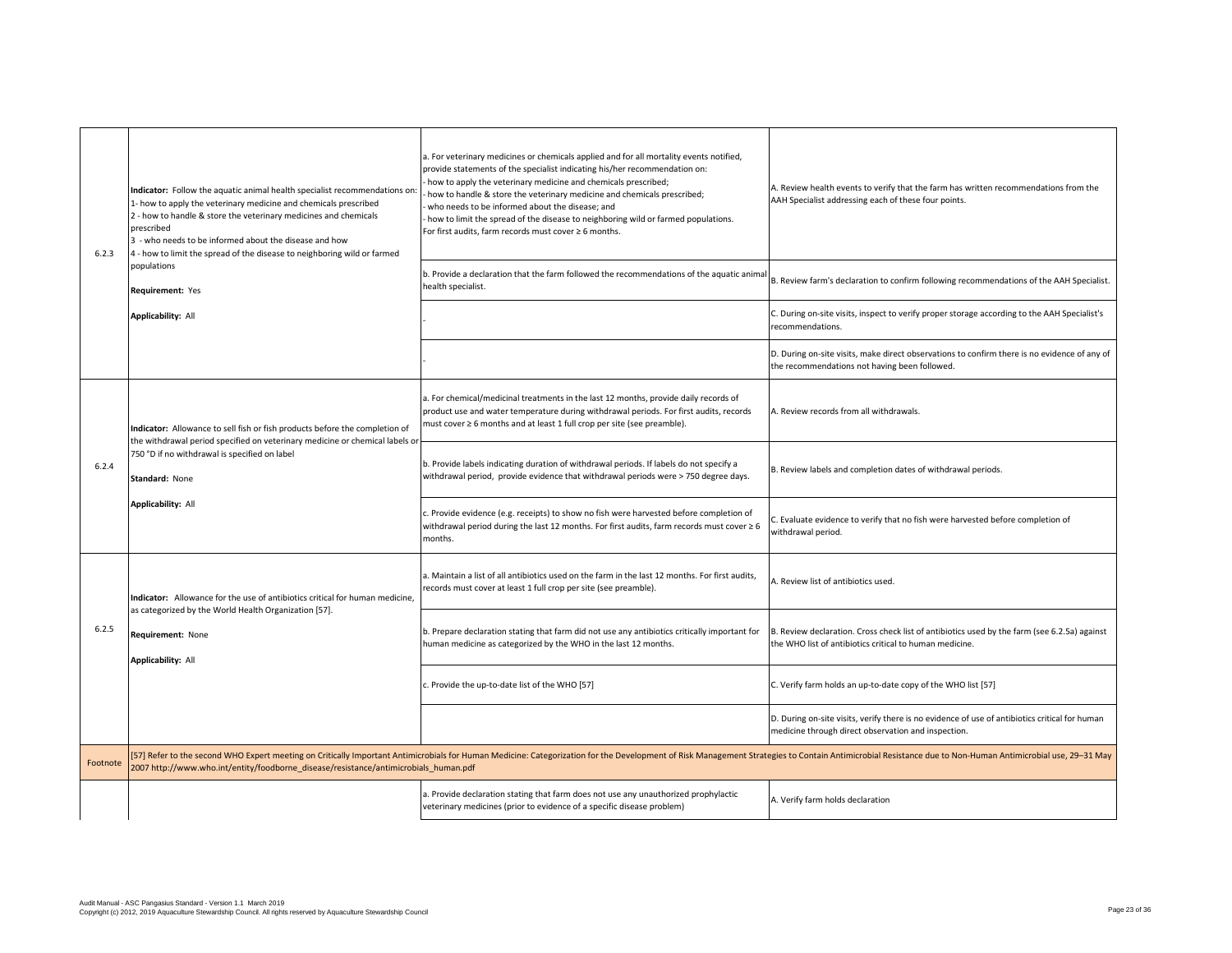| 6.2.6    | Indicator: Allowance for prophylactic use of veterinary medicines<br>(excluding vaccines) prior to any evidence of a specific disease problem.<br>Standard: None                              | b. Obtain a declaration from the aquatic animal health specialist indicating that s/he is not<br>aware of any unauthorized prophylactic use of veterinary medicines (prior to evidence of a B. Verify the AAH Specialist declarares there is no known unauthorized prophylactic use of<br>specific disease problem) by the farm in the last 12 months. For first audits, the period<br>covered by the declaration must be $\geq 6$ months. | veterinary medicines.                                                                                                                                                      |
|----------|-----------------------------------------------------------------------------------------------------------------------------------------------------------------------------------------------|--------------------------------------------------------------------------------------------------------------------------------------------------------------------------------------------------------------------------------------------------------------------------------------------------------------------------------------------------------------------------------------------------------------------------------------------|----------------------------------------------------------------------------------------------------------------------------------------------------------------------------|
|          | Applicability: All                                                                                                                                                                            | c. Maintain receipts for all purchases of veterinary medicines. For first audits, records must<br>cover at least 1 full crop per site (see preamble).                                                                                                                                                                                                                                                                                      | C. Verify farm maintains records of all purchases of veterinary medicines.                                                                                                 |
|          |                                                                                                                                                                                               |                                                                                                                                                                                                                                                                                                                                                                                                                                            | D. During on-site visits, inspect the inventory of veterinary medicines to verify that all<br>supplies are accounted for.                                                  |
|          |                                                                                                                                                                                               |                                                                                                                                                                                                                                                                                                                                                                                                                                            | E. Reconcile the quantities purchased against stocks held on-site and records for usage<br>(e.g. 6.2.5a) based on reviewing a sample of medicines.                         |
| 6.2.7    | Indicator: Allowance for use of veterinary medicine (excluding vaccines) to<br>serve as growth promoters [58].<br>Requirement: None                                                           | a. Obtain a declaration from the applicant, endorsed by an aquatic animal health specialist<br>indicating that there has been no use of veterinary medicines (excluding vaccines) as<br>growth promoters by the farm in the last 12 months. For first audits, the period covered by medicine as growth promoters.<br>the declaration must be $\geq 6$ months.                                                                              | A. Verify the AAH Specialist supports the declaration that there is no use of veterinary                                                                                   |
|          | <b>Applicability: All</b>                                                                                                                                                                     |                                                                                                                                                                                                                                                                                                                                                                                                                                            | B. Reconcile the quantities of veterinary medicines purchased against stocks held on-site<br>and records for usage (e.g. 6.2.5a) based on reviewing a sample of medicines. |
| Footnote |                                                                                                                                                                                               | [58] Growth promoters: Veterinary medicines, such as antibiotics, to be given to healthy fish for the sole purpose of making them grow faster (i.e., not to treat a specific disease).                                                                                                                                                                                                                                                     |                                                                                                                                                                            |
|          |                                                                                                                                                                                               |                                                                                                                                                                                                                                                                                                                                                                                                                                            |                                                                                                                                                                            |
|          | 6.3 Criteria: Pangasius health plan                                                                                                                                                           |                                                                                                                                                                                                                                                                                                                                                                                                                                            |                                                                                                                                                                            |
|          |                                                                                                                                                                                               | <b>Compliance Criteria (Required Client Actions):</b>                                                                                                                                                                                                                                                                                                                                                                                      | <b>Auditor Evaluation (Required CB Actions):</b>                                                                                                                           |
|          |                                                                                                                                                                                               | a. Prepare the farm's written pangasius health plan containing all required elements<br>(Annex E).                                                                                                                                                                                                                                                                                                                                         | A. Review health plan for compliance with Annex E.                                                                                                                         |
|          | Indicator: Presence of a written pangasius health plan reviewed yearly,<br>updated and approved by a specified aquatic animal health specialist [59]<br>(See Annex E for Health Plan.         | b. Obtain review and written approval of the pangasius health plan by the farm's aquatic<br>animal health specialist.                                                                                                                                                                                                                                                                                                                      | B. Confirm that the farm's aquatic animal health specialist has reviewed and approved the<br>pangasius health plan.                                                        |
| 6.3.1    | Requirement: Yes<br>Applicability: All                                                                                                                                                        | c. Review the health plan at least once every 12 months. Update as needed and obtain<br>approval by the farm's aquatic animal health specialist.                                                                                                                                                                                                                                                                                           | C. Confirm that farm has health plan reviewed, updated, and approved every 12 months.<br>For first audits, the response is 'not applicable'.                               |
|          |                                                                                                                                                                                               |                                                                                                                                                                                                                                                                                                                                                                                                                                            | D. During on-site visit, verify that the plan is implemented and effective.                                                                                                |
| Footnote | [59] GlobalG.A.P. AB 5.2.3 was taken as reference and amended to fit with the requirements of the PAD stakeholders.                                                                           |                                                                                                                                                                                                                                                                                                                                                                                                                                            |                                                                                                                                                                            |
|          | 6.4 Criteria: Holding-unit specific record-keeping                                                                                                                                            |                                                                                                                                                                                                                                                                                                                                                                                                                                            |                                                                                                                                                                            |
|          |                                                                                                                                                                                               | <b>Compliance Criteria (Required Client Actions):</b>                                                                                                                                                                                                                                                                                                                                                                                      | <b>Auditor Evaluation (Required CB Actions):</b>                                                                                                                           |
|          |                                                                                                                                                                                               | a. Maintain records that identify all the veterinary medicines and chemicals used at the<br>grow-out facility. For first audits, farm records must cover ≥ 6 months.                                                                                                                                                                                                                                                                       | A. Verify the farm maintains purchase records.                                                                                                                             |
|          | Indicator: Availability of records of the name, reasons for use, dates,<br>amounts and withdrawal times of all veterinary medicines and chemicals<br>used in hatchery and grow-out facilities | b. Maintain copies of labels showing withdrawal times at the grow-out facility. For first<br>audits, records must cover at least 1 full crop per site (see preamble).                                                                                                                                                                                                                                                                      | B. Verify the farm maintains records showing withdrawal times at the grow-out facility.                                                                                    |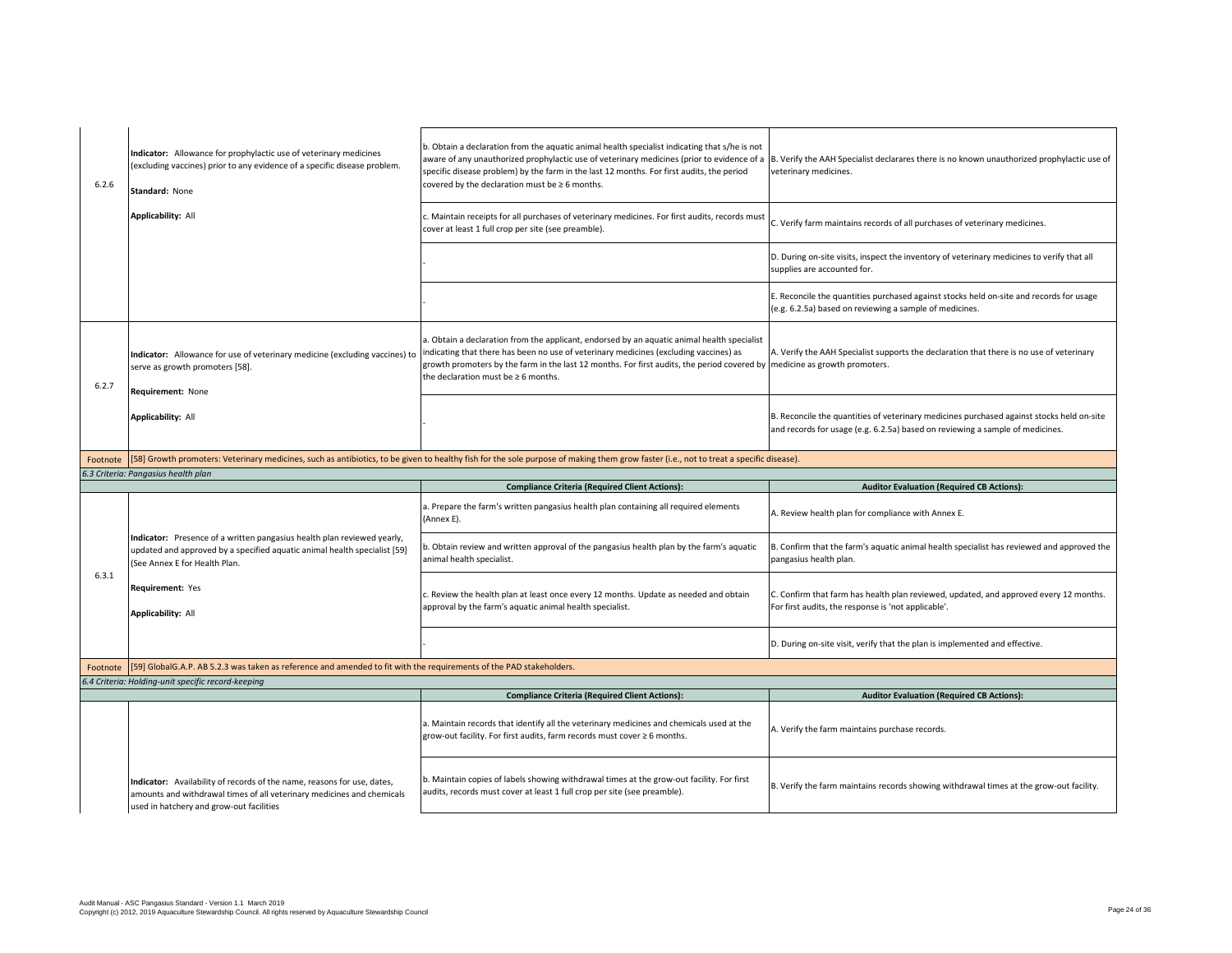| 6.4.1    | Requirement: Yes<br><b>Applicability: All</b>                                                                                                                                                                                                                                                                                                                                            | c. Maintain signed declarations by the farm's aquatic animal health specialist stating the<br>date, diagnosis, treatment and withdrawal times (if different from the label) of all<br>veterinary medicines and chemical used at the grow-out facility. For first audits, farm<br>records must cover ≥ 6 months.                                                                                                                                                                                                                                                                                                                                                                                                                                                                                                                                                                                                                                                                                                                                                                                                                                                                                                | C. Verify the farm maintains relevant declarations from the AAHS at the grow-out facility.                                                       |
|----------|------------------------------------------------------------------------------------------------------------------------------------------------------------------------------------------------------------------------------------------------------------------------------------------------------------------------------------------------------------------------------------------|----------------------------------------------------------------------------------------------------------------------------------------------------------------------------------------------------------------------------------------------------------------------------------------------------------------------------------------------------------------------------------------------------------------------------------------------------------------------------------------------------------------------------------------------------------------------------------------------------------------------------------------------------------------------------------------------------------------------------------------------------------------------------------------------------------------------------------------------------------------------------------------------------------------------------------------------------------------------------------------------------------------------------------------------------------------------------------------------------------------------------------------------------------------------------------------------------------------|--------------------------------------------------------------------------------------------------------------------------------------------------|
|          |                                                                                                                                                                                                                                                                                                                                                                                          | d. Obtain a signed declaration from seed suppliers identifying any chemicals or veterinary<br>medicines that were used in production of seed. For first audits, records must cover at<br>least 1 full crop per site (see preamble).                                                                                                                                                                                                                                                                                                                                                                                                                                                                                                                                                                                                                                                                                                                                                                                                                                                                                                                                                                            | D. Verify the farm obtains declarations from all seed suppliers.                                                                                 |
| 6.4.2    | Indicator: Availability of records of the source, size and quality of the seed<br>stocked. Records of seed quality should include:<br>1- Description of gross signs and any abnormalities<br>2- List of veterinary medicines, chemicals and biological products used in<br>earlier life stages<br>3- Results of pathogen testing as legislated<br>Requirement: Yes<br>Applicability: All | a. For all stocking events in the last 12 months, obtain a signed letter from the seed<br>supplier reporting:<br>the source, size and quality of seed supplied;<br>the date supplied;<br>a description of any external signs of abnormalities at the time of sale;<br>Ist of veterinary medicines, chemicals and biological products used in earlier life stages<br>(i.e. used at any time from spawning onwards); and<br>results of pathogen testing following legislation (as applicable).<br>For first audits, farm records must cover ≥ 6 months.                                                                                                                                                                                                                                                                                                                                                                                                                                                                                                                                                                                                                                                          | A. Verify the farm maintains records for seed quality as required.                                                                               |
| 6.4.3    | Indicator: Daily records showing regular monitoring of fish for signs of<br>stress [60] or disease are kept<br><b>Requirement: Yes</b><br><b>Applicability: All</b>                                                                                                                                                                                                                      | a. Maintain daily records (e.g. diary) of monitoring for stress or disease. Records shall<br>identify:<br>date;<br>presence of behavioural and external signs of abnormalities (i.e. feeding behaviour,<br>swimming behaviour, lesions, spots, large ecto-parasites, fin erosion, etc); and<br>number of dead fish.<br>For first audits, records must cover at least 1 full crop per site (see preamble).                                                                                                                                                                                                                                                                                                                                                                                                                                                                                                                                                                                                                                                                                                                                                                                                      | A. Review daily records to confirm that all reporting elements are included. Verify<br>compliance.                                               |
| Footnote |                                                                                                                                                                                                                                                                                                                                                                                          | [60] Signs of stress or disease include abnormal behaviour (e.g., swimming), reduced appetite and external abnormalities (e.g., lesions, spots and fin erosion).                                                                                                                                                                                                                                                                                                                                                                                                                                                                                                                                                                                                                                                                                                                                                                                                                                                                                                                                                                                                                                               |                                                                                                                                                  |
|          |                                                                                                                                                                                                                                                                                                                                                                                          | Instructions to Clients for Indicator 6.4.4 - Establishing a Threshold for the Reporting of Mortality Events<br>Indicator 6.4.4 requires that farms report all significant mortality events to the aquatic animal health specialist. The ASC Pangasius Standard does not prescribe a specific threshold<br>value for all farms to apply across all circumstances. Instead, the Pangasius Standard requires farms to confer with their aquatic animal health specialist to develop a threshold for<br>reporting mortality events that is appropriate for identifying significant or "above average" mortality events based on farm data. In establishing a threshold, the farm must consider<br>the following:<br>thresholds must be generated using farm data for mortality and this shall include farm information from at least 1 randomly selected pond;<br>thresholds must be stage-specific to account for differing mortality rates during the 1st week, the 1st month, and any month after that;<br>the farm's aquatic health specialist must set and approve the threshold value, not the farmer; and<br>the farm must describe how the threshold was established in the farm's Pangasius Health Plan. |                                                                                                                                                  |
| 6.4.4    | Indicator: All mortality events with daily mortality above the average daily<br>mortality in the farm are reported to the aquatic animal health specialist<br>Requirement: Yes                                                                                                                                                                                                           | a. Maintain a daily record of monitoring farm enclosures for mortality (see 6.4.3). For first<br>audits, records must cover at least 1 full crop per site (see preamble).                                                                                                                                                                                                                                                                                                                                                                                                                                                                                                                                                                                                                                                                                                                                                                                                                                                                                                                                                                                                                                      | A. Review daily mortality records.                                                                                                               |
|          | Applicability: All                                                                                                                                                                                                                                                                                                                                                                       | b. Have the farm's aquatic animal health specialist review the farm's daily records for<br>mortality. Ask the AAH Specialist to specify a threshold for the reporting of mortality<br>events based on review of farm mortality rates (see instructions).                                                                                                                                                                                                                                                                                                                                                                                                                                                                                                                                                                                                                                                                                                                                                                                                                                                                                                                                                       | B. Verify the farm's AAH Specialist has reviewed daily mortality records before specifying a<br>threshold for the reporting of mortality events. |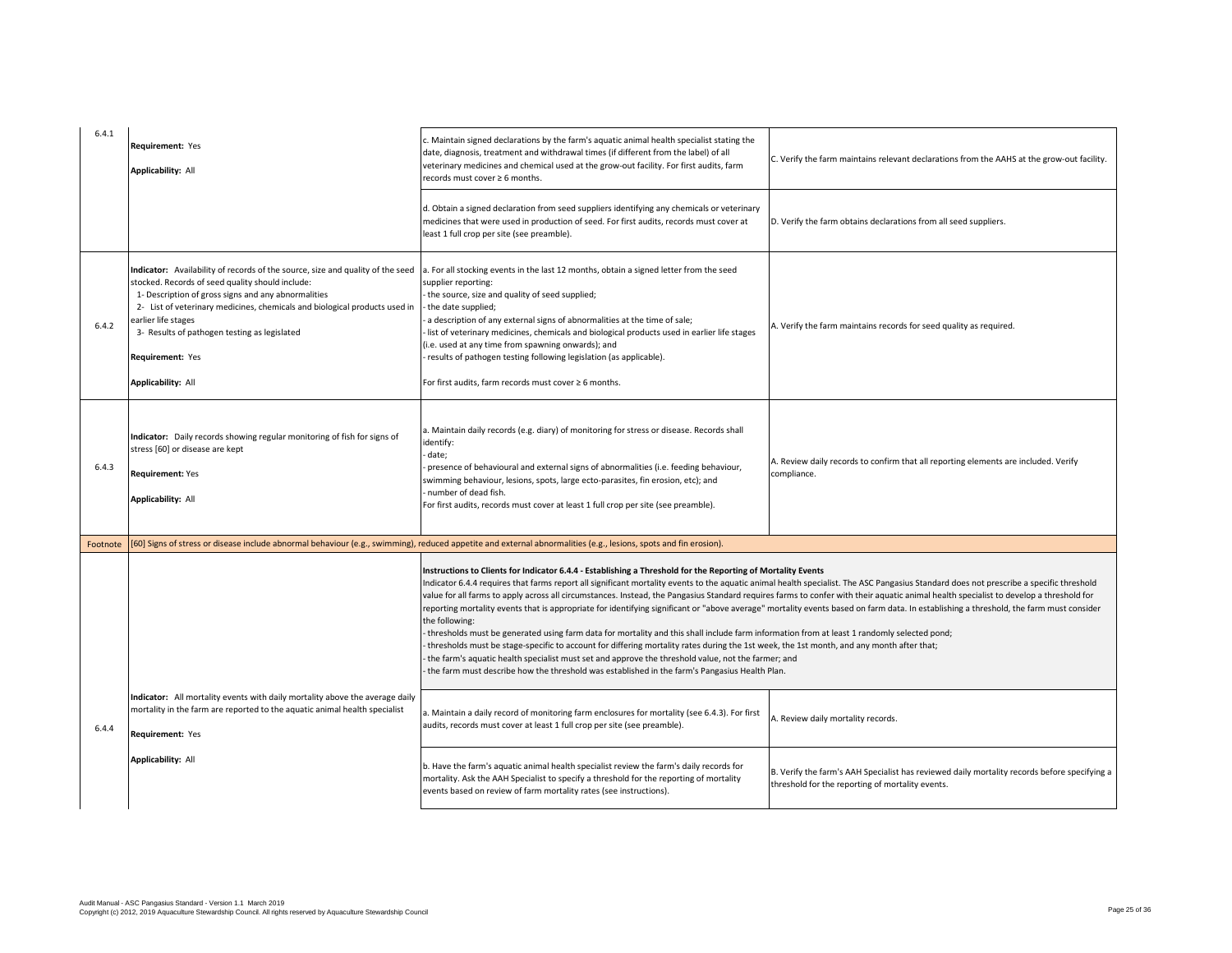| . Describe how the threshold was established in the farm's Pangasius Health Plan (see<br>C. Review the proposed mortality threshold in the farm's Pangasius Health Plan to confirm<br>compliance with requirements.<br>$6.3.1$ ).<br>d. Maintain records to show that the farm reports all mortality events exceeding threshold  D. Review reporting records and cross-check against daily mortality records to confirm<br>to the AAH Specialist. For first audits, farm records must cover ≥ 6 months.<br>compliance with requirements.<br>6.5 Criteria: Fish welfare.<br><b>Auditor Evaluation (Required CB Actions):</b><br><b>Compliance Criteria (Required Client Actions):</b><br>Instructions to Clients for Indicator 6.5.1 - Calculating Average Growth Rate<br>Annex D of the ASC Pangasius Standard provides formulas for calculating yield and average growth rate (AGR). Farms must perform these calculations using harvest and stocking data<br>from individual ponds (i.e. it is calculated on a crop-by-crop basis). It should be done as follows:<br>Yield (from Pond1) = total weight of fish harvested (from Pond1) - total weight of fish stocked (Pond1)<br>AGRP1 = YieldP1 / duration of production cycle (Pond1)<br>Where weights are given in grams (g), duration is given in number of days (d), AGR is computed in units of grams per day (g/d), and enclosures are identified by subscripts P1, P2, P3<br>etc.<br>Repeat the AGR calculations for the second pond, third pond etc. until an AGR has been determined for each pond that was harvested. For first audits, records must cover at least 1<br>full crop per site (see preamble). Next calculate the farm-wide weighted average AGR using the following formula:<br>Weighted Average AGR = [(AGRP1 x YieldP1) + (AGRP2 x YieldP2)  + (AGRPn x YieldPn) ] / (YieldP1 + YieldP2  + YieldPn)<br><b>Clarification note:</b><br>Indicator 6.5.1 was developed under the assumption that:<br>fish are stocked at 80 grams,<br>Indicator: Minimum average growth rate<br>harvested at 1,000 grams and<br>average production cycle is 8 months.<br>6.5.1<br>Requirement: 3.85 g/day<br>Given that specific growth rates of Pangasius are variable with body size (i.e. size and age dependent), formulas will yield a reduced level of absolute growth if fish are harvested at a<br>Applicability: All<br>substantially smaller size than 1 kg. (e.g. farms that harvest fish at 600-700g average body weight).<br>Auditors are instructed as to evaluate Indicator 6.5.1 as follows. Farms must provide auditors with sufficient information to verify average fish weight at stocking, average fish weight<br>at harvest, and average duration of production cycle. Auditors shall review the farm's calculations of observed growth rate and monitor whether the farm is in compliance.<br>a. Maintain records (e.g. receipts from seed suppliers) showing the weight of fish stocked<br>into each enclosure (e.g. see 6.1.1). For first audits, records must cover at least 1 full crop<br>A. Verify farm maintains records of the weight of fish stocked in each enclosure.<br>per site (see preamble).<br>b. Maintain records showing the weight of fish harvested from each enclosure (see 2.4.2b)<br>B. Verify farm maintains records of the weight of fish harvested from each enclosure.<br>For first audits, records must cover at least 1 full crop per site (see preamble).<br>. Calculate the average growth rate of fish in each enclosure as described above (see<br>C. Review calculations to confirm accuracy and completeness.<br>instructions). |  |  |
|----------------------------------------------------------------------------------------------------------------------------------------------------------------------------------------------------------------------------------------------------------------------------------------------------------------------------------------------------------------------------------------------------------------------------------------------------------------------------------------------------------------------------------------------------------------------------------------------------------------------------------------------------------------------------------------------------------------------------------------------------------------------------------------------------------------------------------------------------------------------------------------------------------------------------------------------------------------------------------------------------------------------------------------------------------------------------------------------------------------------------------------------------------------------------------------------------------------------------------------------------------------------------------------------------------------------------------------------------------------------------------------------------------------------------------------------------------------------------------------------------------------------------------------------------------------------------------------------------------------------------------------------------------------------------------------------------------------------------------------------------------------------------------------------------------------------------------------------------------------------------------------------------------------------------------------------------------------------------------------------------------------------------------------------------------------------------------------------------------------------------------------------------------------------------------------------------------------------------------------------------------------------------------------------------------------------------------------------------------------------------------------------------------------------------------------------------------------------------------------------------------------------------------------------------------------------------------------------------------------------------------------------------------------------------------------------------------------------------------------------------------------------------------------------------------------------------------------------------------------------------------------------------------------------------------------------------------------------------------------------------------------------------------------------------------------------------------------------------------------------------------------------------------------------------------------------------------------------------------------------------------------------------------------------------------------------------------------------------------------------------------------------------------------------------------------------------------------------------------------------------------------------------------------------------------------------------------------------------------------------------------------------------|--|--|
|                                                                                                                                                                                                                                                                                                                                                                                                                                                                                                                                                                                                                                                                                                                                                                                                                                                                                                                                                                                                                                                                                                                                                                                                                                                                                                                                                                                                                                                                                                                                                                                                                                                                                                                                                                                                                                                                                                                                                                                                                                                                                                                                                                                                                                                                                                                                                                                                                                                                                                                                                                                                                                                                                                                                                                                                                                                                                                                                                                                                                                                                                                                                                                                                                                                                                                                                                                                                                                                                                                                                                                                                                                                    |  |  |
|                                                                                                                                                                                                                                                                                                                                                                                                                                                                                                                                                                                                                                                                                                                                                                                                                                                                                                                                                                                                                                                                                                                                                                                                                                                                                                                                                                                                                                                                                                                                                                                                                                                                                                                                                                                                                                                                                                                                                                                                                                                                                                                                                                                                                                                                                                                                                                                                                                                                                                                                                                                                                                                                                                                                                                                                                                                                                                                                                                                                                                                                                                                                                                                                                                                                                                                                                                                                                                                                                                                                                                                                                                                    |  |  |
|                                                                                                                                                                                                                                                                                                                                                                                                                                                                                                                                                                                                                                                                                                                                                                                                                                                                                                                                                                                                                                                                                                                                                                                                                                                                                                                                                                                                                                                                                                                                                                                                                                                                                                                                                                                                                                                                                                                                                                                                                                                                                                                                                                                                                                                                                                                                                                                                                                                                                                                                                                                                                                                                                                                                                                                                                                                                                                                                                                                                                                                                                                                                                                                                                                                                                                                                                                                                                                                                                                                                                                                                                                                    |  |  |
|                                                                                                                                                                                                                                                                                                                                                                                                                                                                                                                                                                                                                                                                                                                                                                                                                                                                                                                                                                                                                                                                                                                                                                                                                                                                                                                                                                                                                                                                                                                                                                                                                                                                                                                                                                                                                                                                                                                                                                                                                                                                                                                                                                                                                                                                                                                                                                                                                                                                                                                                                                                                                                                                                                                                                                                                                                                                                                                                                                                                                                                                                                                                                                                                                                                                                                                                                                                                                                                                                                                                                                                                                                                    |  |  |
|                                                                                                                                                                                                                                                                                                                                                                                                                                                                                                                                                                                                                                                                                                                                                                                                                                                                                                                                                                                                                                                                                                                                                                                                                                                                                                                                                                                                                                                                                                                                                                                                                                                                                                                                                                                                                                                                                                                                                                                                                                                                                                                                                                                                                                                                                                                                                                                                                                                                                                                                                                                                                                                                                                                                                                                                                                                                                                                                                                                                                                                                                                                                                                                                                                                                                                                                                                                                                                                                                                                                                                                                                                                    |  |  |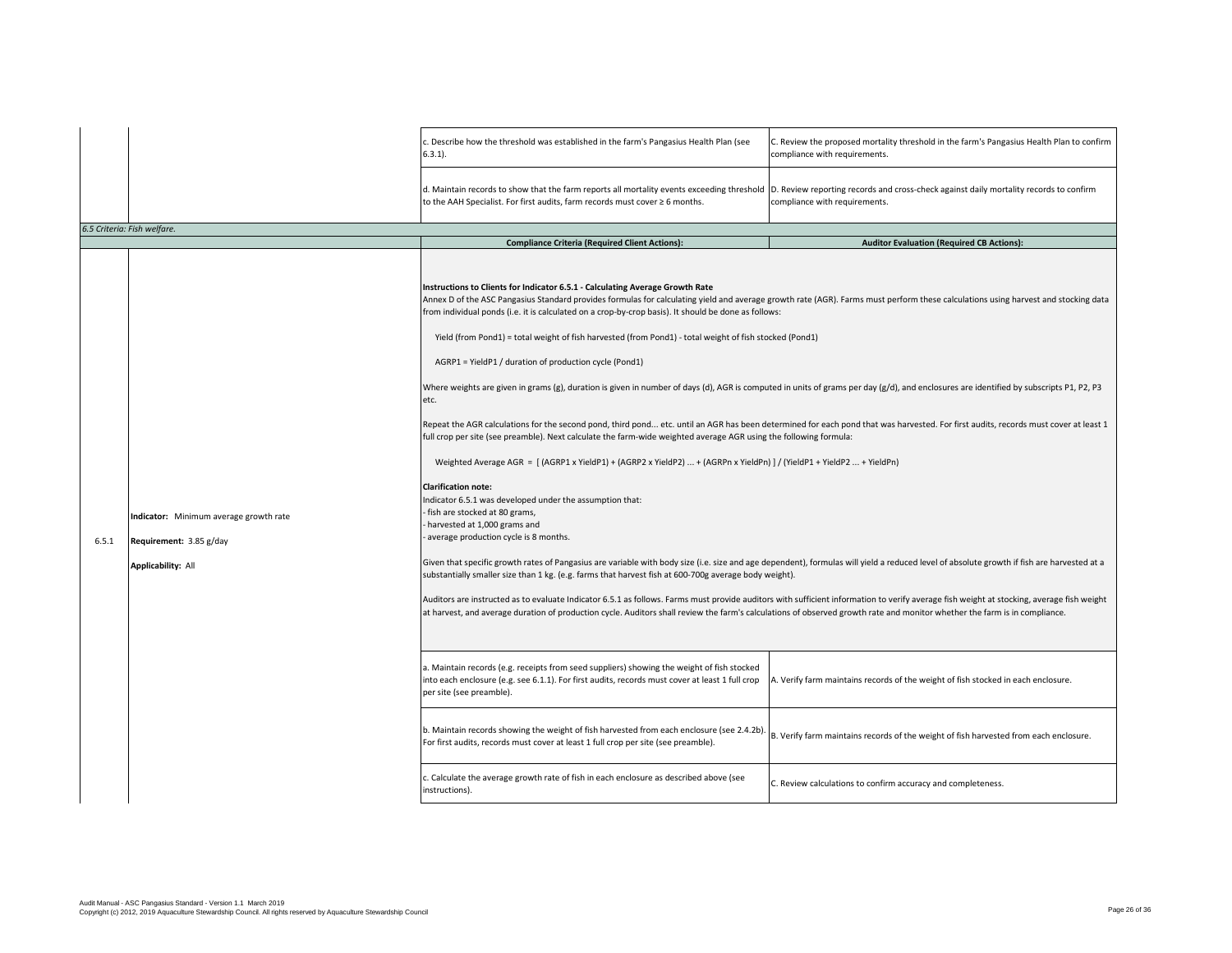|          |                                                                                                                                                                                                                                          | d. Using results of 6.5.1c, calculate the farm-wide weighted average AGR.                                                                                                                                                                                                                                                                                                                           | D. Verify that the farm-wide weighted average AGR complies with requirements.                                      |
|----------|------------------------------------------------------------------------------------------------------------------------------------------------------------------------------------------------------------------------------------------|-----------------------------------------------------------------------------------------------------------------------------------------------------------------------------------------------------------------------------------------------------------------------------------------------------------------------------------------------------------------------------------------------------|--------------------------------------------------------------------------------------------------------------------|
|          | Indicator: Maximum fish density at any time<br>Requirement: 38 kg/m2 for ponds and pen<br>Applicability: Ponds and Pens<br>Indicator: Maximum fish density at any time<br>Requirement: 80 kg/m3 for cages<br><b>Applicability: Cages</b> | a. Provide a plan of the farm showing surface area $(m2)$ of each enclosure.                                                                                                                                                                                                                                                                                                                        | A. Review farm's calculation of surface area for each enclosure and confirm by inspection<br>during on site audit. |
|          |                                                                                                                                                                                                                                          | b. Maintain records of the total weight (kg) of fish harvested from each pond and/or pen<br>(see 2.4.2b). For first audits, records must cover at least 1 full crop per site (see preamble).                                                                                                                                                                                                        | B. Confirm the farm keeps accurate record of total weight of fish harvested from each<br>pond and/or pen.          |
| 6.5.2    |                                                                                                                                                                                                                                          | c. For each enclosure, divide the weight of fish harvested (result from 6.5.2b) by the<br>surface area of the enclosure (results from 6.5.2a) to calculate fish density (kg/m2). For<br>first audits, records must cover at least 1 full crop per site (see preamble).                                                                                                                              | C. Review calculations for fish density at harvest to verify compliance.                                           |
|          |                                                                                                                                                                                                                                          | d. In addition to calculating fish density at harvest (6.5.2.c), farms shall record monthly<br>estimates of fish density for each enclosure using estimated biomass (e.g. from farm<br>diaries) and surface area (see 6.5.2a). For first audits, farm records must cover ≥ 6 months.                                                                                                                | D. Review monthly estimates of fish density to verify compliance.                                                  |
|          |                                                                                                                                                                                                                                          | a. Provide a description of the system specifying the total number of cages and volume<br>$(m3)$ of each cage.                                                                                                                                                                                                                                                                                      | A. Review farm's calculation of volume for each cage and confirm by inspection during on<br>site audit.            |
|          |                                                                                                                                                                                                                                          | b. Maintain records of the total weight (kg) of fish harvested from each cage. For first<br>audits, records must cover at least 1 full crop per site (see preamble).                                                                                                                                                                                                                                | B. Confirm the farm keeps accurate record of total weight of fish harvested from each<br>cage.                     |
| 6.5.3    |                                                                                                                                                                                                                                          | c. For each cage, divide the weight of fish harvested (result from 6.5.3b) by the volume of<br>the cage (results from 6.5.3a) to calculate fish density (kg/m3). For first audits, records<br>must cover at least 1 full crop per site (see preamble).                                                                                                                                              | C. Review calculations for fish density at harvest to verify compliance.                                           |
|          |                                                                                                                                                                                                                                          | d. In addition to calculating fish density at harvest (6.5.3.c), farms shall record monthly<br>estimates of fish density for each cage using estimated biomass (e.g. from farm diaries)<br>and cage volume (see 6.5.3a). For first audits, farm records must cover $\geq 6$ months.                                                                                                                 | D. Review monthly estimates of fish density to verify compliance.                                                  |
|          | 6.6 Criteria: Predator control                                                                                                                                                                                                           |                                                                                                                                                                                                                                                                                                                                                                                                     |                                                                                                                    |
|          |                                                                                                                                                                                                                                          | <b>Compliance Criteria (Required Client Actions):</b>                                                                                                                                                                                                                                                                                                                                               | <b>Auditor Evaluation (Required CB Actions):</b>                                                                   |
| 6.6.1    | Indicator: Use of lethal predator [61] control<br>Requirement: No                                                                                                                                                                        | a. Prepare a list of all predator control devices and their locations.                                                                                                                                                                                                                                                                                                                              | A. Review list.                                                                                                    |
|          | Applicability: All                                                                                                                                                                                                                       |                                                                                                                                                                                                                                                                                                                                                                                                     | B. Inspect sites to verify no use of lethal predator controls.                                                     |
| Footnote |                                                                                                                                                                                                                                          | [61] Predators are defined as animals which have the potential to kill healthy pangasius. These standards include all types of predators during the production period, but only birds, reptiles and mammals during the period<br>ponds, cages and pens). Rats and mice are excluded from consideration as they are unlikely to harm fish on the farm, be endangered or pose a conservation concern. |                                                                                                                    |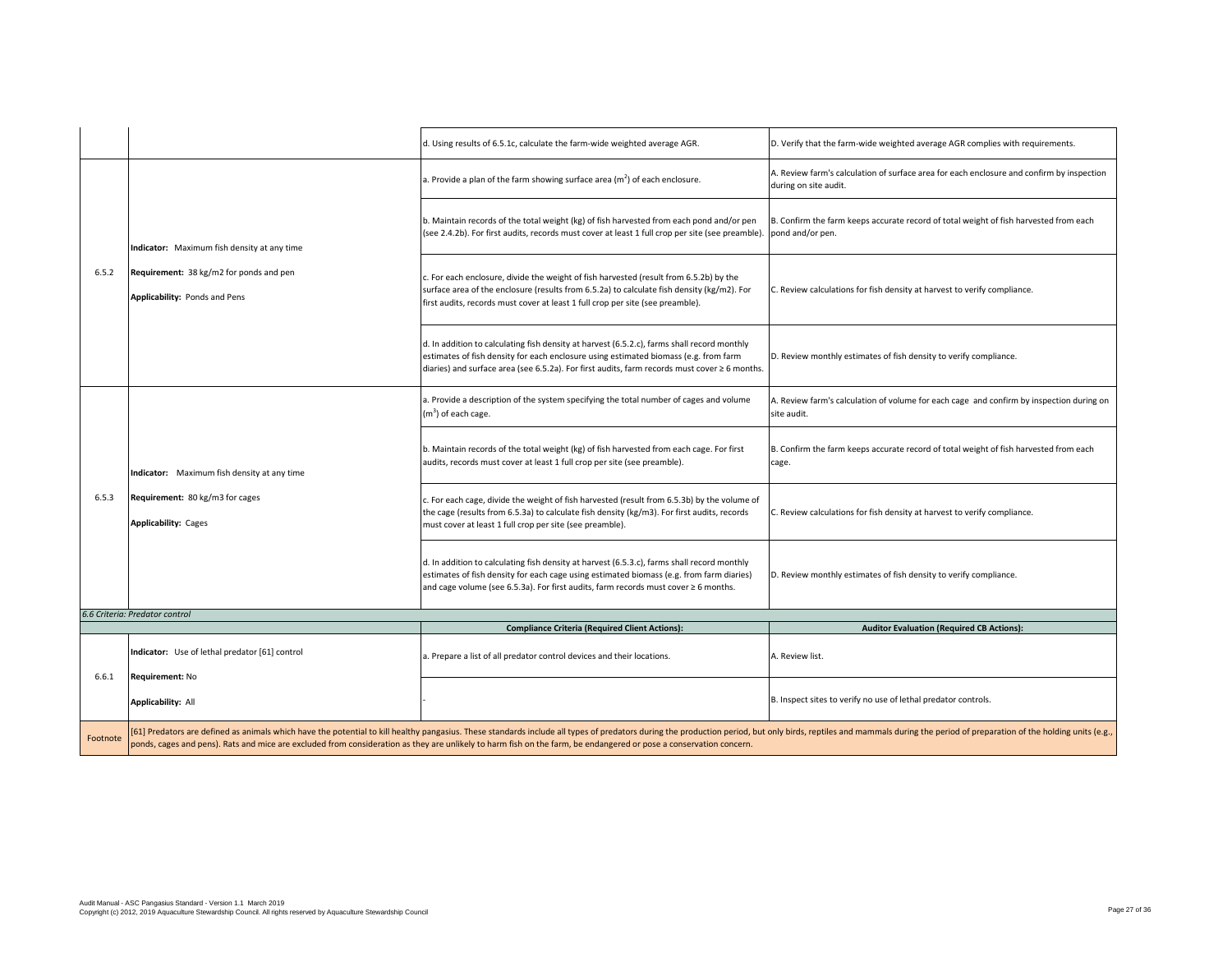| 6.6.2                   | Indicator: Mortality of IUCN red listed species.                                                        | Instruction to Clients for Indicator 6.6.2 - Presence of IUCN Red Listed Species<br>Determine whether IUCN red list species are present in the region as follows:<br>go to http://www.iucnredlist.org/<br>follow to "other search options"<br>select "Taxonomy"<br>select "Animalia"<br>indicate appropriate "Location", "Systems", "Habitat",<br>click on "run search" and record animal species listed and whether they are threatened by the farming activity.<br>Note: The IUCN Red List uses nine categories for ranking species according to threat, and search results may include species that are not currently threatened. For the purposes of<br>determining whether a farm complies with indicator 6.6.2, species in the following IUCN categories may be excluded from further analyses: "Not evaluated", "Data Deficient", and<br>"Least Concern". |                                                                                                                                                                                                                                                        |
|-------------------------|---------------------------------------------------------------------------------------------------------|------------------------------------------------------------------------------------------------------------------------------------------------------------------------------------------------------------------------------------------------------------------------------------------------------------------------------------------------------------------------------------------------------------------------------------------------------------------------------------------------------------------------------------------------------------------------------------------------------------------------------------------------------------------------------------------------------------------------------------------------------------------------------------------------------------------------------------------------------------------|--------------------------------------------------------------------------------------------------------------------------------------------------------------------------------------------------------------------------------------------------------|
|                         | Requirement: 0 (zero)<br><b>Applicability: All</b>                                                      | a. Perform analysis. Record all IUCN red listed species occuring in the area of the farm.                                                                                                                                                                                                                                                                                                                                                                                                                                                                                                                                                                                                                                                                                                                                                                        | A. Repeat analysis to verify that client obtained an accurate result.                                                                                                                                                                                  |
|                         |                                                                                                         | b. If any IUCN red listed species are identified in the area of the farm (including receiving<br>and source waters), write a procedure which describes how the farm will avoid causing<br>mortality.                                                                                                                                                                                                                                                                                                                                                                                                                                                                                                                                                                                                                                                             | B. Verify that farm procedures are appropriate and implemented (as applicable).                                                                                                                                                                        |
|                         |                                                                                                         |                                                                                                                                                                                                                                                                                                                                                                                                                                                                                                                                                                                                                                                                                                                                                                                                                                                                  | C. During local community interviews, verify there is no evidence of the farm causing<br>mortality of IUCN red listed species [also see Indicator 2.2.4(E)].                                                                                           |
|                         |                                                                                                         | Social requirements in the standards shall be audited by an individual who is a lead auditor in conformity with SAAS Procedure 200 section 3.1.                                                                                                                                                                                                                                                                                                                                                                                                                                                                                                                                                                                                                                                                                                                  |                                                                                                                                                                                                                                                        |
| 7.1 Criteria: Labor law |                                                                                                         | PRINCIPLE 7. DEVELOP AND OPERATE FARMS IN A SOCIALLY RESPONSIBLE MANNER THAT CONTRIBUTES EFFECTIVELY TO COMMUNITY DEVELOPMENT AND POVERTY ALLEVIATION.                                                                                                                                                                                                                                                                                                                                                                                                                                                                                                                                                                                                                                                                                                           |                                                                                                                                                                                                                                                        |
|                         |                                                                                                         |                                                                                                                                                                                                                                                                                                                                                                                                                                                                                                                                                                                                                                                                                                                                                                                                                                                                  |                                                                                                                                                                                                                                                        |
|                         |                                                                                                         |                                                                                                                                                                                                                                                                                                                                                                                                                                                                                                                                                                                                                                                                                                                                                                                                                                                                  |                                                                                                                                                                                                                                                        |
| 7.1.1                   | Indicator: Compliance with labor laws in the country where pangasius is<br>produced<br>Requirement: Yes | conditions, minimum wage and benefits/allowance, health and safety, presence of on-farm regulation.                                                                                                                                                                                                                                                                                                                                                                                                                                                                                                                                                                                                                                                                                                                                                              | <b>Compliance criteria (Required Client Actions):</b><br>a. Obtain all national and local labor regulations applicable to the farm. Regulations should cover at least the following issues: labor contracts, child labor, working time, working/living |
|                         | Applicability: All                                                                                      |                                                                                                                                                                                                                                                                                                                                                                                                                                                                                                                                                                                                                                                                                                                                                                                                                                                                  |                                                                                                                                                                                                                                                        |
|                         |                                                                                                         | b. Ensure that the farm and all employees on the farm comply to the labor regulations.                                                                                                                                                                                                                                                                                                                                                                                                                                                                                                                                                                                                                                                                                                                                                                           |                                                                                                                                                                                                                                                        |
|                         | 7.2 Criteria: Child labor [62] and young workers [63]                                                   |                                                                                                                                                                                                                                                                                                                                                                                                                                                                                                                                                                                                                                                                                                                                                                                                                                                                  |                                                                                                                                                                                                                                                        |
| Footnote                |                                                                                                         | [62] Child: Any person less than 15 years of age, unless local minimum age law stipulates a higher age for work or mandatory schooling, in which case the higher age would apply. If however, local minimum age law is set at<br>developing country exceptions under ILO Convention 138, the lower age will apply. Child labor does not include children helping their parents on their own farm, provided that working does not jeopardize their schooling or                                                                                                                                                                                                                                                                                                                                                                                                   | <b>Compliance criteria (Required Client Actions):</b>                                                                                                                                                                                                  |
| Footnote                | [63] Young worker: Any worker between the age of child as defined and under the age of 18.              |                                                                                                                                                                                                                                                                                                                                                                                                                                                                                                                                                                                                                                                                                                                                                                                                                                                                  |                                                                                                                                                                                                                                                        |
|                         |                                                                                                         | a. Maintain a list of all employees employed in the farm indicating date of birth                                                                                                                                                                                                                                                                                                                                                                                                                                                                                                                                                                                                                                                                                                                                                                                |                                                                                                                                                                                                                                                        |
| 7.2.1                   | Indicator: Minimum age of workers<br>Requirement: Yes                                                   | b. Maintain copies of the official ID of all the employees listed showing date of birth                                                                                                                                                                                                                                                                                                                                                                                                                                                                                                                                                                                                                                                                                                                                                                          |                                                                                                                                                                                                                                                        |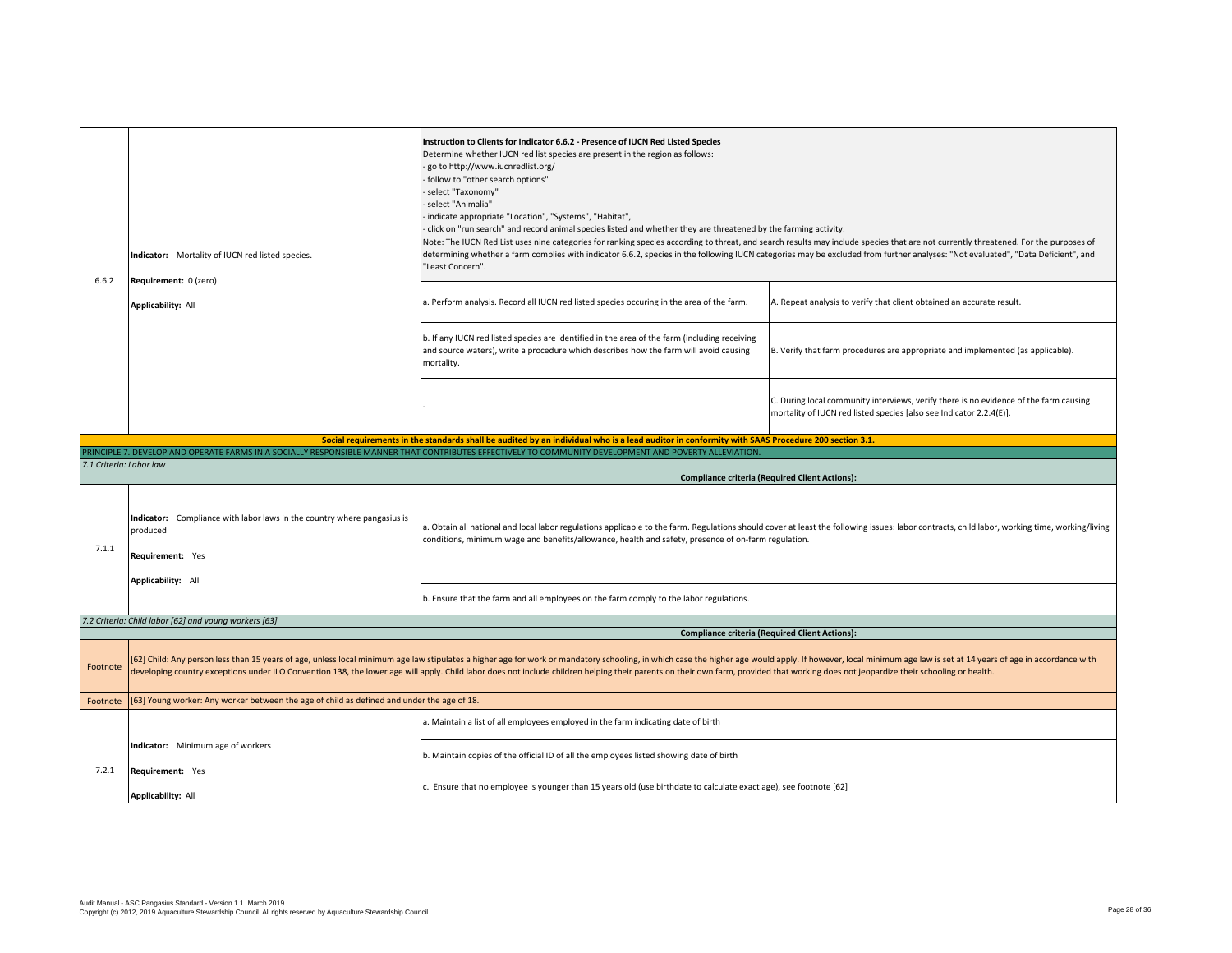|          |                                                                                                                                                                                                                                                                                            | d. Provide a declaration stating that the farm is against child labor and will not employ anybody younger than 15 years old.                                                                                                                                                           |
|----------|--------------------------------------------------------------------------------------------------------------------------------------------------------------------------------------------------------------------------------------------------------------------------------------------|----------------------------------------------------------------------------------------------------------------------------------------------------------------------------------------------------------------------------------------------------------------------------------------|
|          | Indicator: For workers under 18 years olds                                                                                                                                                                                                                                                 | a. Ensure that the contracts for workers below 18 years old state the rights of young workers (as indicated in this Requirement) and job descriptions are detailed enough to allow<br>auditors to assess that, for such workers, work is restricted to light work and is not hazardous |
|          | 1 - Work does not jeopardize schooling<br>2 - Work, when added to the hours of schooling, does not exceed 10<br>hour/day                                                                                                                                                                   | b. Maintain records of schooling commitments of each employee younger than 18 years old                                                                                                                                                                                                |
| 7.2.2    | 3 - Work is restricted to light work [64]<br>4 - Work is restricted to non-hazardous work [65]<br>Requirement: Yes                                                                                                                                                                         | c. Maintain daily records of working hours for all workers younger than 18 years old. For first audits, farm records must cover ≥ 6 months.                                                                                                                                            |
|          | Applicability: Farms with employees younger than 18 years old                                                                                                                                                                                                                              | d. Ensure that young workers' rights as indicated in this Requirement are duly respected in the farm                                                                                                                                                                                   |
| Footnote | diminish their capacity to benefit from instruction received.                                                                                                                                                                                                                              | [64] Light Work: (ILO convention 138, article 7.1) Light work is work that is 1) not likely to be harmful to a child's health or development and 2) not likely to prejudice their attendance at school, participation in vocat                                                         |
| Footnote | [65] Hazardous work: Work which, by its nature or circumstances in which it is carried out, is likely to harm the health, safety or morals of workers.                                                                                                                                     |                                                                                                                                                                                                                                                                                        |
|          | 7.3 Criteria: Forced and compulsory labor [66]                                                                                                                                                                                                                                             |                                                                                                                                                                                                                                                                                        |
|          |                                                                                                                                                                                                                                                                                            | <b>Compliance criteria (Required Client Actions):</b>                                                                                                                                                                                                                                  |
| Footnote | can imply monetary sanctions, physical punishment, or the loss of rights and privileges or restriction of movement (withholding of identity documents).                                                                                                                                    | [66] Forced (Compulsory) labor: All work or service that is extracted from any person under the menace of any penalty for which a person has not offered him/ herself voluntarily or for which such work or service is demande                                                         |
|          |                                                                                                                                                                                                                                                                                            | a. Ensure that all contracts clearly state workers' freedom to terminate their employment and receive full payment until the last day of their employment                                                                                                                              |
|          | Indicator: Workers are free to terminate their employment and receive<br>full payment until the last day of their employment, based on reasonable                                                                                                                                          | b. Ensure that workers' rights as indicated in this Requirement are duly respected.                                                                                                                                                                                                    |
| 7.3.1    | [67] notice given to their employer [68]<br>Requirement: Yes                                                                                                                                                                                                                               | c. Ensure that nobody in the farm or on behalf of the employer withholds employee's original identity papers                                                                                                                                                                           |
|          | Applicability: All                                                                                                                                                                                                                                                                         | d. Ensure that the farm does not withhold any part of workers' salaries, benefits, property or documents in order to oblige them to continue working for the employer                                                                                                                  |
|          |                                                                                                                                                                                                                                                                                            | e. Ensure that no employee is obligated to work at the farm to repay debt                                                                                                                                                                                                              |
| Footnote | [67] As stated in the contract.                                                                                                                                                                                                                                                            |                                                                                                                                                                                                                                                                                        |
| Footnote | [68] Employers are those workers who, working on their own account or with one or a few partners, hold the type of job defined as a self-employed job, and in this capacity, on a continuous basis (including the reference pe<br>persons to work for them in their business as employees. |                                                                                                                                                                                                                                                                                        |
|          | 7.4 Criteria: Health and safety                                                                                                                                                                                                                                                            |                                                                                                                                                                                                                                                                                        |
|          |                                                                                                                                                                                                                                                                                            | <b>Compliance criteria (Required Client Actions):</b>                                                                                                                                                                                                                                  |
|          |                                                                                                                                                                                                                                                                                            | a. Maintain a list of all the health and safety hazards in the working and living environment of employees                                                                                                                                                                             |
|          | Indicator: The employer provides a non-hazardous working and living                                                                                                                                                                                                                        | b. Provide Standard Operating Procedures (SOP) or Safe Practice guidelines (SOP) for all health and safety hazards listed                                                                                                                                                              |
| 7.4.1    | environment                                                                                                                                                                                                                                                                                | c. Ensure that employees are complying to the farm SOP on health and safety and that are adequately protected against hazards                                                                                                                                                          |
|          | Requirement: Yes<br>Annlicability: All                                                                                                                                                                                                                                                     | d. Ensure that employees have constant access to potable/safe drinking water                                                                                                                                                                                                           |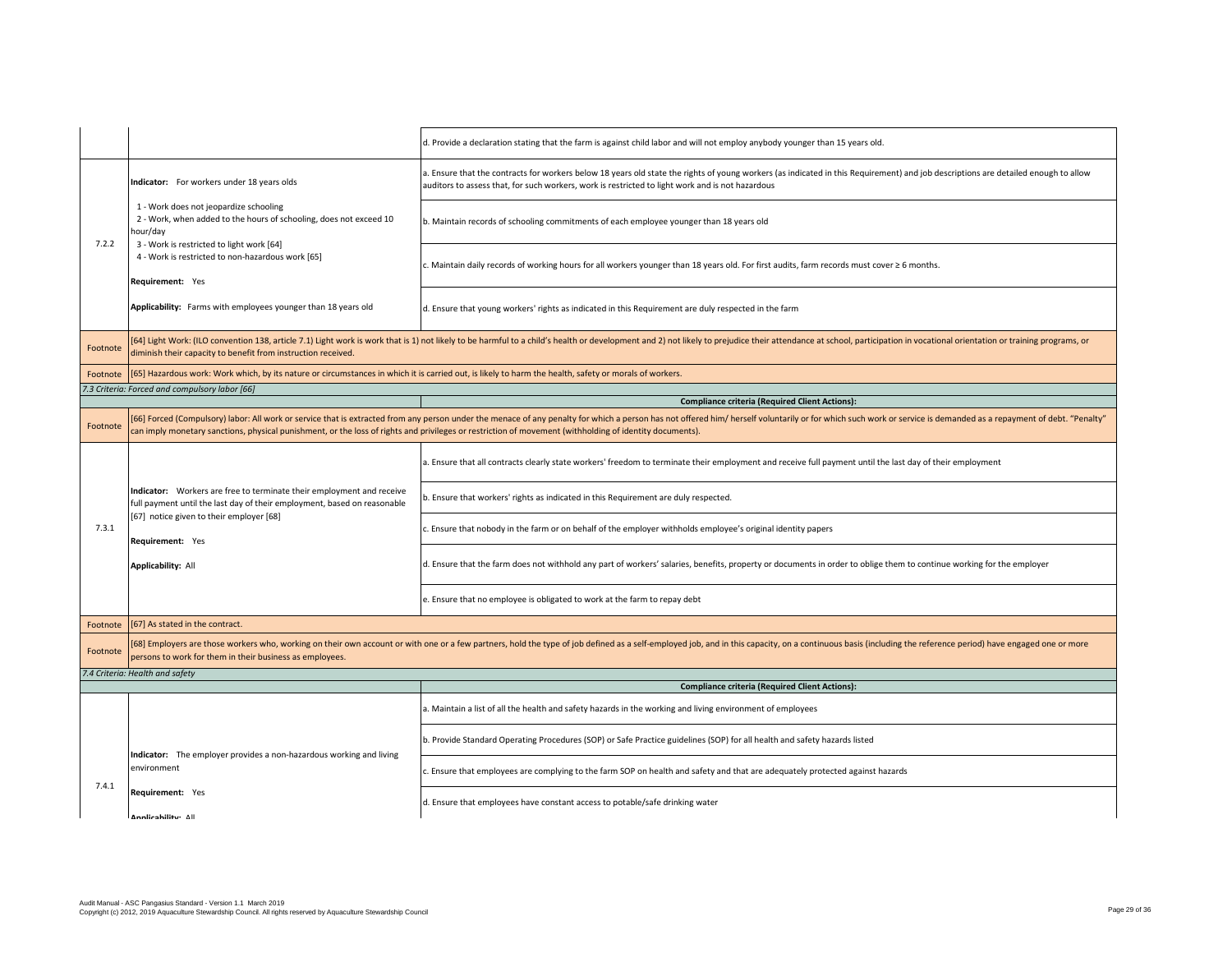|          | Mpplicability. All                                                                                                                                                                                                        | e. Ensure that sanitary conditions for the safe disposal of human waste are in practice.                                                                                                                                                                                                                                                                                                                   |
|----------|---------------------------------------------------------------------------------------------------------------------------------------------------------------------------------------------------------------------------|------------------------------------------------------------------------------------------------------------------------------------------------------------------------------------------------------------------------------------------------------------------------------------------------------------------------------------------------------------------------------------------------------------|
|          |                                                                                                                                                                                                                           | . Ensure that the employees' housing is constructed of materials able to withstand local conditions                                                                                                                                                                                                                                                                                                        |
| 7.4.2    | Indicator: Workers are aware of the health and safety hazards [69] at the<br>work place and how to deal with them<br>Requirement: Yes<br>Applicability: All, Farm-Wide                                                    | a. Ensure that all workers are aware of the hazards listed on 7.4.1a and of the SOP in 7.4.1b                                                                                                                                                                                                                                                                                                              |
| Footnote |                                                                                                                                                                                                                           | [69] Hazard: The inherent potential to cause injury or damage to people's health-for instance unequipped to handle heavy machinery safely/unprotected exposure to harmful chemicals.                                                                                                                                                                                                                       |
| 7.4.3    | Indicator: The employer records all accidents, even if minor [70], and take<br>preventive and corrective action for each                                                                                                  | a. Maintain records of of all accidents and corrective actions taken. For first audits, farm records must cover ≥ 6 months.                                                                                                                                                                                                                                                                                |
|          | Requirement: Yes<br><b>Applicability: All</b>                                                                                                                                                                             | b. Ensure that corrective actions are in place as relevant                                                                                                                                                                                                                                                                                                                                                 |
| Footnote | [70] Accidents that could not be handled in-house, the person was taken to the closest clinic                                                                                                                             |                                                                                                                                                                                                                                                                                                                                                                                                            |
|          | Indicator: Employer ensures that all permanent workers have health<br>insurance [71]                                                                                                                                      | a. Maintain a list of all permanent workers                                                                                                                                                                                                                                                                                                                                                                |
| 7.4.4    | Requirement: Yes<br>Applicability: All                                                                                                                                                                                    | b. Provide evidence showing health insurance coverage for all permanent workers                                                                                                                                                                                                                                                                                                                            |
| Footnote | permanent disabilities generated from a job related accident is, however, not included.                                                                                                                                   | [71] Health insurance is required for workers who are employed for >3months/year. If not covered under national law employers must provide insurance to cover 100% of any job-related accident/injury for permanent workers. T                                                                                                                                                                             |
|          | 7.5 Criteria: Freedom of association and collective bargaining [72]                                                                                                                                                       |                                                                                                                                                                                                                                                                                                                                                                                                            |
|          |                                                                                                                                                                                                                           | <b>Compliance criteria (Required Client Actions):</b><br>[72] Collective bargaining: Voluntary negotiation between employers and organizations of workers in order to establish the terms and conditions of employment by means of collective (written) agreements.                                                                                                                                        |
| Footnote |                                                                                                                                                                                                                           | a. Maintain copies of employees' contracts and ensure that contracts explicitly state the right of freedom of association.                                                                                                                                                                                                                                                                                 |
|          | Indicator: Workers [73] have the right to form or join organizations to<br>defend their rights (including their right to collective bargaining), without<br>interference from the employer and without suffering negative | b. Ensure that workers have the freedom to form and join any trade union, are free of any form of interference from employers or competing organizations set up or backed by the<br>employer. ILO specifically prohibits "acts which are designated to promote the establishment of worker organizations or to support worker organizations under the control or<br>employers or employers' organizations. |
| 7.5.1    | consequences as a result of exercising this right [74].<br>Requirement: Yes                                                                                                                                               | c. Ensure that trade unions and/or civil society organizations involved in Labor rights, are able to access/inform all workers directly (posters, pamphlets, visits).                                                                                                                                                                                                                                      |
|          | <b>Applicability: All</b>                                                                                                                                                                                                 | d. Ensure that trade union representatives have access to their members in the workplace at reasonable times.                                                                                                                                                                                                                                                                                              |
|          |                                                                                                                                                                                                                           | e. Provide a declaration explicitly stating the employer's commitment to freedom of association and collective bargaining rights of all.                                                                                                                                                                                                                                                                   |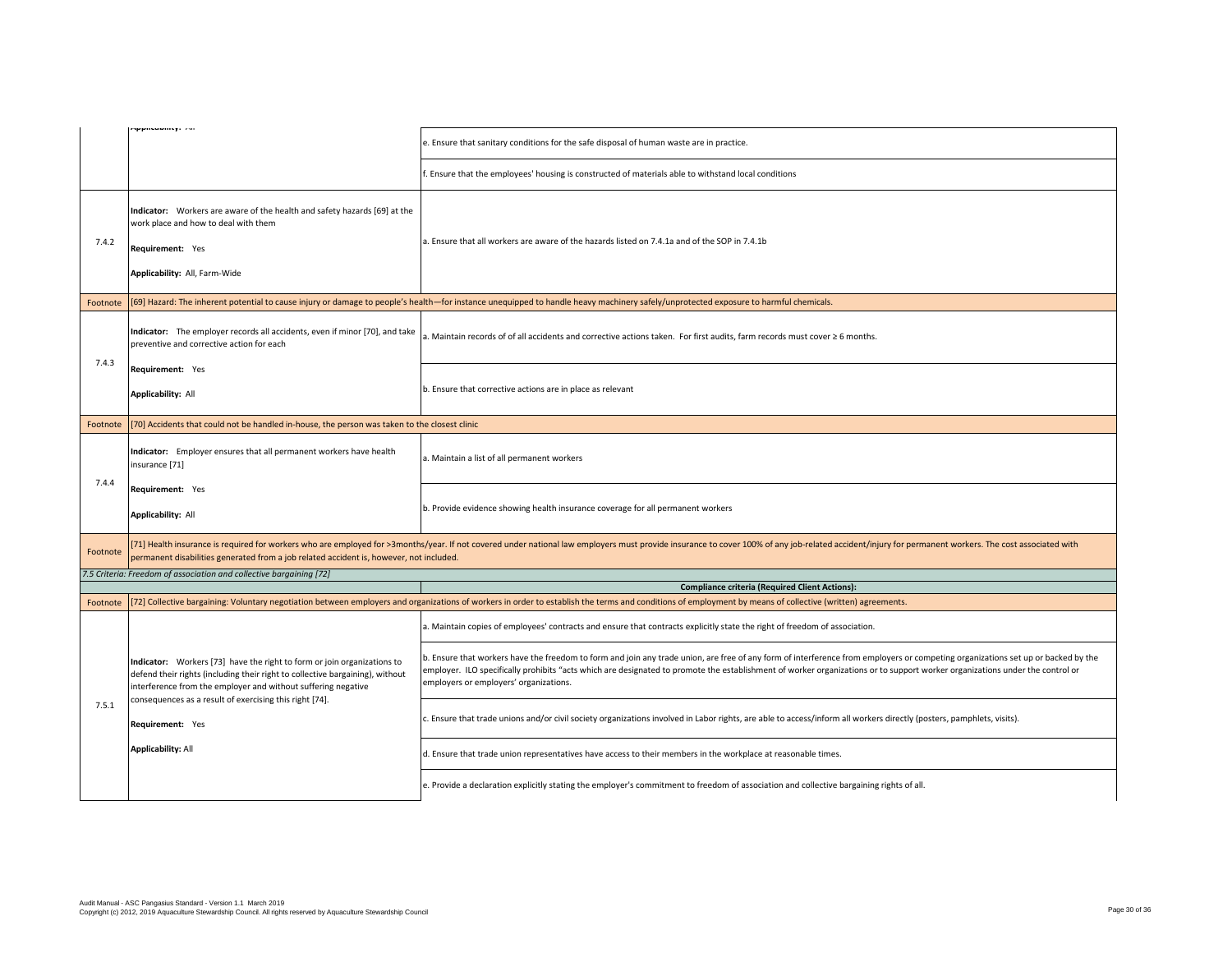| Footnote | [73] Worker: A person who enters an agreement of any duration with an enterprise to work for the enterprise in return for remuneration in cash or in kind. Immediate family members of the farm owner (i.e., children, spouse,<br>exchange labor may not be considered as workers, unless they express their desire to be workers. |                                                                                                                                                                                                                                                                                                                                                                                                                                       |  |  |  |
|----------|------------------------------------------------------------------------------------------------------------------------------------------------------------------------------------------------------------------------------------------------------------------------------------------------------------------------------------|---------------------------------------------------------------------------------------------------------------------------------------------------------------------------------------------------------------------------------------------------------------------------------------------------------------------------------------------------------------------------------------------------------------------------------------|--|--|--|
| Footnote | [74] Workers must not be prohibited from accessing such organizations when they exist. If they do not exist or are illegal, companies must make it clear that they are willing to engage in a collective dialogue through a re<br>the workers.                                                                                     |                                                                                                                                                                                                                                                                                                                                                                                                                                       |  |  |  |
|          | 7.6 Criteria: Discrimination                                                                                                                                                                                                                                                                                                       |                                                                                                                                                                                                                                                                                                                                                                                                                                       |  |  |  |
|          |                                                                                                                                                                                                                                                                                                                                    | <b>Compliance criteria (Required Client Actions):</b>                                                                                                                                                                                                                                                                                                                                                                                 |  |  |  |
|          | Indicator: Workers do not suffer any discrimination [75] from the<br>employer or other workers                                                                                                                                                                                                                                     | a. Provide and ensure the implementation of an anti-discrimination policy, stating that the company does not engage/support discrimination in hiring, remuneration, access to training,<br>promotion, termination or retirement based on race, caste, national origin, religion, disability, gender, sexual orientation, union membership, political affiliation, age or any other<br>condition that may give rise to discrimination. |  |  |  |
| 7.6.1    | Requirement: Yes                                                                                                                                                                                                                                                                                                                   | b. Maintain records of employees' salary changes, promotions and training opportunities. For first audits, farm records must cover ≥ 6 months.                                                                                                                                                                                                                                                                                        |  |  |  |
|          | <b>Applicability: All</b>                                                                                                                                                                                                                                                                                                          | c. Provide and ensure the implementation of a policy protecting pregnant and lactating mothers.                                                                                                                                                                                                                                                                                                                                       |  |  |  |
|          |                                                                                                                                                                                                                                                                                                                                    | Footnote [75] Including but not limited to: race, caste, origin, color, gender, age, disability, religion, sexual orientation, resident or migrant, union and political affiliations.                                                                                                                                                                                                                                                 |  |  |  |
|          | 7.7 Criteria: Fair and progressive practices toward workers(including disciplinary practices)                                                                                                                                                                                                                                      |                                                                                                                                                                                                                                                                                                                                                                                                                                       |  |  |  |
|          |                                                                                                                                                                                                                                                                                                                                    | <b>Compliance criteria (Required Client Actions):</b>                                                                                                                                                                                                                                                                                                                                                                                 |  |  |  |
|          | Indicator: Employers treat all workers with dignity and respect                                                                                                                                                                                                                                                                    | a. Ensure that all employees are consistently treated with dignity and respect (e.g. no physical abuse).                                                                                                                                                                                                                                                                                                                              |  |  |  |
| 7.7.1    | Requirement: Yes                                                                                                                                                                                                                                                                                                                   |                                                                                                                                                                                                                                                                                                                                                                                                                                       |  |  |  |
|          | <b>Applicability: All</b>                                                                                                                                                                                                                                                                                                          | b. Ensure that no deductions in pay are made for disciplinary actions (e.g. for the accidental breaking of equipment)                                                                                                                                                                                                                                                                                                                 |  |  |  |
|          | 7.8 Criteria: Working hours                                                                                                                                                                                                                                                                                                        |                                                                                                                                                                                                                                                                                                                                                                                                                                       |  |  |  |
|          |                                                                                                                                                                                                                                                                                                                                    |                                                                                                                                                                                                                                                                                                                                                                                                                                       |  |  |  |
|          |                                                                                                                                                                                                                                                                                                                                    | <b>Compliance criteria (Required Client Actions):</b>                                                                                                                                                                                                                                                                                                                                                                                 |  |  |  |
|          | Indicator: Maximum number of regular working hours<br>Requirement: 8h/day or 48h/week (although these do not have to be                                                                                                                                                                                                            | a. Maintain timesheets for all employees. For first audits, farm records must cover ≥ 6 months.                                                                                                                                                                                                                                                                                                                                       |  |  |  |
| 7.8.1    | consecutive hours)<br><b>Applicability: All</b>                                                                                                                                                                                                                                                                                    | b. Ensure that the regular time worked by farm workers does not exceed 8h/day or 48h/week                                                                                                                                                                                                                                                                                                                                             |  |  |  |
|          | Indicator: Workers have the right to leave the farm after completing the<br>standard work-day                                                                                                                                                                                                                                      | a. Ensure that workers can leave the farm during their allocated free time (i.e. any time when they are not working).                                                                                                                                                                                                                                                                                                                 |  |  |  |
| 7.8.2    | Requirement: Yes<br>Applicability: All, Farm-Wide                                                                                                                                                                                                                                                                                  | b. Maintain copies of employees contract and ensure that labor contracts clearly state workers' right to leave                                                                                                                                                                                                                                                                                                                        |  |  |  |
|          | Indicator: Minimum time off                                                                                                                                                                                                                                                                                                        | a. Ensure that all workers residing at the farm have the right to 2 nights off/week                                                                                                                                                                                                                                                                                                                                                   |  |  |  |
| 7.8.3    | Requirement: Two nights/week off if residing on the farm and a total of<br>four days/month off for all workers                                                                                                                                                                                                                     | b. Ensure that all workers have at least 4 days/month off                                                                                                                                                                                                                                                                                                                                                                             |  |  |  |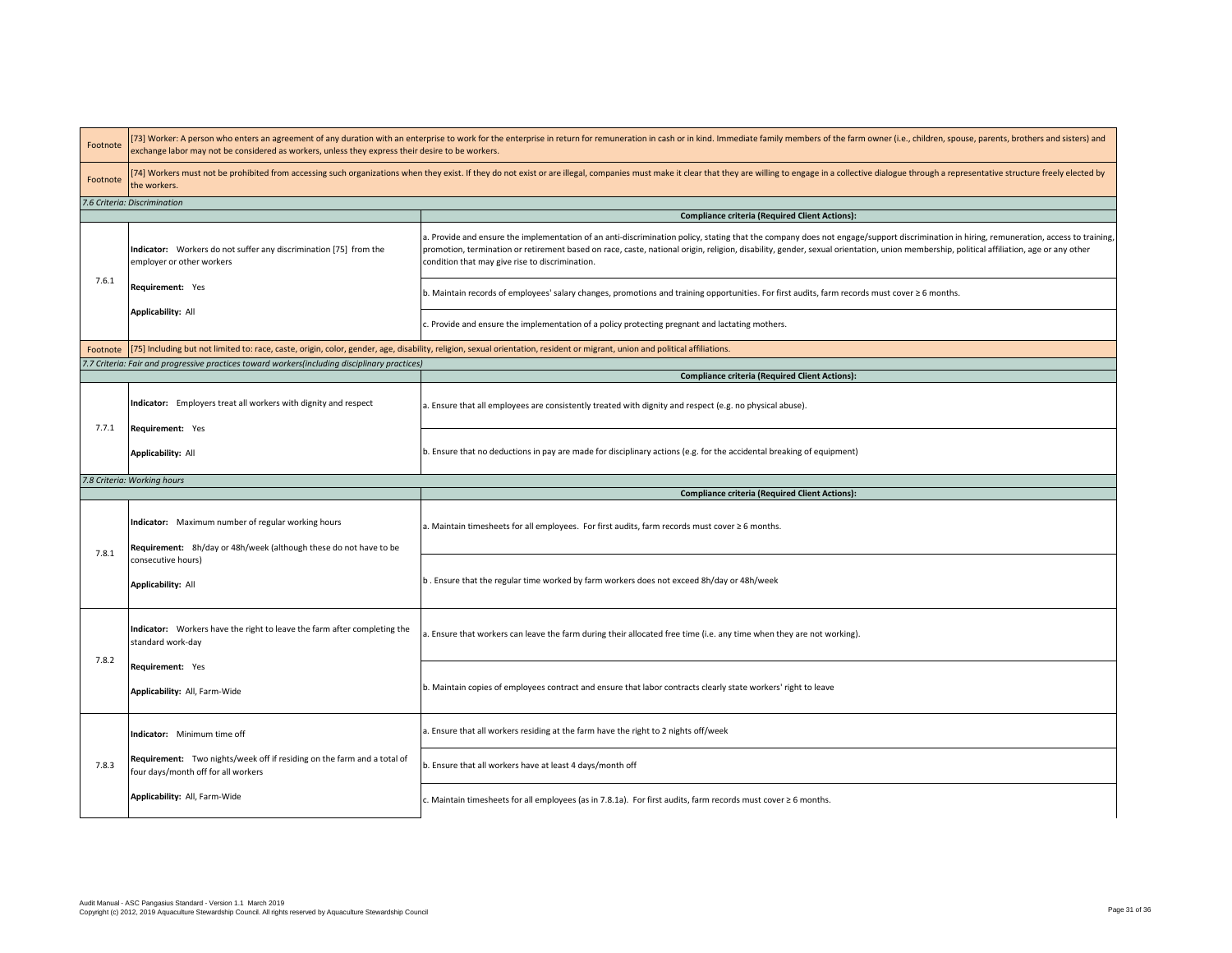| 7.8.4    | Indicator: Overtime hours<br>1- Are voluntary<br>2- do not exceed a maximum of 12 hours per week<br>3- occur on an exceptional (not regular) basis<br>4- are paid at a premium rate [76], (i.e. an additional 20% is paid to the<br>normal salary)<br>Requirement: Yes | a. Ensure that for all employees, overtime hours:<br>are voluntary<br>do not exceed a maximum of 12h/week<br>occur on an exceptional basis<br>are paid at a premium rate (following the local/national regulation and at least 20% more than normal salary)<br>b. Maintain timesheets for all employees (as in 7.8.1a). For first audits, farm records must cover $\geq 6$ months.<br>c. Maintain copies of employees' contracts and ensure that employees' contracts state the overtime conditions and associated rights                                                                                                                                                                                                                                                                                                                                                                                                            |  |  |
|----------|------------------------------------------------------------------------------------------------------------------------------------------------------------------------------------------------------------------------------------------------------------------------|--------------------------------------------------------------------------------------------------------------------------------------------------------------------------------------------------------------------------------------------------------------------------------------------------------------------------------------------------------------------------------------------------------------------------------------------------------------------------------------------------------------------------------------------------------------------------------------------------------------------------------------------------------------------------------------------------------------------------------------------------------------------------------------------------------------------------------------------------------------------------------------------------------------------------------------|--|--|
|          | Applicability: All, Farm-Wide                                                                                                                                                                                                                                          | d. Maintain records of payments for overtime hours                                                                                                                                                                                                                                                                                                                                                                                                                                                                                                                                                                                                                                                                                                                                                                                                                                                                                   |  |  |
|          |                                                                                                                                                                                                                                                                        | Footnote [76] Premium rate: A rate of pay higher than the regular work week rate. Must comply with national laws/ regulations and / or industry standards. Must be 120% of normal rate or higher.                                                                                                                                                                                                                                                                                                                                                                                                                                                                                                                                                                                                                                                                                                                                    |  |  |
|          | 7.9 Criteria: Fair and decent wages                                                                                                                                                                                                                                    |                                                                                                                                                                                                                                                                                                                                                                                                                                                                                                                                                                                                                                                                                                                                                                                                                                                                                                                                      |  |  |
|          |                                                                                                                                                                                                                                                                        | <b>Compliance criteria (Required Client Actions):</b>                                                                                                                                                                                                                                                                                                                                                                                                                                                                                                                                                                                                                                                                                                                                                                                                                                                                                |  |  |
|          |                                                                                                                                                                                                                                                                        | a. Obtain legal documents showing minimum wages for the location where the farm operates.                                                                                                                                                                                                                                                                                                                                                                                                                                                                                                                                                                                                                                                                                                                                                                                                                                            |  |  |
| 7.9.1    | Indicator: The employer pays at least minimum wages as defined by law,<br>or ensures that wages cover basic needs [77], plus some discretionary<br>income [78], whichever is higher                                                                                    | b. If minimum wage has not been established by law, calculate basic needs wages, in consultation with workers and their representative organizations, and cost of living assessments<br>from credible sources. Document the process and ensure that all workers have access to it at reasonable times.                                                                                                                                                                                                                                                                                                                                                                                                                                                                                                                                                                                                                               |  |  |
|          | Requirement: Yes<br>Applicability: All, Farm-Wide                                                                                                                                                                                                                      | . Maintain copies of employees' contract and ensure that at least minimum wages are paid to employees                                                                                                                                                                                                                                                                                                                                                                                                                                                                                                                                                                                                                                                                                                                                                                                                                                |  |  |
|          |                                                                                                                                                                                                                                                                        | d. Maintain receipts of salary payments. For first audit, receipts must cover ≥ 6 months.                                                                                                                                                                                                                                                                                                                                                                                                                                                                                                                                                                                                                                                                                                                                                                                                                                            |  |  |
| Footnote | standard.                                                                                                                                                                                                                                                              | [77] Basic needs are determined by calculating the cost of the basic shopping basket needed for an adequate diet, the percentage of an average household's budget that goes to food and other necessary expenses, and the aver<br>country. Recognized representative shopping basket surveys include those undertaken by national authorities and multi-lateral developmental agencies. A basic or living wage should be capable of sustaining 50% of an average<br>water, clothing, housing, transportation, schooling, obligatory tax payments, health care and an additional 10% discretionary income (SA8000). An employer shall minimally pay a full-time worker the basic needs wage (withou<br>legal minimum wage; whichever is higher. The basic needs wage/living wage refers to "take home payment". Any obligatory expenses at the side of the employee/worker (e.g., uniform, tools and lunches) will not bring "take ho |  |  |
| Footnote | [78] For guidance and methods for basic needs wage calculation, see SA8000 Guidance Document.                                                                                                                                                                          |                                                                                                                                                                                                                                                                                                                                                                                                                                                                                                                                                                                                                                                                                                                                                                                                                                                                                                                                      |  |  |
| 7.9.2    | Indicator: Workers have the right to know the mechanism for setting the<br>wages and benefits                                                                                                                                                                          | a. Provide a declaration stating the mechanism used for setting wages                                                                                                                                                                                                                                                                                                                                                                                                                                                                                                                                                                                                                                                                                                                                                                                                                                                                |  |  |
|          | Requirement: Yes<br><b>Applicability: All</b>                                                                                                                                                                                                                          | b. Ensure that employees are aware of the mechansim used for setting wages                                                                                                                                                                                                                                                                                                                                                                                                                                                                                                                                                                                                                                                                                                                                                                                                                                                           |  |  |
| 7.9.3    | Indicator: Wages shall be paid in cash or in a manner most convenient to<br>workers                                                                                                                                                                                    | a. Maintain records of the preferred method of payment for each employee                                                                                                                                                                                                                                                                                                                                                                                                                                                                                                                                                                                                                                                                                                                                                                                                                                                             |  |  |
|          | Requirement: Yes<br><b>Applicability: All</b>                                                                                                                                                                                                                          | b. Maintain records of payments indicating the method of payment                                                                                                                                                                                                                                                                                                                                                                                                                                                                                                                                                                                                                                                                                                                                                                                                                                                                     |  |  |
|          | 7.10 Criteria: Labor contracts                                                                                                                                                                                                                                         |                                                                                                                                                                                                                                                                                                                                                                                                                                                                                                                                                                                                                                                                                                                                                                                                                                                                                                                                      |  |  |
|          |                                                                                                                                                                                                                                                                        | <b>Compliance criteria (Required Client Actions):</b>                                                                                                                                                                                                                                                                                                                                                                                                                                                                                                                                                                                                                                                                                                                                                                                                                                                                                |  |  |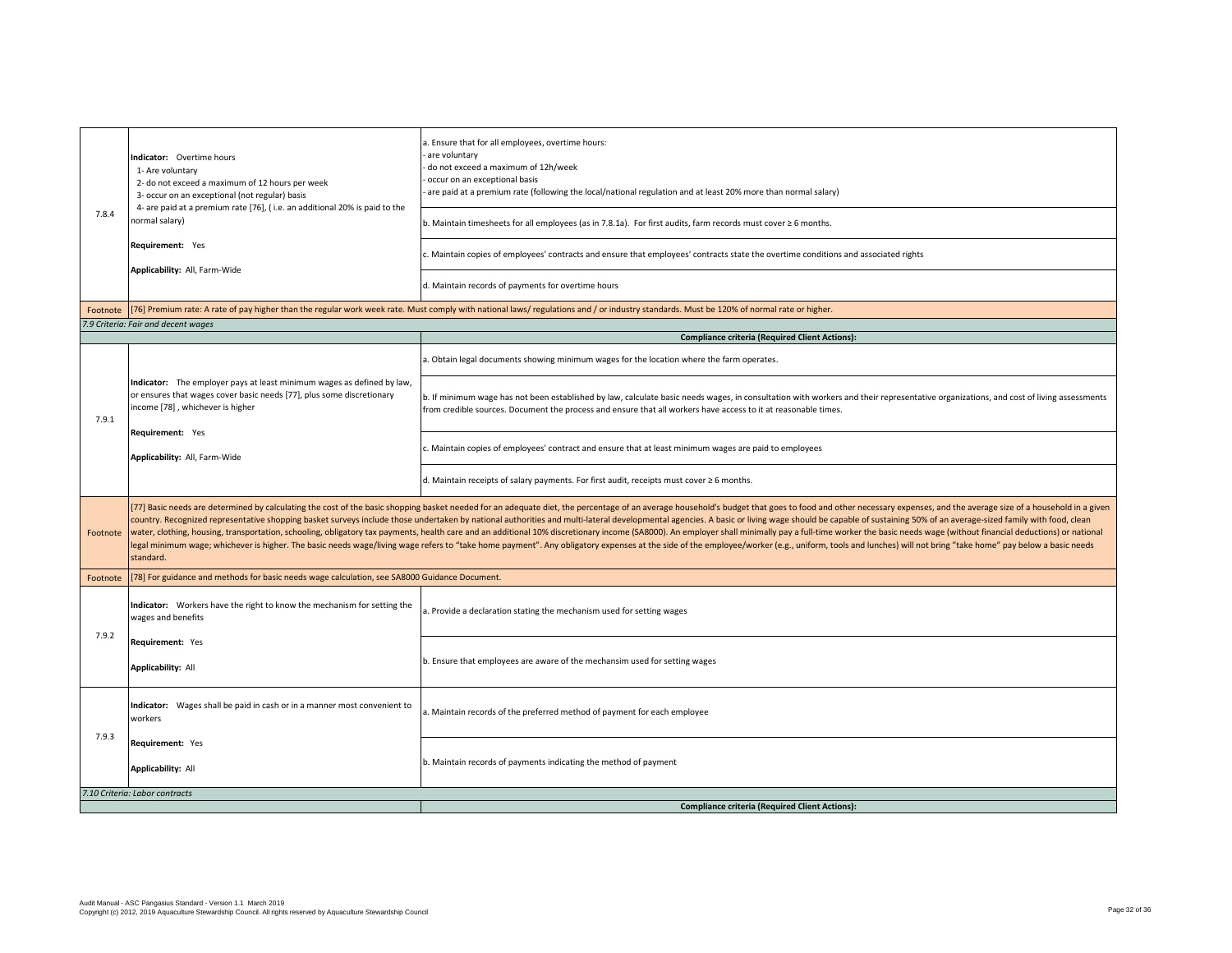|          | Indicator: Workers have copies of, and can understand, their labor<br>contract [79]                                                                                              | . Ensure that employees have copies of their labor contracts                                                                                                                                                                   |
|----------|----------------------------------------------------------------------------------------------------------------------------------------------------------------------------------|--------------------------------------------------------------------------------------------------------------------------------------------------------------------------------------------------------------------------------|
| 7.10.1   | Requirement: Yes<br><b>Applicability: All</b>                                                                                                                                    | b. Ensure that employees understand their labor contracts                                                                                                                                                                      |
| Footnote | establish that the employer and the employee understand in the same way the terms of the verbal agreement.                                                                       | [79] Where verbal contracts are practiced (e.g., remote rural locations, cases of illiteracy and small family farms), extra care needs to be taken that the contents of the agreement are fully agreed to and well-understood. |
| 7.10.2   | Indicator: Maximum length of probation period stated in the contract for<br>workers, other than farm managers and workers with an university degree                              | a. Maintain copies of contracts of employees (other than farm managers and workers with a university degree) and ensure that the probation time is clearly stated and does not<br>exceed 1 month                               |
|          | Requirement: 1 month<br><b>Applicability: All</b>                                                                                                                                | b. Ensure that probation times are understood by employees and respected                                                                                                                                                       |
|          | Indicator: Maximum length of probation period stated in the contract for<br>farm managers and workers with an university degree                                                  | a. Maintain copies of contracts of farm managers and workers with a university degree) and ensure that the probation time is clearly stated and does not exceed 2 months                                                       |
| 7.10.3   | Requirement: 2 months<br><b>Applicability: All</b>                                                                                                                               | b. Ensure that probation times are understood by employees and respected                                                                                                                                                       |
|          |                                                                                                                                                                                  |                                                                                                                                                                                                                                |
|          | 7.11 Criteria: Management system                                                                                                                                                 |                                                                                                                                                                                                                                |
|          | Indicator: The employer ensures all workers have appropriate channels to<br>communicate anonymously with employers on matters relating to labor<br>rights and working conditions | <b>Compliance criteria (Required Client Actions):</b><br>a. Maintain complaint boxes for employees throughout the farm.                                                                                                        |
| 7.11.1   | Requirement: Yes<br><b>Applicability: All</b>                                                                                                                                    | b. Ensure that workers are aware of the use of complaint boxes and are encouraged to use them by farm management                                                                                                               |
|          | Indicator: Percentage of issues raised by workers which are registered,<br>tracked and responded to by the employer                                                              | a. Maintain a register recording issues raised by workers (including complaint forms), date and response taken. For first audit, register must contain all records of the previous ≥ 6<br>months.                              |
| 7.11.2   | Requirement: 100%<br>Applicability: All                                                                                                                                          | b. Ensure that employees have access to the register at reasonable times                                                                                                                                                       |
|          | Indicator: Percentage of complaints that are resolved[80] within one<br>month after being received [81]                                                                          | ). Maintain evidence of issues raised by workers and being resolved. Evidence may include letters signed by employees or their representatives.                                                                                |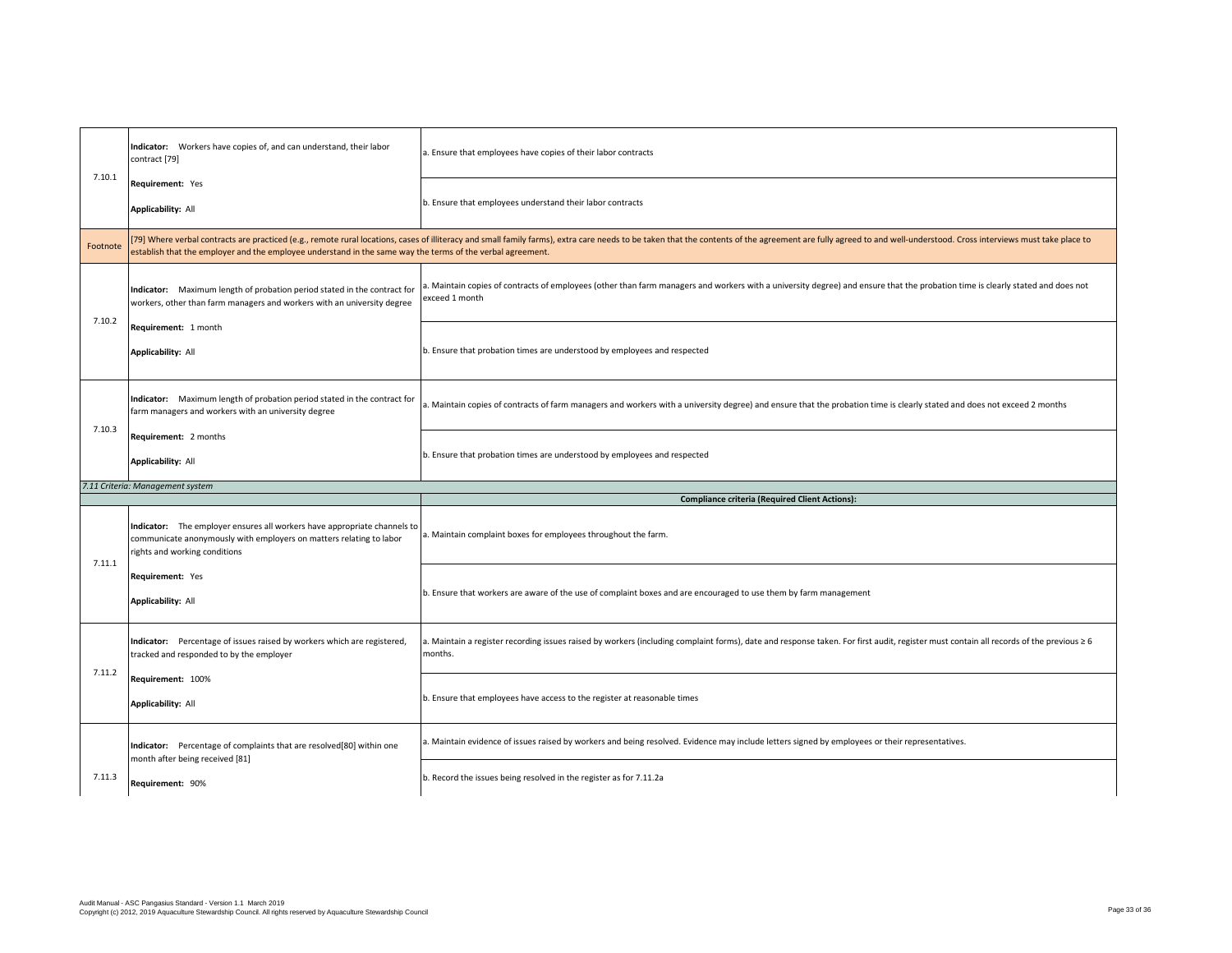|          | <b>Applicability: All</b>                                                                                                                                        | c. Maintain monthly summaries and calculations of the percentage of issues resolved within 1 month                                                                                                                                                     |  |
|----------|------------------------------------------------------------------------------------------------------------------------------------------------------------------|--------------------------------------------------------------------------------------------------------------------------------------------------------------------------------------------------------------------------------------------------------|--|
| Footnote | [80] Resolution of a conflict is defined as when both parties agree to remove it from the list of conflicts.                                                     |                                                                                                                                                                                                                                                        |  |
| Footnote | [81] Complaints include the ones coming from other resource users, employees and buyers (e.g., middlemen or processors).                                         |                                                                                                                                                                                                                                                        |  |
| 7.11.4   | Indicator: A plan for addressing the yet to be resolved conflicts is<br>developed and complied with                                                              | a. Maintain a register recording issues raised by workers (as for 7.11.2a) and including the plan for addressing yet to be resolved conflicts                                                                                                          |  |
|          | Requirement: Yes<br><b>Applicability: All</b>                                                                                                                    | b. Ensure that the plan is adhered to                                                                                                                                                                                                                  |  |
| 7.11.5   | Indicator: Timeframe for the contracting[82] of suppliers and service<br>providers that ensure suitable health and safety conditions for their workers<br>$[83]$ | a. For first audit, prepare a declaration of commitment to contract only suppliers and service providers that ensure suitable health and safety condition within 1 year.                                                                               |  |
|          | Requirement: Within 1 year from achieving certification<br>Applicability: All                                                                                    | b. For subsequent audits, ensure that all health and safety conditions as indicated in these Requirements (i.e. within Criteria 7.1, 7.2 and 7.4) are respected by all the employees of<br>suppliers and service providers who are working in the farm |  |
| Footnote | [82] Including either written or verbal contracts.                                                                                                               |                                                                                                                                                                                                                                                        |  |
| Footnote | [83] As defined in these Requirements.                                                                                                                           |                                                                                                                                                                                                                                                        |  |
|          | 7.12 Criteria: Record-keeping                                                                                                                                    |                                                                                                                                                                                                                                                        |  |
|          |                                                                                                                                                                  |                                                                                                                                                                                                                                                        |  |
|          | Indicator: Records of the hours worked by every worker employed in the<br>farm are available                                                                     | <b>Compliance criteria (Required Client Actions):</b><br>. Maintain timesheets for all employees. For first audits, farm records must cover $\geq 6$ months.                                                                                           |  |
| 7.12.1   | Requirement: Yes<br>Applicability: All, Farm-Wide                                                                                                                | b. Maintain a list of all employees employed in the farm                                                                                                                                                                                               |  |
|          | 7.13 Criteria: Participatory social impact assessment for local communities.                                                                                     |                                                                                                                                                                                                                                                        |  |
|          |                                                                                                                                                                  | <b>Compliance criteria (Required Client Actions):</b>                                                                                                                                                                                                  |  |
|          | Indicator: A participatory Social Impact Assessment (p-SIA) [84] is<br>conducted (See Annex F for more information)                                              | a. Provide a p-SIA inclusive of all items reported in Annex F. For large scale farms (e.g. vertically integrated operations) the p-SIA must be commissioned to professional experts. A new<br>p-SIA should be conducted at least every 3-years.        |  |
| 7.13.1   | Requirement: Yes<br><b>Applicability: All</b>                                                                                                                    | b. For large scale farms, provide evidence of the experience of the professional experts commissioned. Evidence must indicate a track record of at least 3 years conducting<br>participatory consultations with rural communities                      |  |
| Footnote | assessment, and that steps taken and information gathered is openly accessible to all.                                                                           | [84] p-SIA: An assessment of positive and negative consequences and risks of a planned or ongoing project (e.g., a farm or farm development) undertaken in such a manner that all stakeholder groups have input in process, re                         |  |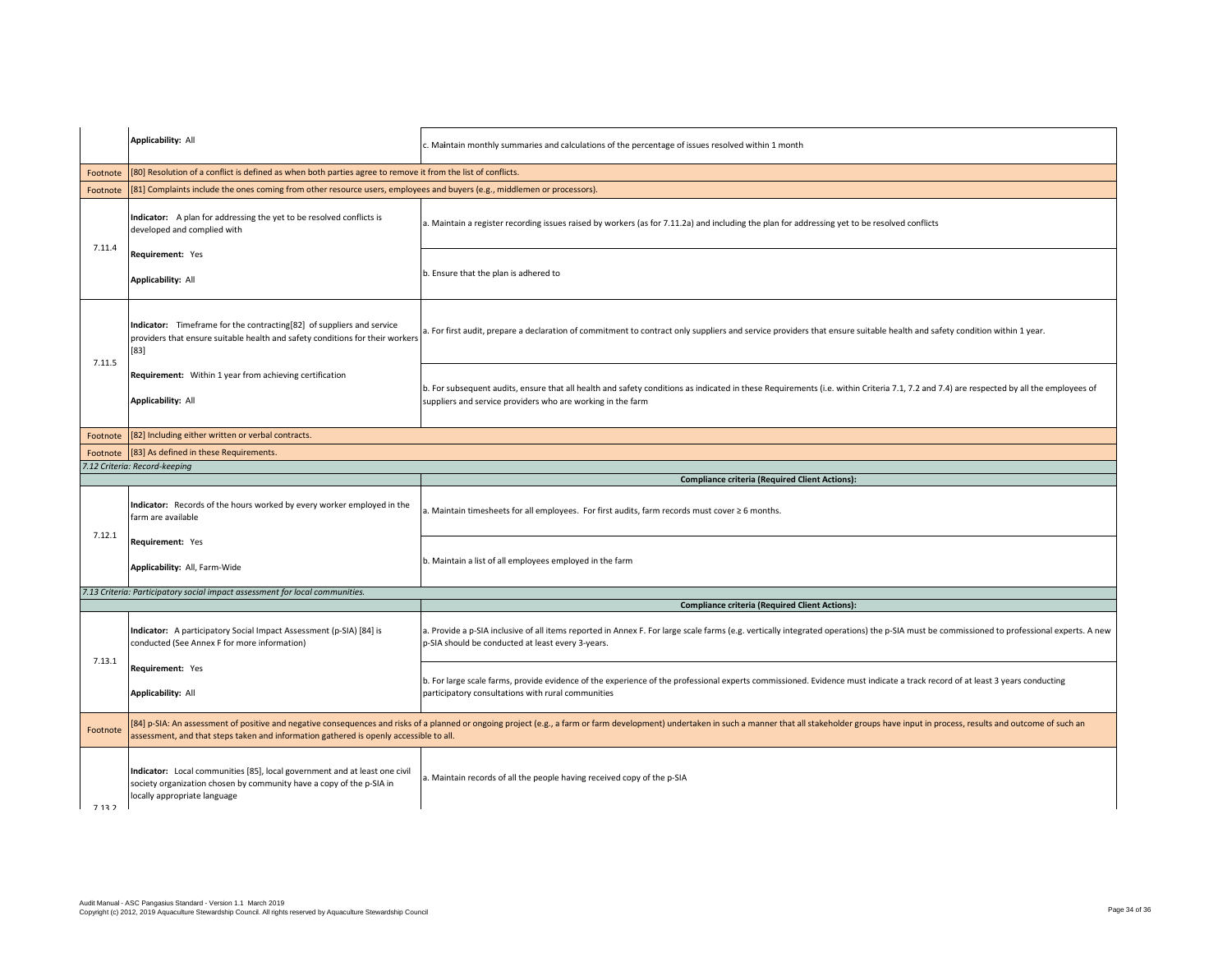| 1.13.4   | Requirement: Yes<br>Applicability: All                                                                                                        | b. Obtain signatures from at least 50% of the people having received the p-SIA. The people signing must include at least: a representative of the local community (if such a<br>representant can be identified by the majority of the community), a representative of the local government and one civil society organization (if available).                                                                                                                                                                                                                                                                                                                                                     |
|----------|-----------------------------------------------------------------------------------------------------------------------------------------------|---------------------------------------------------------------------------------------------------------------------------------------------------------------------------------------------------------------------------------------------------------------------------------------------------------------------------------------------------------------------------------------------------------------------------------------------------------------------------------------------------------------------------------------------------------------------------------------------------------------------------------------------------------------------------------------------------|
| Footnote | economic, ethnic grounds.                                                                                                                     | [85] Community: A group of people with possibly diverse characteristics who are linked by social ties, share common perspectives, and are joined by collective engagements within a geographically confined area. Four common<br>organized society in small form (town, village, hamlet) that recognizes a single representative (leader, formal or informal); 2.) the people inside a confined geographical area; small enough to allow face-to-face interacti<br>individuals within the group; 3.) having a common good or a common interest and recognizing that, and been recognized as having that; and 4.) A sense of common identity and characteristics (i.e., "we" versus "them" feeling |
|          | 7.14 Criteria: Complaints by local communities                                                                                                |                                                                                                                                                                                                                                                                                                                                                                                                                                                                                                                                                                                                                                                                                                   |
|          |                                                                                                                                               | <b>Compliance criteria (Required Client Actions):</b>                                                                                                                                                                                                                                                                                                                                                                                                                                                                                                                                                                                                                                             |
|          |                                                                                                                                               | a. Prepare and ensure the application of a conflict resolution policy for local communities                                                                                                                                                                                                                                                                                                                                                                                                                                                                                                                                                                                                       |
|          | Indicator: A verifiable conflict resolution policy [86], [87], for local                                                                      | b. Maintain records of all the people having received copy of the policy                                                                                                                                                                                                                                                                                                                                                                                                                                                                                                                                                                                                                          |
| 7.14.1   | communities is developed and applied<br>Requirement: Yes                                                                                      | c. Obtain signatures from at least 50% of the people having received copies of the policy. The people signing must include at least: a representative of the local community (if such a<br>cepresentant can be identified by the majority of the community), a representative of the local government and one civil society organization (if available).                                                                                                                                                                                                                                                                                                                                          |
|          | Applicability: All                                                                                                                            | d. Maintain records of meetings (at least twice per year) held with local communities to identify and resolve conflicts. Records must include list of participants, agendas and agreed<br>action plan and summaries. For first audits records must cover at least one meeting (this could be part of the p-SIA process if the p-SIA was conducted less than 6 months before the<br>audit)                                                                                                                                                                                                                                                                                                         |
| Footnote | [86] The policy shall state how conflicts and complaints will be tracked transparently and explain how to respond to all received complaints. |                                                                                                                                                                                                                                                                                                                                                                                                                                                                                                                                                                                                                                                                                                   |
| Footnote | agenda.                                                                                                                                       | [87] The process of resolution is documented and meetings are summarized. Summaries include an agenda (the list of concerns), resolutions or agreements reached, who shall take what action by when, and a list of participant<br>one civil society or customary organization chosen by the community shall have access to the conflict resolution process and the documentation thereof. A conflict is deemed resolved if both parties in the negotiation proce                                                                                                                                                                                                                                  |
|          |                                                                                                                                               | a. Maintain complaint boxes in public locations reachable by the local community.                                                                                                                                                                                                                                                                                                                                                                                                                                                                                                                                                                                                                 |
|          | Indicator: Complaint boxes, complaint registers, and complaint<br>acknowledgement receipts in local language(s) are used                      | b. Retain complaint forms submitted by local communities. For first audits, records must include at least previous ≥ 6 months.                                                                                                                                                                                                                                                                                                                                                                                                                                                                                                                                                                    |
| 7.14.2   | Requirement: Yes<br><b>Applicability: All</b>                                                                                                 | c. Provide evidence that complaints have been acknowledged to the local community (e.g. through a statement from the local community stating having received acknowledgement<br>or acknowledgement receipts)                                                                                                                                                                                                                                                                                                                                                                                                                                                                                      |
|          |                                                                                                                                               | d. Maintain a register of the complaints received. Register should include date, complaint and action taken. For first audits, register must contain records from at least previous ≥ 6<br>months.                                                                                                                                                                                                                                                                                                                                                                                                                                                                                                |
| 7.14.3   | Indicator: Percentage of conflicts resolved within the date of being filed<br>Requirement:<br>Within 6 months 50%                             | a. Maintain a register of complaints as per 7.14.2d, clearly identifying what complaints have been resolved and the resolution date                                                                                                                                                                                                                                                                                                                                                                                                                                                                                                                                                               |
|          | Within 1 year 75%<br>Within 2 years 100%<br><b>Applicability: All</b>                                                                         | b. Maintain minutes of community meetings as per 7.14.1d showing issues discussed and issues resolved                                                                                                                                                                                                                                                                                                                                                                                                                                                                                                                                                                                             |
|          | 7.15 Criteria: Preferential employment for local communities                                                                                  |                                                                                                                                                                                                                                                                                                                                                                                                                                                                                                                                                                                                                                                                                                   |